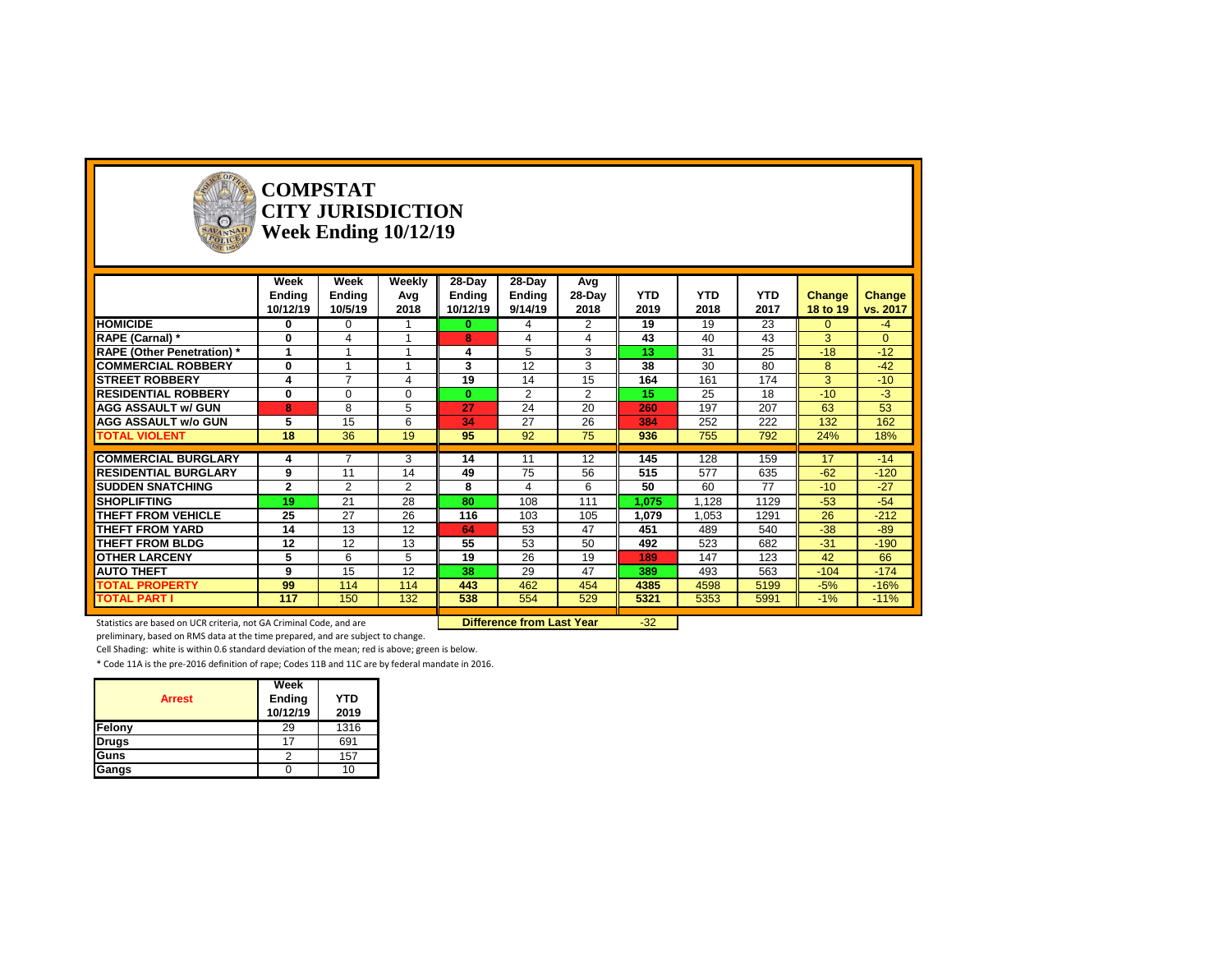

#### **COMPSTAT PRECINCT COMMANDER: NORTH PRECINCT CAPT. CARY HILL Week Ending 10/12/19**



|                                   | Week<br><b>Ending</b><br>10/12/19 | Week<br><b>Ending</b><br>10/5/19 | Weekly<br>Avg<br>2018   | $28-Day$<br><b>Ending</b><br>10/12/19 | $28$ -Day<br><b>Ending</b><br>9/14/19 | Avg<br>28-Day<br>2018 | <b>YTD</b><br>2019 | <b>YTD</b><br>2018 | <b>YTD</b><br>2017 | <b>Change</b><br>18 to 19 | <b>Change</b><br>vs. 2017 |
|-----------------------------------|-----------------------------------|----------------------------------|-------------------------|---------------------------------------|---------------------------------------|-----------------------|--------------------|--------------------|--------------------|---------------------------|---------------------------|
| <b>HOMICIDE</b>                   | 0                                 | 0                                | 0                       | 0                                     |                                       | 0                     | 5                  | 4                  | 3                  |                           | $\overline{2}$            |
| <b>RAPE (Carnal)</b> *            | $\bf{0}$                          | $\overline{2}$                   | 0                       | 3                                     |                                       |                       | 11                 | 10                 | 15                 | ٠                         | $-4$                      |
| <b>RAPE (Other Penetration)</b> * | $\bf{0}$                          |                                  | 0                       |                                       | 4                                     | $\Omega$              | 6                  | 6                  | 4                  | $\Omega$                  | $\overline{2}$            |
| <b>COMMERCIAL ROBBERY</b>         | $\bf{0}$                          | 0                                | 0                       | $\bf{0}$                              |                                       | $\Omega$              | 4                  | 6                  | 13                 | $-2$                      | -9                        |
| <b>STREET ROBBERY</b>             | $\bf{0}$                          |                                  |                         | 4                                     | 4                                     | 5                     | 45                 | 52                 | 63                 | $-7$                      | $-18$                     |
| <b>RESIDENTIAL ROBBERY</b>        | $\bf{0}$                          | 0                                | 0                       | $\bf{0}$                              | 0                                     | $\Omega$              | 3                  | 5                  |                    | $-2$                      | $\overline{2}$            |
| <b>AGG ASSAULT w/ GUN</b>         | 1                                 | 0                                |                         | 3                                     | $\overline{7}$                        | 5                     | 56                 | 49                 | 43                 | $\overline{7}$            | 13                        |
| <b>AGG ASSAULT w/o GUN</b>        | $\mathbf{2}$                      | 5                                | 2                       | 11                                    | 10                                    | 8                     | 116                | 74                 | 65                 | 42                        | 51                        |
| <b>TOTAL VIOLENT</b>              | 3                                 | 9                                | 5                       | 22                                    | 28                                    | 20                    | 246                | 206                | 207                | 19%                       | 19%                       |
|                                   |                                   |                                  |                         |                                       |                                       |                       |                    |                    |                    |                           |                           |
| <b>COMMERCIAL BURGLARY</b>        |                                   | 2                                |                         | 4                                     |                                       | 3                     | 35                 | 30                 | 44                 | 5.                        | $-9$                      |
| <b>RESIDENTIAL BURGLARY</b>       | $\overline{2}$                    | 0                                |                         | 4                                     | 6                                     | 6                     | 69                 | 64                 | 71                 | 5                         | $-2$                      |
| <b>SUDDEN SNATCHING</b>           | 0                                 | 0                                |                         | $\bf{0}$                              |                                       | $\overline{2}$        | 14                 | 26                 | 38                 | $-12$                     | $-24$                     |
| <b>SHOPLIFTING</b>                | 4                                 | $\overline{2}$                   | 4                       | 14                                    | 19                                    | 18                    | 132                | 199                | 154                | $-67$                     | $-22$                     |
| <b>THEFT FROM VEHICLE</b>         | 7                                 | 4                                | 6                       | 26                                    | 33                                    | 23                    | 260                | 218                | 313                | 42                        | $-53$                     |
| <b>THEFT FROM YARD</b>            | 4                                 | 3                                | 3                       | 17                                    | 20                                    | 13                    | 122                | 135                | 167                | $-13$                     | $-45$                     |
| <b>THEFT FROM BLDG</b>            | $\mathbf{2}$                      | 3                                | 3                       | 14                                    | 15                                    | 14                    | 116                | 144                | 193                | $-28$                     | $-77$                     |
| <b>OTHER LARCENY</b>              | 4                                 | 0                                | $\overline{\mathbf{A}}$ | 3                                     | 9                                     | 6                     | 34                 | 40                 | 32                 | $-6$                      | $\overline{2}$            |
| <b>AUTO THEFT</b>                 | $\overline{2}$                    | 4                                | 3                       | 11                                    | 12                                    | 10                    | 81                 | 106                | 144                | $-25$                     | $-63$                     |
| <b>TOTAL PROPERTY</b>             | 23                                | 18                               | 23                      | 93                                    | 116                                   | 94                    | 863                | 962                | 1156               | $-10%$                    | $-25%$                    |
| <b>TOTAL PART I</b>               | $\overline{26}$                   | $\overline{27}$                  | 28                      | 115                                   | 144                                   | 114                   | 1109               | 1168               | 1363               | $-5%$                     | $-19%$                    |

Statistics are based on UCR criteria, not GA Criminal Code, and are **Difference from Last Year** -59

preliminary, based on RMS data at the time prepared, and are subject to change.

Cell Shading: white is within 0.6 standard deviation of the mean; red is above; green is below.

| <b>Arrests</b> | Week<br><b>Ending</b><br>10/12/19 | <b>YTD</b><br>2019 |
|----------------|-----------------------------------|--------------------|
| Felony         | 12                                | 343                |
| <b>Drugs</b>   |                                   | 186                |
| Guns           |                                   |                    |
| Gangs          |                                   |                    |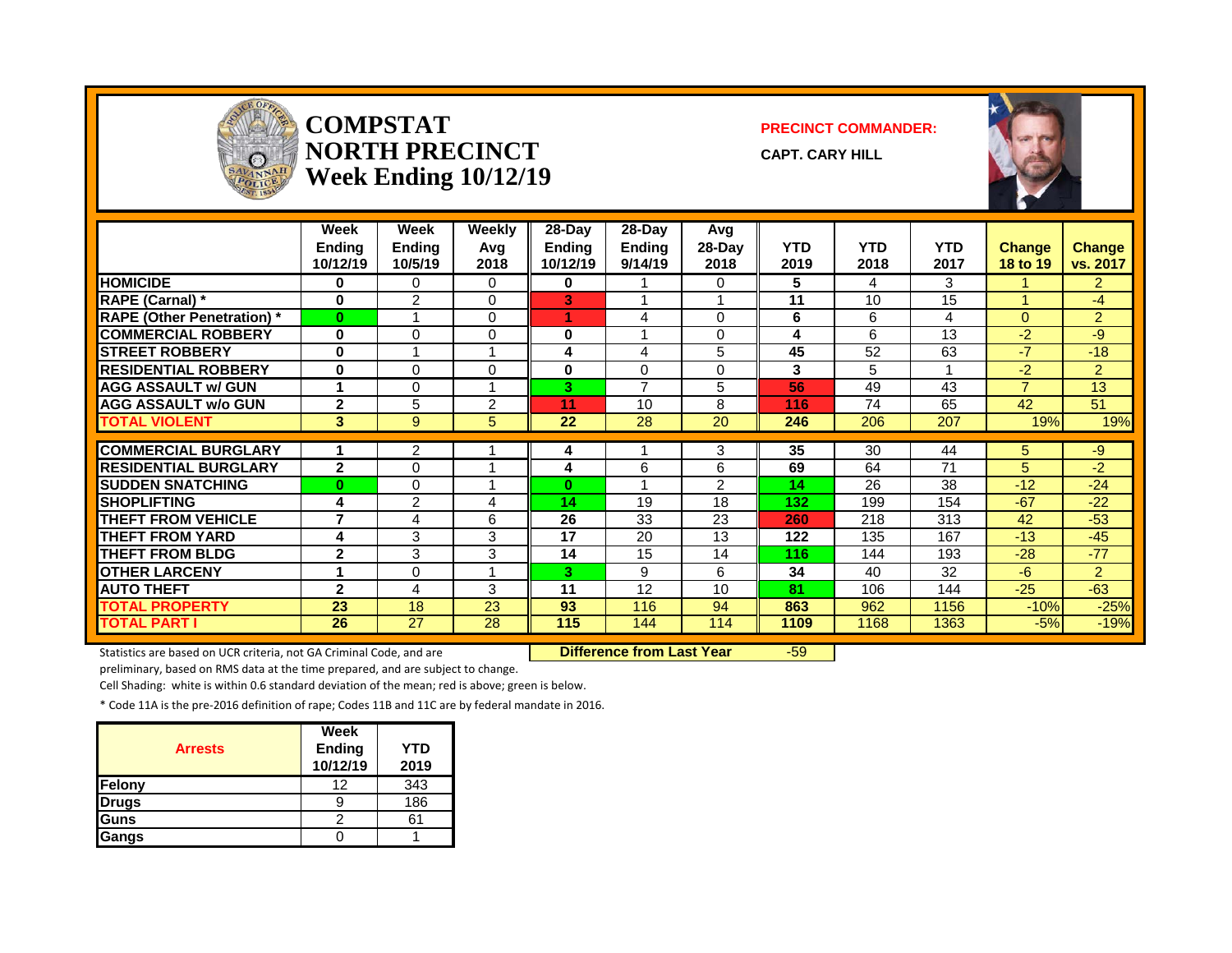

#### **COMPSTAT PRECINCT COMMANDER: capt. Tonya reid Week Ending 10/12/19**



|                                   | Week<br><b>Ending</b><br>10/12/19 | Week<br><b>Ending</b><br>10/5/19 | Weekly<br>Avg<br>2018 | $28-Day$<br>Ending<br>10/12/19 | $28$ -Day<br><b>Ending</b><br>9/14/19 | Avg<br>28-Day<br>2018 | <b>YTD</b><br>2019 | <b>YTD</b><br>2018 | <b>YTD</b><br>2017 | <b>Change</b><br>18 to 19 | <b>Change</b><br>vs. 2017 |
|-----------------------------------|-----------------------------------|----------------------------------|-----------------------|--------------------------------|---------------------------------------|-----------------------|--------------------|--------------------|--------------------|---------------------------|---------------------------|
| <b>HOMICIDE</b>                   | 0                                 | 0                                | 0                     | 0                              | 2                                     |                       | 5.                 | $\overline{2}$     | $\overline{7}$     | 3                         | $-2$                      |
| <b>RAPE (Carnal) *</b>            | 0                                 | $\overline{ }$                   | $\Omega$              | $\overline{2}$                 | $\Omega$                              |                       | 9                  | 12                 | 15                 | $-3$                      | -6                        |
| <b>RAPE (Other Penetration) *</b> | $\bf{0}$                          | $\Omega$                         | 0                     | $\overline{2}$                 |                                       |                       | 4                  | 6                  | $\overline{ }$     | -2                        | $-3$                      |
| <b>COMMERCIAL ROBBERY</b>         | $\bf{0}$                          | 4                                | 0                     | $\overline{2}$                 | 5                                     |                       | 15                 | 8                  | 17                 | $\overline{7}$            | $-2$                      |
| <b>STREET ROBBERY</b>             | 4                                 | 3                                | 4                     | $\overline{ }$                 | 5                                     | 5                     | 51                 | 46                 | 47                 | 5                         | $\overline{4}$            |
| <b>RESIDENTIAL ROBBERY</b>        | $\bf{0}$                          | $\Omega$                         | $\Omega$              | $\bf{0}$                       | $\Omega$                              |                       | 3.                 | 8                  | 8                  | -5                        | -5                        |
| <b>AGG ASSAULT w/ GUN</b>         | $\overline{2}$                    | 4                                | $\overline{2}$        | 11                             | 8                                     | ⇁                     | 83                 | 69                 | 77                 | 14                        | 6                         |
| <b>AGG ASSAULT w/o GUN</b>        |                                   | 4                                | 2                     | 10                             | 5                                     |                       | 92                 | 63                 | 67                 | 29                        | 25                        |
| <b>TOTAL VIOLENT</b>              | 4                                 | 13                               | 5                     | 34                             | $\overline{26}$                       | 22                    | 262                | 214                | 245                | 22%                       | 7%                        |
|                                   |                                   |                                  |                       |                                |                                       |                       |                    |                    |                    |                           |                           |
| <b>COMMERCIAL BURGLARY</b>        | 1                                 | 4                                |                       | 6                              | 6                                     | 3                     | 44                 | 30                 | 35                 | 14                        | 9                         |
| <b>RESIDENTIAL BURGLARY</b>       | 3                                 | 5                                | 4                     | 16                             | 25                                    | 15                    | 167                | 166                | 176                |                           | -9                        |
| <b>SUDDEN SNATCHING</b>           | 0                                 | $\Omega$                         | 0                     | 0                              | $\overline{2}$                        |                       | 9                  | 10                 | 20                 | $-1$                      | $-11$                     |
| <b>SHOPLIFTING</b>                | 4                                 | 4                                | 4                     | 17                             | 19                                    | 17                    | 198                | 175                | 200                | 23                        | $-2$                      |
| <b>THEFT FROM VEHICLE</b>         | 4                                 | $\overline{7}$                   | $\overline{7}$        | 30                             | 38                                    | 26                    | 274                | 260                | 322                | 14                        | $-48$                     |
| <b>THEFT FROM YARD</b>            | 5                                 | 3                                | 4                     | 22                             | 20                                    | 16                    | 160                | 153                | 173                | $\overline{7}$            | $-13$                     |
| <b>THEFT FROM BLDG</b>            | $\mathbf{2}$                      | 4                                | 3                     | 17                             | 15                                    | 13                    | 114                | 135                | 162                | $-21$                     | $-48$                     |
| <b>OTHER LARCENY</b>              | $\overline{2}$                    | 3                                | 4                     | 8                              | $\overline{ }$                        | 5                     | 65                 | 35                 | 34                 | 30                        | 31                        |
| <b>AUTO THEFT</b>                 | $\overline{2}$                    | 4                                | 4                     | 12                             | 3                                     | 14                    | 95                 | 148                | 162                | $-53$                     | $-67$                     |
| <b>TOTAL PROPERTY</b>             | 23                                | 34                               | 27                    | 128                            | 135                                   | 109                   | 1126               | 1112               | 1284               | 1%                        | $-12%$                    |
| <b>TOTAL PART I</b>               | 27                                | 47                               | 33                    | 162                            | 161                                   | 131                   | 1388               | 1326               | 1529               | 5%                        | $-9%$                     |

Statistics are based on UCR criteria, not GA Criminal Code, and are **Difference from Last Year** 62

preliminary, based on RMS data at the time prepared, and are subject to change.

Cell Shading: white is within 0.6 standard deviation of the mean; red is above; green is below.

| <b>Arrests</b> | Week<br>Ending<br>10/12/19 | <b>YTD</b><br>2019 |
|----------------|----------------------------|--------------------|
| Felony         |                            | 363                |
| <b>Drugs</b>   |                            | 168                |
| Guns           |                            |                    |
| Gangs          |                            |                    |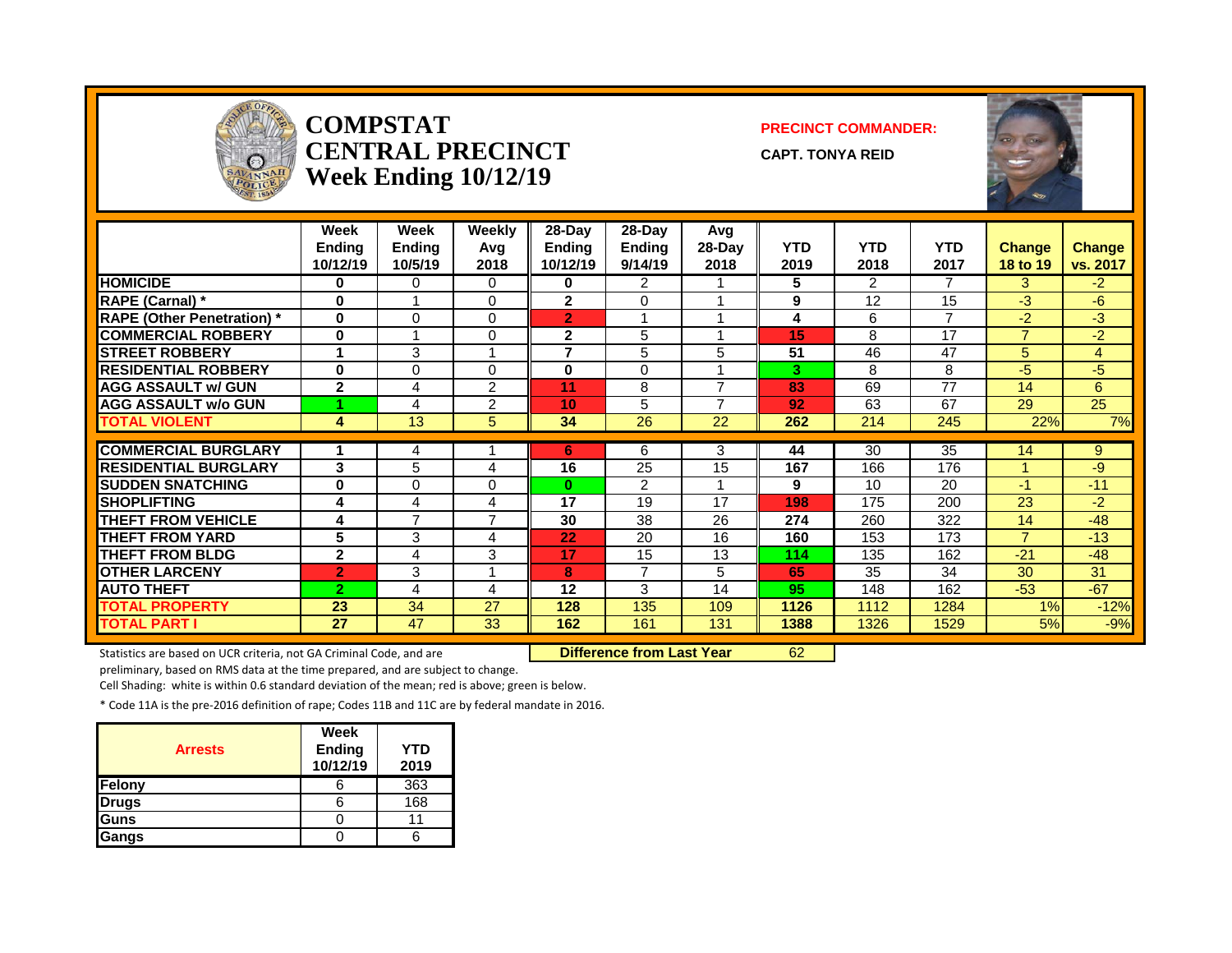

#### **COMPSTAT PRECINCT COMMANDER:**  $\bf \text{SOUTH PRECINCT} \ \text{\footnotesize \text{CAPT}}$ **Week Ending 10/12/19**



|                                   | Week<br>Ending<br>10/12/19 | Week<br><b>Ending</b><br>10/5/19 | <b>Weekly</b><br>Avg<br>2018 | 28-Day<br><b>Ending</b><br>10/12/19 | 28-Day<br><b>Ending</b><br>9/14/19 | Avg<br>28-Day<br>2018 | YTD<br>2019 | <b>YTD</b><br>2018 | <b>YTD</b><br>2017 | Change<br>18 to 19 | <b>Change</b><br>vs. 2017 |
|-----------------------------------|----------------------------|----------------------------------|------------------------------|-------------------------------------|------------------------------------|-----------------------|-------------|--------------------|--------------------|--------------------|---------------------------|
| <b>HOMICIDE</b>                   | 0                          | $\Omega$                         | $\Omega$                     | 0                                   | 0                                  | 0                     | 5           | 4                  |                    |                    | $\overline{4}$            |
| <b>RAPE (Carnal) *</b>            | $\bf{0}$                   | 0                                | $\Omega$                     | $\mathbf 2$                         |                                    |                       | 10          | 10                 | 6                  | $\Omega$           | $\overline{4}$            |
| <b>RAPE (Other Penetration)</b> * | $\bf{0}$                   | 0                                | $\overline{0}$               | $\bf{0}$                            | 0                                  |                       |             | 13                 | 4                  | $-12$              | $-3$                      |
| <b>COMMERCIAL ROBBERY</b>         | $\bf{0}$                   | $\Omega$                         | $\Omega$                     |                                     | 5                                  |                       | 16          | 11                 | 27                 | 5.                 | $-11$                     |
| <b>STREET ROBBERY</b>             |                            | 0                                | 1                            | 1                                   | 0                                  | 3                     | 27          | 32                 | 25                 | $-5$               | $\overline{2}$            |
| <b>RESIDENTIAL ROBBERY</b>        | 0                          | 0                                | 0                            | $\bf{0}$                            |                                    |                       | 4           | 10                 | 2                  | $-6$               | $\overline{2}$            |
| <b>AGG ASSAULT w/ GUN</b>         | 0                          | $\overline{2}$                   | 4                            | 2                                   | 5                                  | 2                     | 44          | 19                 | 32                 | 25                 | 12                        |
| <b>AGG ASSAULT w/o GUN</b>        |                            |                                  |                              | 6                                   | $\overline{ }$                     | 4                     | 67          | 42                 | 31                 | 25                 | 36                        |
| <b>TOTAL VIOLENT</b>              | $\overline{2}$             | 3                                | 3                            | 12                                  | 19                                 | 14                    | 174         | 141                | 128                | 23%                | 36%                       |
|                                   |                            |                                  |                              |                                     |                                    |                       |             |                    |                    |                    |                           |
| <b>COMMERCIAL BURGLARY</b>        |                            |                                  |                              | 3                                   | 3                                  | 5.                    | 50          | 52                 | 56                 | $-2$               | $-6$                      |
| <b>RESIDENTIAL BURGLARY</b>       |                            | 3                                | 4                            | 10                                  | 18                                 | 15                    | 94          | 159                | 166                | $-65$              | $-72$                     |
| <b>SUDDEN SNATCHING</b>           |                            |                                  | $\Omega$                     | 5                                   | $\Omega$                           |                       | 15          | 10 <sup>1</sup>    | 6                  | 5.                 | 9                         |
| <b>SHOPLIFTING</b>                | ⇁                          | 14                               | 13                           | 39                                  | 42                                 | 53                    | 513         | 514                | 543                | $-1$               | $-30$                     |
| <b>THEFT FROM VEHICLE</b>         | 7                          | 8                                | $\overline{7}$               | 20                                  | 12                                 | 28                    | 280         | 300                | 343                | $-20$              | $-63$                     |
| <b>THEFT FROM YARD</b>            | и                          | 3                                | 2                            | 8                                   | 5                                  | 8                     | 63          | 87                 | 79                 | $-24$              | $-16$                     |
| <b>THEFT FROM BLDG</b>            | 4                          |                                  | 3                            | $\overline{7}$                      | 12                                 | 12                    | 135         | 120                | 175                | 15                 | $-40$                     |
| <b>OTHER LARCENY</b>              | и                          | $\overline{2}$                   | 1                            | 3                                   | 5                                  | $\overline{2}$        | 43          | 22                 | 30                 | 21                 | 13                        |
| <b>AUTO THEFT</b>                 | 4                          | 3                                | 3                            | 8                                   | 8                                  | 11                    | 109         | 114                | 126                | $-5$               | $-17$                     |
| <b>TOTAL PROPERTY</b>             | 24                         | 36                               | 34                           | 103                                 | 105                                | 136                   | 1302        | 1378               | 1524               | $-6%$              | $-15%$                    |
| <b>TOTAL PART I</b>               | 26                         | $\overline{39}$                  | $\overline{37}$              | 115                                 | 124                                | 150                   | 1476        | 1519               | 1652               | $-3%$              | $-11%$                    |

Statistics are based on UCR criteria, not GA Criminal Code, and are **Difference from Last Year** -43

preliminary, based on RMS data at the time prepared, and are subject to change.

Cell Shading: white is within 0.6 standard deviation of the mean; red is above; green is below.

| <b>Arrests</b> | Week<br>Ending<br>10/12/19 | <b>YTD</b><br>2019 |
|----------------|----------------------------|--------------------|
| Felony         |                            | 280                |
| Drugs          |                            | 111                |
| Guns           |                            | 26                 |
| Gangs          |                            |                    |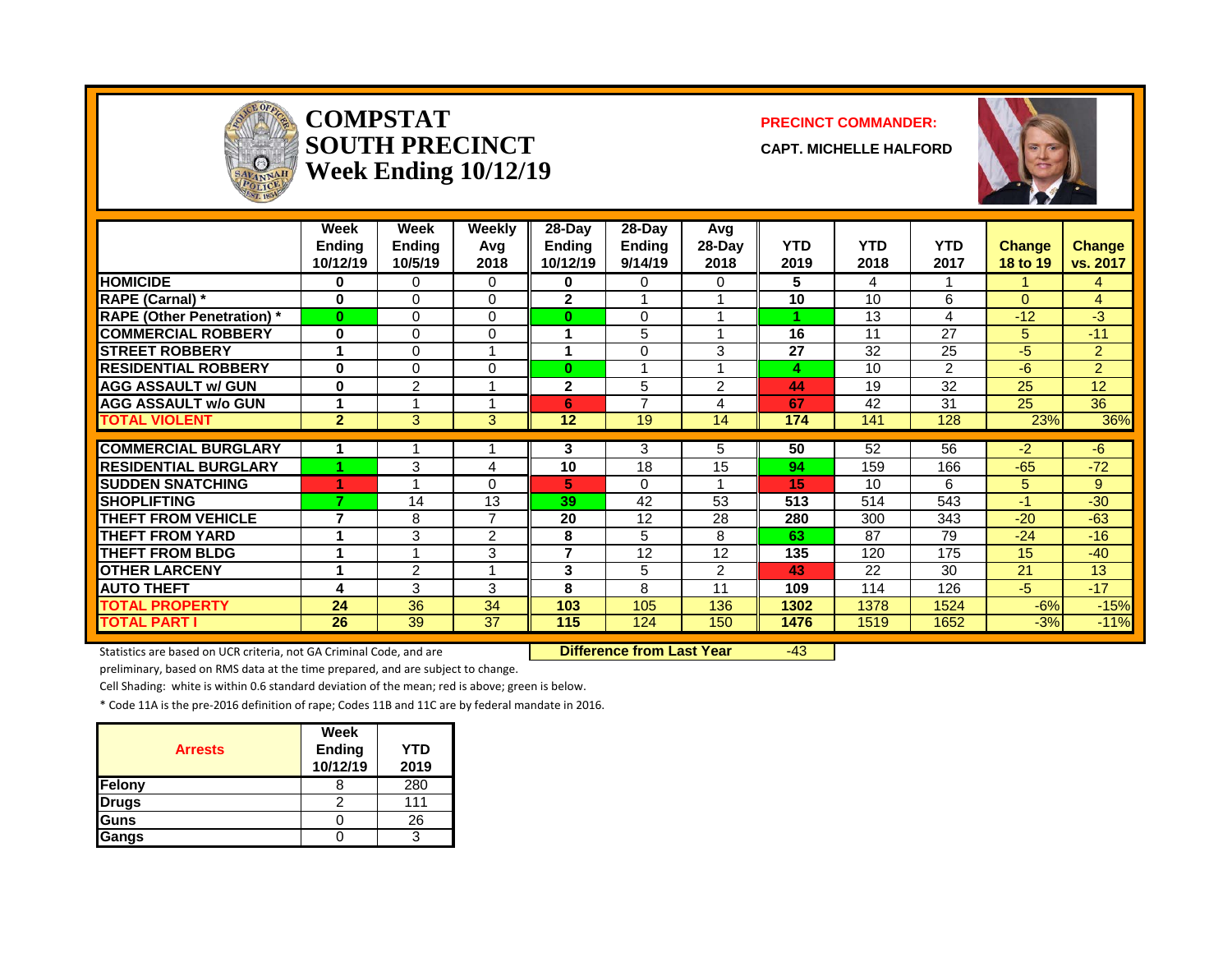

#### **COMPSTAT PRECINCT COMMANDER:**  $\textbf{EAST PRECINCT}$  capt. George gundich **Week Ending 10/12/19**



|                                   | Week<br><b>Ending</b><br>10/12/19 | Week<br><b>Ending</b><br>10/5/19 | Weekly<br>Avg<br>2018   | $28-Day$<br><b>Ending</b><br>10/12/19 | $28$ -Day<br><b>Ending</b><br>9/14/19 | Avg<br>28-Day<br>2018 | <b>YTD</b><br>2019 | <b>YTD</b><br>2018 | <b>YTD</b><br>2017 | <b>Change</b><br>18 to 19 | Change<br>vs. 2017 |
|-----------------------------------|-----------------------------------|----------------------------------|-------------------------|---------------------------------------|---------------------------------------|-----------------------|--------------------|--------------------|--------------------|---------------------------|--------------------|
| <b>HOMICIDE</b>                   | 0                                 | 0                                | $\Omega$                | 0                                     |                                       |                       | 4                  | 9                  | 12                 | $-5$                      | $-8$               |
| <b>RAPE (Carnal)</b> *            | $\bf{0}$                          |                                  | 0                       |                                       | $\overline{2}$                        |                       | 13                 | 8                  | $\overline{7}$     | 5                         | 6                  |
| <b>RAPE (Other Penetration)</b> * |                                   | 0                                | 0                       |                                       | 0                                     | $\Omega$              | $\mathbf 2$        | 6                  | 10                 | $-4$                      | -8                 |
| <b>COMMERCIAL ROBBERY</b>         | $\bf{0}$                          | 0                                | $\Omega$                | $\bf{0}$                              |                                       |                       | 3                  | 5                  | 23                 | $-2$                      | $-20$              |
| <b>STREET ROBBERY</b>             | $\overline{2}$                    | 3                                |                         | 7                                     | 5                                     | 3                     | 41                 | 31                 | 39                 | 10                        | $\overline{2}$     |
| <b>RESIDENTIAL ROBBERY</b>        | 0                                 | 0                                | 0                       | 0                                     |                                       | 0                     | 5                  | $\overline{2}$     | 7                  | 3                         | $-2$               |
| <b>AGG ASSAULT w/ GUN</b>         | 5                                 | 2                                | 2                       | 11                                    | 4                                     | ⇁                     | 77                 | 60                 | 55                 | 17                        | 22                 |
| <b>AGG ASSAULT w/o GUN</b>        |                                   | 5                                | $\overline{2}$          | 7                                     | 5                                     | ⇁                     | 109                | 73                 | 59                 | 36                        | 50                 |
| <b>TOTAL VIOLENT</b>              | 9                                 | 11                               | 5                       | 27                                    | 19                                    | 19                    | 254                | 194                | 212                | 31%                       | 20%                |
|                                   |                                   |                                  |                         |                                       |                                       |                       |                    |                    |                    |                           |                    |
| <b>COMMERCIAL BURGLARY</b>        |                                   | 0                                | 0                       |                                       |                                       | $\overline{2}$        | 16                 | 16                 | 24                 | $\Omega$                  | $-8$               |
| <b>RESIDENTIAL BURGLARY</b>       | 3                                 | 3                                | 5                       | 19                                    | 26                                    | 20                    | 185                | 188                | 222                | $-3$                      | $-37$              |
| <b>ISUDDEN SNATCHING</b>          |                                   |                                  | 0                       | 3                                     |                                       |                       | 12                 | 14                 | 13                 | $-2$                      | -1                 |
| <b>SHOPLIFTING</b>                | 4                                 |                                  | 6                       | 10                                    | 28                                    | 23                    | 232                | 240                | 232                | $-8$                      | $\Omega$           |
| <b>THEFT FROM VEHICLE</b>         | $\overline{7}$                    | 8                                | $\overline{7}$          | 40                                    | 20                                    | 29                    | 265                | 275                | 313                | $-10$                     | $-48$              |
| <b>THEFT FROM YARD</b>            | 4                                 | 4                                | 3                       | 17                                    | 8                                     | 11                    | 106                | 114                | 121                | -8                        | $-15$              |
| <b>THEFT FROM BLDG</b>            | 7                                 | 4                                | 3                       | 17                                    | 11                                    | 12                    | 127                | 124                | 152                | 3                         | $-25$              |
| <b>OTHER LARCENY</b>              | 1                                 |                                  | $\overline{\mathbf{A}}$ | 5                                     | 5                                     | 6                     | 47                 | 50                 | 27                 | $-3$                      | 20                 |
| <b>AUTO THEFT</b>                 |                                   | 4                                | 3                       | 7                                     | 6                                     | 12                    | 104                | 125                | 131                | $-21$                     | $-27$              |
| <b>TOTAL PROPERTY</b>             | 29                                | 26                               | 29                      | 119                                   | 106                                   | 115                   | 1094               | 1146               | 1235               | $-5%$                     | $-11%$             |
| <b>TOTAL PART I</b>               | 38                                | 37                               | 34                      | 146                                   | 125                                   | 134                   | 1348               | 1340               | 1447               | 1%                        | $-7%$              |

Statistics are based on UCR criteria, not GA Criminal Code, and are **Difference from Last Year** 8

preliminary, based on RMS data at the time prepared, and are subject to change.

Cell Shading: white is within 0.6 standard deviation of the mean; red is above; green is below.

| <b>Arrests</b> | Week<br>Ending<br>10/12/19 | <b>YTD</b><br>2019 |
|----------------|----------------------------|--------------------|
| Felony         |                            | 330                |
| <b>Drugs</b>   |                            | 226                |
| Guns           |                            | 59                 |
| Gangs          |                            |                    |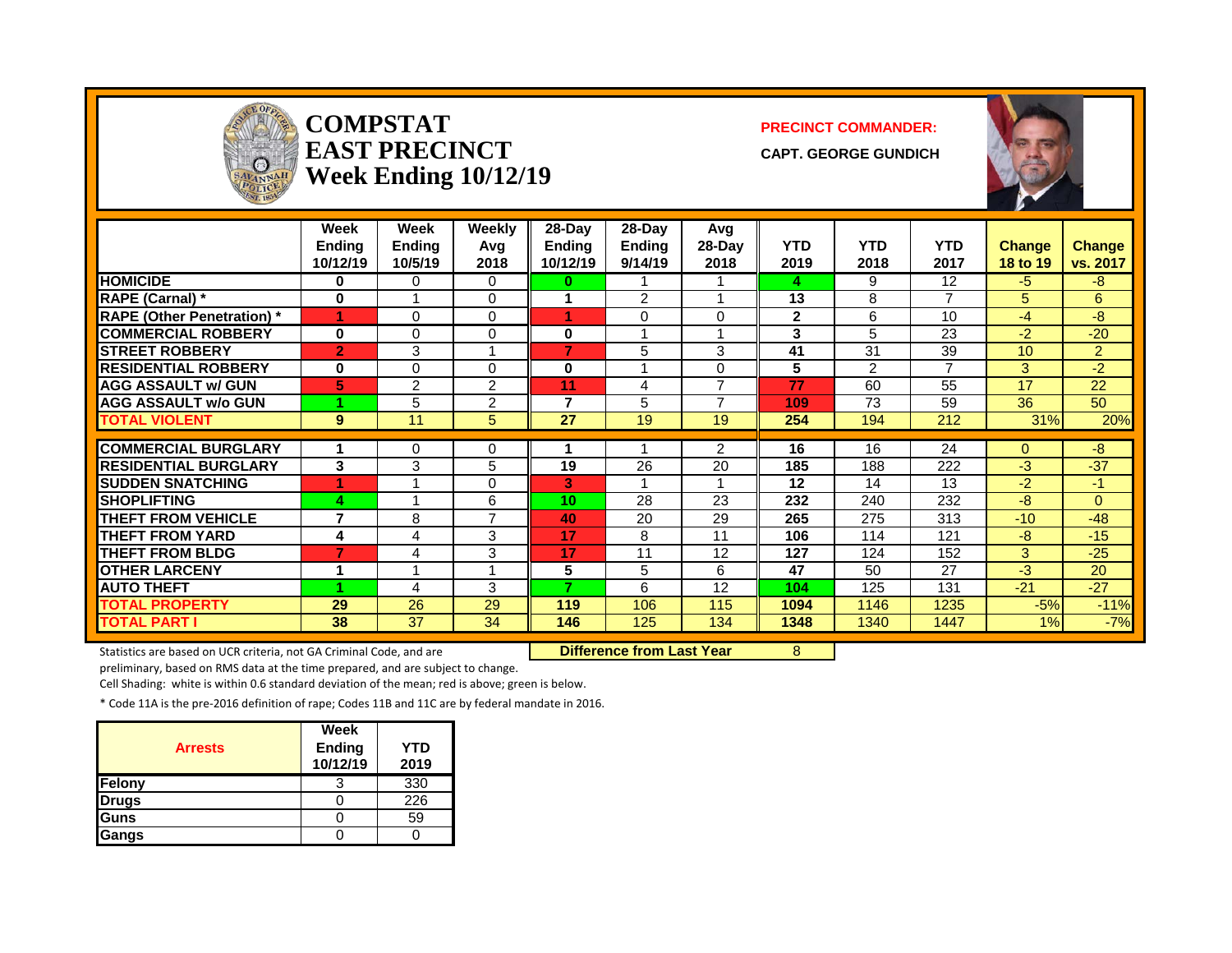## **BEAT 21 North Precinct Week Ending 10/12/19**

|                                   |              |                | <b>Last 4 Weeks</b> |                | 28 Days        | 28 Day  |                |                |                 |                |                |
|-----------------------------------|--------------|----------------|---------------------|----------------|----------------|---------|----------------|----------------|-----------------|----------------|----------------|
|                                   | Ending       | <b>Ending</b>  | <b>Ending</b>       | <b>Ending</b>  | <b>Ending</b>  | Average | <b>YTD</b>     | <b>YTD</b>     | <b>YTD</b>      | <b>Change</b>  | <b>Change</b>  |
|                                   | 09/21/19     | 09/28/19       | 10/05/19            | 10/12/19       | 10/12/19       | 2018    | 2019           | 2018           | 2017            | 18 to 19       | vs. 2017       |
| <b>HOMICIDE</b>                   | $\mathbf{0}$ | 0              | $\Omega$            | $\Omega$       | $\Omega$       | 0.0     | $\Omega$       | $\Omega$       | $\Omega$        | $\overline{0}$ | $\Omega$       |
| <b>RAPE (Carnal) *</b>            | $\mathbf{0}$ | $\Omega$       | $\Omega$            | $\Omega$       | $\Omega$       | 0.0     | $\mathbf{1}$   | $\Omega$       | $\mathbf{1}$    | $\mathbf{1}$   | $\Omega$       |
| <b>RAPE (Other Penetration)</b> * | 0            | 0              | $\Omega$            | $\Omega$       | $\Omega$       | 0.1     | $\Omega$       | $\mathbf{1}$   | $\Omega$        | $-1$           | $\overline{0}$ |
| <b>COMMERCIAL ROBBERY</b>         | $\mathbf 0$  | 0              | $\Omega$            | $\Omega$       | $\Omega$       | 0.0     | $\Omega$       | $\Omega$       | $\mathbf{1}$    | $\Omega$       | $-1$           |
| <b>STREET ROBBERY</b>             | 0            | 0              | 0                   | $\Omega$       | $\Omega$       | 0.0     | $\Omega$       | $\Omega$       | $\overline{2}$  | $\overline{0}$ | $-2$           |
| <b>RESIDENTIAL ROBBERY</b>        | $\Omega$     | $\Omega$       | $\Omega$            | $\Omega$       | $\Omega$       | 0.0     | $\Omega$       | $\Omega$       | $\Omega$        | $\overline{0}$ | $\overline{0}$ |
| <b>AGG ASSAULT w/ GUN</b>         | 0            | 0              | 0                   | $\Omega$       | $\Omega$       | 0.2     | 3              | $\overline{2}$ | $\mathbf{1}$    | $\mathbf{1}$   | $\overline{2}$ |
| <b>AGG ASSAULT w/o GUN</b>        | $\mathbf 0$  | 0              | $\mathbf{1}$        | 0              | $\mathbf{1}$   | 0.2     | 5              | 3              | $\mathbf{1}$    | $\overline{2}$ | $\overline{4}$ |
| <b>TOTAL VIOLENT</b>              | $\mathbf{0}$ | $\mathbf{0}$   | $\mathbf{1}$        | $\mathbf{0}$   | $\mathbf{1}$   | 0.5     | 9              | 6              | $6\overline{6}$ | 50%            | 50%            |
| <b>COMMERCIAL BURGLARY</b>        | 0            |                |                     |                |                | 0.5     |                | 5.             | $\overline{2}$  | $-4$           | $-1$           |
|                                   |              | $\Omega$       | $\Omega$            | $\mathbf{0}$   | $\Omega$       |         | $\mathbf{1}$   |                |                 |                |                |
|                                   |              |                |                     |                |                |         |                |                |                 |                |                |
| <b>RESIDENTIAL BURGLARY</b>       | 0            | $\mathbf{1}$   | 0                   | 1              | $\overline{2}$ | 0.9     | 14             | 12             | 11              | $\overline{2}$ | 3              |
| <b>SUDDEN SNATCHING</b>           | 0            | 0              | 0                   | $\Omega$       | $\Omega$       | 0.0     | $\mathbf{1}$   | $\Omega$       | $\mathbf{1}$    | $\mathbf{1}$   | $\Omega$       |
| <b>SHOPLIFTING</b>                | $\mathbf{0}$ | 0              | 0                   | $\Omega$       | 0              | 0.2     | $\overline{7}$ | $\overline{2}$ | $\overline{2}$  | 5 <sup>5</sup> | 5              |
| <b>THEFT FROM VEHICLE</b>         | $\mathbf{1}$ | $\Omega$       | $\mathbf{1}$        | $\mathbf{1}$   | 3              | 3.5     | 50             | 30             | 23              | 20             | 27             |
| <b>THEFT FROM YARD</b>            | $\mathbf{0}$ | $\Omega$       | $\Omega$            | $\Omega$       | 0              | 1.2     | 4              | 14             | 13              | $-10$          | $-9$           |
| <b>THEFT FROM BLDG</b>            | $\mathbf{0}$ | 0              | 0                   | 0              | 0              | 1.5     | $\overline{7}$ | 12             | 38              | $-5$           | $-31$          |
| <b>OTHER LARCENY</b>              | $\mathbf{0}$ | 0              | $\Omega$            | $\Omega$       | 0              | 1.4     | 3              | 12             | 3               | $-9$           | $\Omega$       |
| <b>AUTO THEFT</b>                 | $\mathbf{0}$ | $\mathbf{1}$   | 0                   | $\mathbf{1}$   | $\overline{2}$ | 1.6     | 17             | 15             | 12              | $\overline{2}$ | 5              |
| <b>TOTAL PROPERTY</b>             | $\mathbf{1}$ | 2 <sup>1</sup> | $\mathbf{1}$        | 3 <sup>1</sup> | $\overline{7}$ | 10.6    | 104            | 102            | 105             | 2%             | $-1%$          |
| <b>TOTAL PART I</b>               | $\mathbf{1}$ | $\overline{2}$ | $\overline{2}$      | $\overline{3}$ | 8              | 11.0    | 113            | 108            | 111             | 5%             | 2%             |

**Difference from Last Year** 5

Statistics are based on UCR criteria, not GA Criminal Code.

\* Rape Code 11A is the historical definition of rape (aka Legacy Rape); Rape Codes 11B and 11C are those moved from Part II to Part I in 2017.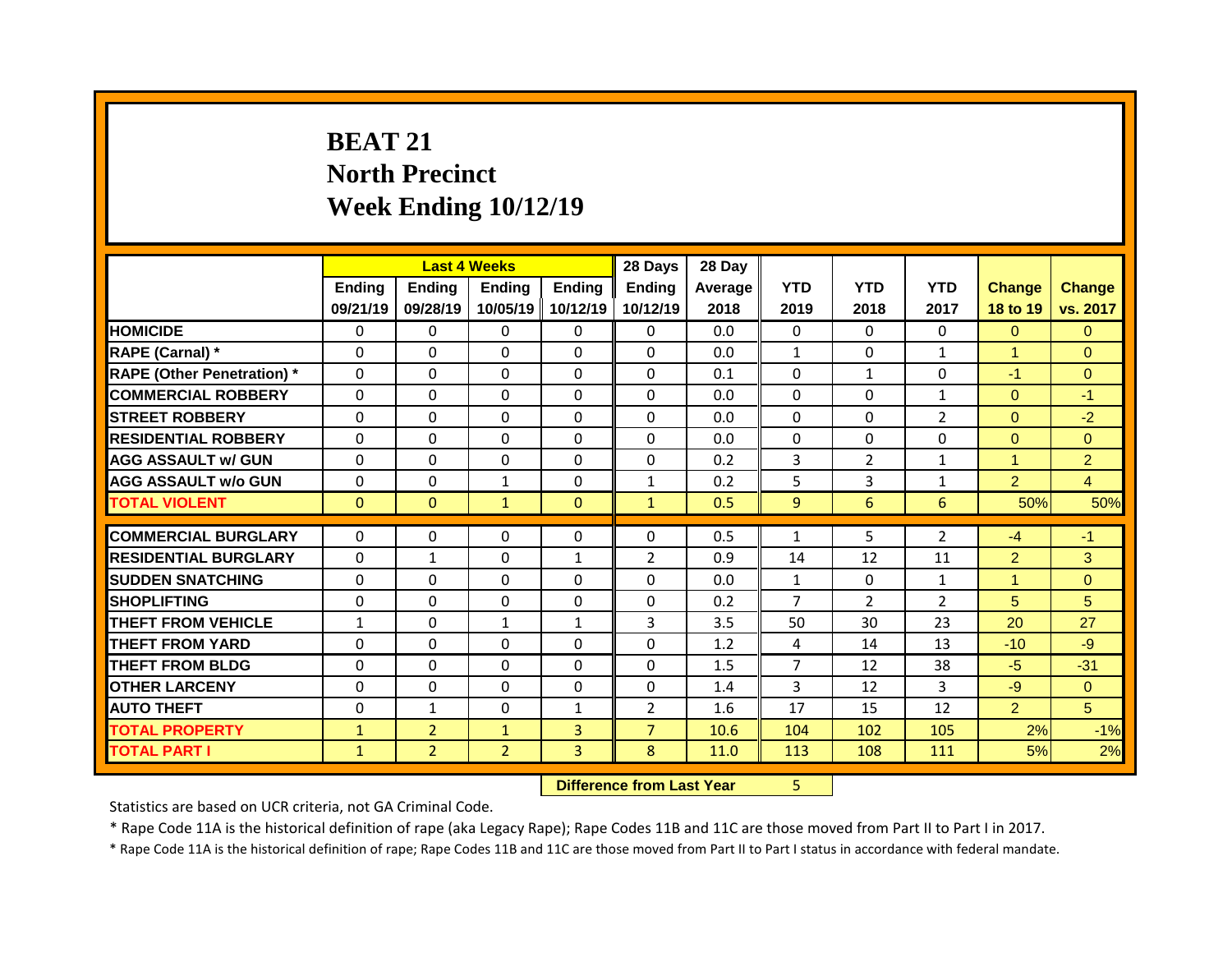## **BEAT 22 North Precinct Week Ending 10/12/19**

|                                   |                |                | <b>Last 4 Weeks</b> |                | 28 Days        | 28 Day  |                |              |                |                |                |
|-----------------------------------|----------------|----------------|---------------------|----------------|----------------|---------|----------------|--------------|----------------|----------------|----------------|
|                                   | Ending         | <b>Ending</b>  | <b>Ending</b>       | <b>Ending</b>  | <b>Ending</b>  | Average | <b>YTD</b>     | <b>YTD</b>   | <b>YTD</b>     | <b>Change</b>  | <b>Change</b>  |
|                                   | 09/21/19       | 09/28/19       | 10/05/19            | 10/12/19       | 10/12/19       | 2018    | 2019           | 2018         | 2017           | 18 to 19       | vs. 2017       |
| <b>HOMICIDE</b>                   | $\Omega$       | 0              | $\Omega$            | $\Omega$       | $\Omega$       | 0.4     | $\mathbf{1}$   | 3            | 0              | $-2$           | 1              |
| RAPE (Carnal) *                   | $\mathbf{0}$   | 0              | 0                   | $\Omega$       | $\Omega$       | 0.2     | $\overline{2}$ | 3            | $\overline{2}$ | $-1$           | $\Omega$       |
| <b>RAPE (Other Penetration) *</b> | $\Omega$       | 0              | $\Omega$            | $\Omega$       | $\Omega$       | 0.1     | $\mathbf{0}$   | $\mathbf{1}$ | $\mathbf{1}$   | $-1$           | $-1$           |
| <b>COMMERCIAL ROBBERY</b>         | $\Omega$       | $\Omega$       | $\Omega$            | $\Omega$       | $\Omega$       | 0.2     | $\mathbf{1}$   | 3            | $\overline{2}$ | $-2$           | $-1$           |
| <b>STREET ROBBERY</b>             | $\mathbf{0}$   | 0              | 0                   | $\Omega$       | 0              | 1.0     | $\overline{7}$ | 10           | 8              | $-3$           | $-1$           |
| <b>RESIDENTIAL ROBBERY</b>        | $\mathbf 0$    | 0              | 0                   | $\Omega$       | $\Omega$       | 0.0     | $\mathbf{1}$   | $\Omega$     | $\Omega$       | $\mathbf{1}$   | 1              |
| <b>AGG ASSAULT w/ GUN</b>         | $\mathbf{1}$   | 0              | 0                   | $\mathbf{1}$   | $\overline{2}$ | 1.4     | 19             | 11           | 20             | 8              | $-1$           |
| <b>AGG ASSAULT w/o GUN</b>        | $\mathbf{1}$   | 0              | 0                   | $\Omega$       | $\mathbf{1}$   | 1.8     | 30             | 19           | 14             | 11             | 16             |
| <b>TOTAL VIOLENT</b>              | $\overline{2}$ | $\overline{0}$ | $\mathbf{0}$        | $\mathbf{1}$   | $\overline{3}$ | 5.1     | 61             | 50           | 47             | 22%            | 30%            |
|                                   |                |                |                     |                |                |         |                |              |                |                |                |
| <b>COMMERCIAL BURGLARY</b>        | $\mathbf 0$    | $\Omega$       | 0                   | $\Omega$       | $\Omega$       | 0.5     | 4              | 5.           | $\overline{7}$ | $-1$           | $-3$           |
| <b>RESIDENTIAL BURGLARY</b>       | 0              | 0              | 0                   | $\Omega$       | 0              | 1.8     | 11             | 19           | 23             | $-8$           | $-12$          |
| <b>SUDDEN SNATCHING</b>           | 0              | $\Omega$       | 0                   | $\Omega$       | 0              | 0.3     | $\overline{2}$ | 3            | $\mathbf{1}$   | $-1$           | $\mathbf{1}$   |
| <b>SHOPLIFTING</b>                | $\mathbf{0}$   | 0              | 0                   | 0              | 0              | 3.1     | 8              | 33           | 30             | $-25$          | $-22$          |
| <b>THEFT FROM VEHICLE</b>         | $\overline{2}$ | $\overline{2}$ | 0                   | $\Omega$       | 4              | 3.0     | 27             | 30           | 25             | $-3$           | $\overline{2}$ |
| <b>THEFT FROM YARD</b>            | $\mathbf{1}$   | 0              | $\mathbf{1}$        | $\Omega$       | $\overline{2}$ | 1.6     | 15             | 18           | 12             | $-3$           | 3              |
| <b>THEFT FROM BLDG</b>            | $\mathbf{0}$   | $\mathbf{1}$   | $\Omega$            | $\Omega$       | $\mathbf{1}$   | 1.3     | 16             | 15           | 24             | $\mathbf{1}$   | $-8$           |
| <b>OTHER LARCENY</b>              | $\mathbf{0}$   | $\mathbf{1}$   | $\Omega$            | $\Omega$       | $\mathbf{1}$   | 0.5     | 3              | $\mathbf{1}$ | 3              | $\overline{2}$ | $\Omega$       |
| <b>AUTO THEFT</b>                 | $\overline{2}$ | 0              | 0                   | $\mathbf{1}$   | 3              | 2.0     | 17             | 22           | 27             | $-5$           | $-10$          |
| <b>TOTAL PROPERTY</b>             | 5              | $\overline{4}$ | $\mathbf{1}$        | $\mathbf{1}$   | 11             | 14.0    | 103            | 146          | 152            | $-29%$         | $-32%$         |
| <b>TOTAL PART I</b>               | $\overline{7}$ | $\overline{4}$ | $\mathbf{1}$        | 2 <sup>1</sup> | 14             | 19.1    | 164            | 196          | 199            | $-16%$         | $-18%$         |
|                                   |                |                |                     |                |                |         |                |              |                |                |                |

**Difference from Last Year** -32

Statistics are based on UCR criteria, not GA Criminal Code.

\* Rape Code 11A is the historical definition of rape (aka Legacy Rape); Rape Codes 11B and 11C are those moved from Part II to Part I in 2017.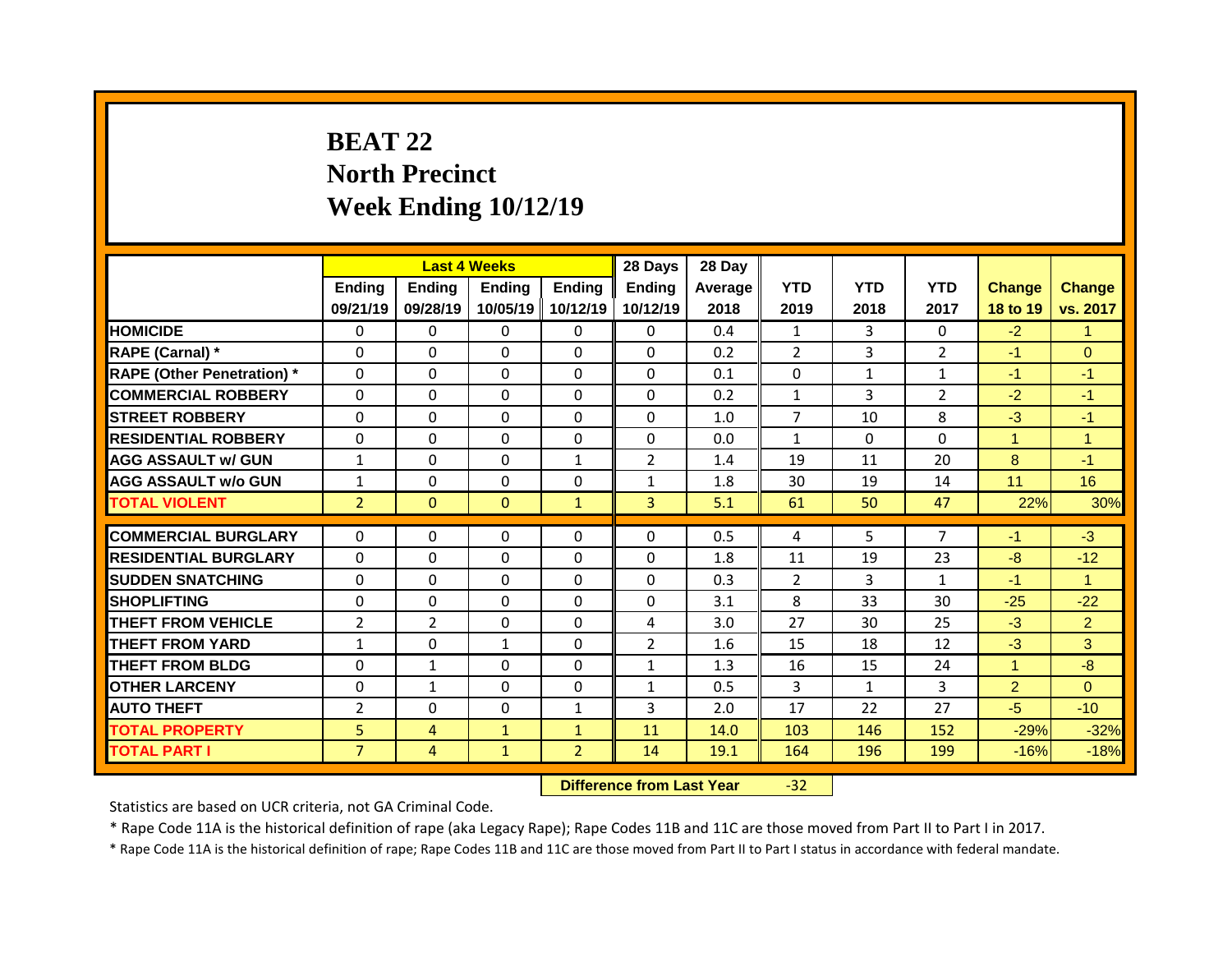## **BEAT 23 North Precinct Week Ending 10/12/19**

|                                              |                                  |                | <b>Last 4 Weeks</b> |                | 28 Days        | 28 Day       |                |                |                 |                  |                  |
|----------------------------------------------|----------------------------------|----------------|---------------------|----------------|----------------|--------------|----------------|----------------|-----------------|------------------|------------------|
|                                              | <b>Ending</b>                    | <b>Ending</b>  | <b>Ending</b>       | <b>Ending</b>  | <b>Ending</b>  | Average      | <b>YTD</b>     | <b>YTD</b>     | <b>YTD</b>      | <b>Change</b>    | <b>Change</b>    |
|                                              | 09/21/19                         | 09/28/19       | 10/05/19            | 10/12/19       | 10/12/19       | 2018         | 2019           | 2018           | 2017            | 18 to 19         | vs. 2017         |
| <b>HOMICIDE</b>                              | $\Omega$                         | $\Omega$       | $\Omega$            | $\Omega$       | $\Omega$       | 0.1          | $\overline{2}$ | $\mathbf{1}$   | $\mathbf{1}$    | $\mathbf{1}$     | $\mathbf{1}$     |
| RAPE (Carnal) *                              | $\Omega$                         | $\Omega$       | $\Omega$            | $\Omega$       | $\Omega$       | 0.2          | $\mathbf{1}$   | 3              | $\overline{2}$  | $-2$             | $-1$             |
| <b>RAPE (Other Penetration) *</b>            | 0                                | 0              | $\Omega$            | $\Omega$       | 0              | 0.0          | 0              | 0              | 0               | $\overline{0}$   | $\Omega$         |
| <b>COMMERCIAL ROBBERY</b>                    | 0                                | 0              | $\Omega$            | $\Omega$       | 0              | 0.1          | $\mathbf{0}$   | $\mathbf{1}$   | $\overline{2}$  | $-1$             | $-2$             |
| <b>STREET ROBBERY</b>                        | $\Omega$                         | 0              | $\Omega$            | $\Omega$       | 0              | 0.2          | 5              | 5              | 6               | $\Omega$         | $-1$             |
| <b>RESIDENTIAL ROBBERY</b>                   | 0                                | 0              | $\Omega$            | $\Omega$       | 0              | 0.1          | 0              | 3              | $\mathbf{1}$    | $-3$             | $-1$             |
| <b>AGG ASSAULT w/ GUN</b>                    | 0                                | 0              | $\Omega$            | $\Omega$       | 0              | 1.4          | 12             | 17             | $\overline{7}$  | $-5$             | 5                |
| <b>AGG ASSAULT W/o GUN</b>                   | 0                                | $\mathbf{1}$   | $\mathbf{1}$        | $\mathbf 0$    | $\overline{2}$ | 1.4          | 21             | 13             | 14              | 8                | $\overline{7}$   |
| <b>TOTAL VIOLENT</b>                         | $\mathbf{0}$                     | $\mathbf{1}$   | $\mathbf{1}$        | $\overline{0}$ | 2 <sup>1</sup> | 3.4          | 41             | 43             | 33              | $-5%$            | 24%              |
| <b>COMMERCIAL BURGLARY</b>                   | 0                                | 0              | $\mathbf{1}$        | $\mathbf{1}$   | $\overline{2}$ | 1.0          | 8              | 10             | 16              | $-2$             | $-8$             |
| <b>RESIDENTIAL BURGLARY</b>                  | 0                                | $\mathbf{0}$   | $\mathbf{0}$        | $\Omega$       | 0              | 1.2          | 10             | 13             | 16              | $-3$             | $-6$             |
| <b>SUDDEN SNATCHING</b>                      | 0                                | 0              | 0                   | $\mathbf 0$    | 0              | 0.2          | $\overline{2}$ | $\overline{2}$ | 4               | $\Omega$         | $-2$             |
| <b>SHOPLIFTING</b>                           | $\Omega$                         | $\mathbf{0}$   | $\mathbf{1}$        | $\overline{2}$ | 3              | 2.8          | 18             | 30             | 10 <sup>1</sup> | $-12$            | 8                |
| <b>THEFT FROM VEHICLE</b>                    | $\mathbf{1}$                     | $\overline{2}$ | $\Omega$            | $\Omega$       | 3              | 2.8          | 23             | 29             | 36              | $-6$             | $-13$            |
| <b>THEFT FROM YARD</b>                       | $\mathbf{1}$                     | $\mathbf{1}$   | $\Omega$            | $\mathbf{1}$   | 3              | 2.1          | 11             | 25             | 23              | $-14$            | $-12$            |
| <b>THEFT FROM BLDG</b>                       | $\Omega$                         | $\mathbf{1}$   | $\Omega$            | $\mathbf{1}$   | $\overline{2}$ | 1.8          | 14             | 21             | 20              | $-7$             | $-6$             |
| <b>OTHER LARCENY</b>                         | 0                                | 0              | $\Omega$            | $\Omega$       | 0              | 0.5          | $\overline{2}$ | 5              | 4               | $-3$             | $-2$             |
|                                              |                                  |                |                     | $\mathbf 0$    | $\mathbf{1}$   | 1.5          | 11             | 14             | 33              | $-3$             | $-22$            |
|                                              |                                  |                |                     |                |                |              |                |                |                 |                  |                  |
| <b>AUTO THEFT</b>                            | 0                                | 0              | $\mathbf{1}$        |                |                |              |                |                |                 |                  |                  |
| <b>TOTAL PROPERTY</b><br><b>TOTAL PART I</b> | $\overline{2}$<br>$\overline{2}$ | 4<br>5         | 3<br>4              | 5<br>5         | 14<br>16       | 13.9<br>17.3 | 99<br>140      | 149<br>192     | 162<br>195      | $-34%$<br>$-27%$ | $-39%$<br>$-28%$ |

**Difference from Last Year 47 -52** 

Statistics are based on UCR criteria, not GA Criminal Code.

\* Rape Code 11A is the historical definition of rape (aka Legacy Rape); Rape Codes 11B and 11C are those moved from Part II to Part I in 2017.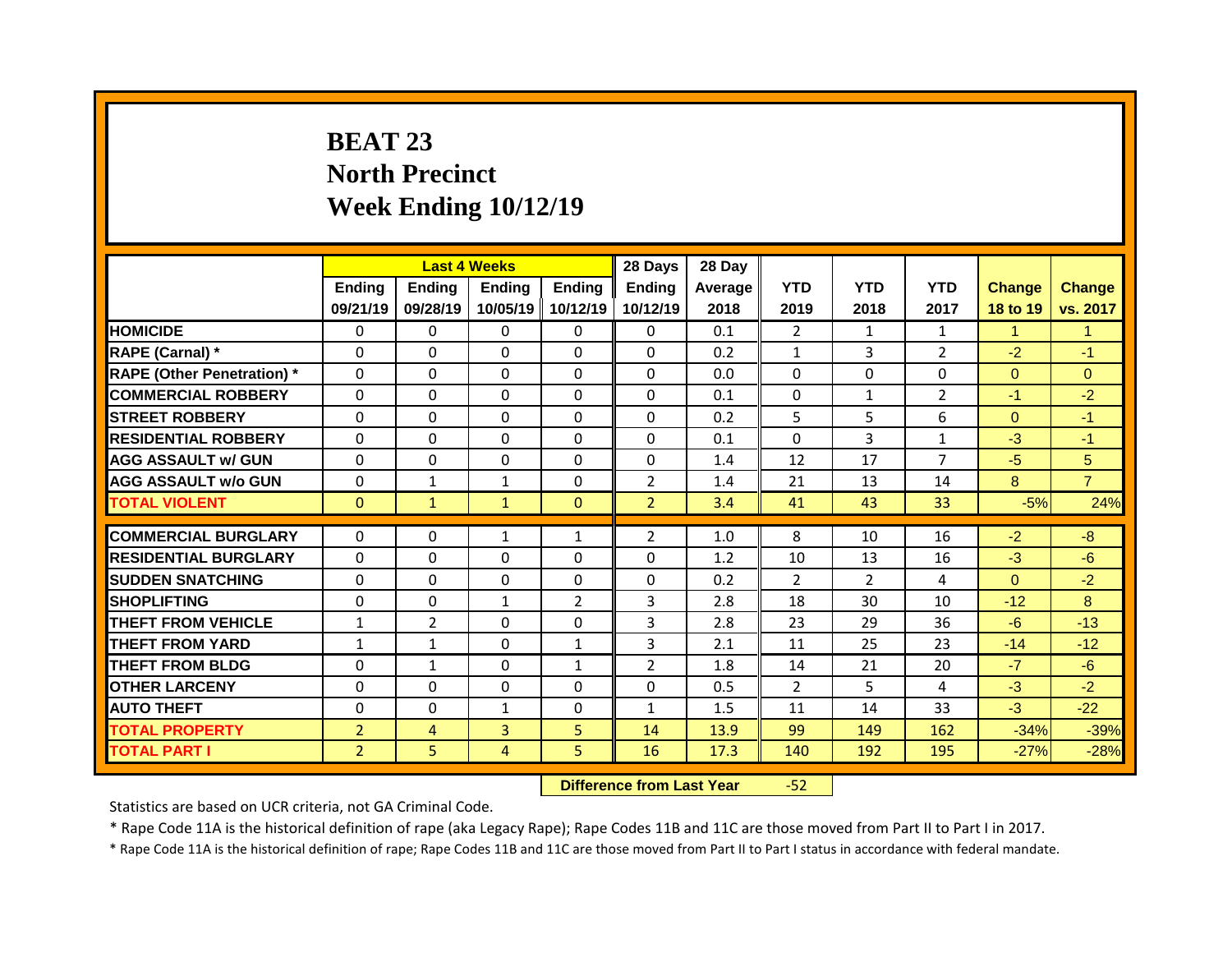## **BEAT 24 North Precinct Week Ending 10/12/19**

|                                   |                |                | <b>Last 4 Weeks</b> |               | 28 Days        | 28 Day  |                |                |                |                |                |
|-----------------------------------|----------------|----------------|---------------------|---------------|----------------|---------|----------------|----------------|----------------|----------------|----------------|
|                                   | Ending         | <b>Ending</b>  | <b>Ending</b>       | <b>Ending</b> | <b>Ending</b>  | Average | <b>YTD</b>     | <b>YTD</b>     | <b>YTD</b>     | <b>Change</b>  | <b>Change</b>  |
|                                   | 09/21/19       | 09/28/19       | 10/05/19            | 10/12/19      | 10/12/19       | 2018    | 2019           | 2018           | 2017           | 18 to 19       | vs. 2017       |
| <b>HOMICIDE</b>                   | $\Omega$       | 0              | $\Omega$            | $\Omega$      | $\Omega$       | 0.0     | $\Omega$       | $\Omega$       | $\Omega$       | $\Omega$       | $\Omega$       |
| RAPE (Carnal) *                   | $\mathbf 0$    | 0              | 0                   | 0             | 0              | 0.0     | $\overline{2}$ | $\Omega$       | $\mathbf{1}$   | $\overline{2}$ | $\mathbf{1}$   |
| <b>RAPE (Other Penetration)</b> * | 0              | 0              | $\mathbf{1}$        | $\Omega$      | $\mathbf{1}$   | 0.0     | 3              | $\Omega$       | $\Omega$       | 3              | 3              |
| <b>COMMERCIAL ROBBERY</b>         | $\mathbf 0$    | 0              | 0                   | 0             | $\Omega$       | 0.0     | 0              | $\Omega$       | 4              | $\overline{0}$ | $-4$           |
| <b>STREET ROBBERY</b>             | 0              | $\mathbf{1}$   | 0                   | $\Omega$      | $\mathbf{1}$   | 0.6     | 6              | 5              | 13             | $\mathbf{1}$   | $-7$           |
| <b>RESIDENTIAL ROBBERY</b>        | $\Omega$       | 0              | $\Omega$            | $\Omega$      | $\Omega$       | 0.0     | $\mathbf{1}$   | $\Omega$       | $\Omega$       | $\mathbf{1}$   | $\overline{1}$ |
| <b>AGG ASSAULT w/ GUN</b>         | $\mathbf 0$    | 0              | 0                   | $\Omega$      | $\Omega$       | 0.3     | 3              | $\mathbf{1}$   | 4              | $\overline{2}$ | $-1$           |
| <b>AGG ASSAULT w/o GUN</b>        | $\mathbf{1}$   | 0              | $\mathbf{1}$        | 0             | $\overline{2}$ | 0.9     | 9              | 9              | $\mathbf{1}$   | $\overline{0}$ | 8              |
| <b>TOTAL VIOLENT</b>              | $\mathbf{1}$   | $\mathbf{1}$   | $\overline{2}$      | $\mathbf{0}$  | 4              | 1.8     | 24             | 15             | 23             | 60%            | 4%             |
| <b>COMMERCIAL BURGLARY</b>        | 0              | 0              | 0                   | $\mathbf{0}$  | 0              | 0.2     | 5              | $\overline{2}$ | 3              | 3              | $\overline{2}$ |
|                                   |                |                |                     |               |                |         |                |                |                |                |                |
| <b>RESIDENTIAL BURGLARY</b>       | $\Omega$       | $\mathbf{1}$   | $\Omega$            | $\Omega$      | $\mathbf{1}$   | 0.6     | 11             | 7              | 11             | 4              | $\Omega$       |
| <b>SUDDEN SNATCHING</b>           | $\mathbf{0}$   | $\Omega$       | 0                   | $\mathbf{0}$  | 0              | 0.5     | $\mathbf{1}$   | 3              | $\overline{2}$ | $-2$           | $-1$           |
| <b>SHOPLIFTING</b>                | $\mathbf{1}$   | 0              | $\Omega$            | $\Omega$      | $\mathbf{1}$   | 4.7     | 25             | 58             | 45             | $-33$          | $-20$          |
| <b>THEFT FROM VEHICLE</b>         | $\overline{2}$ | 0              | 0                   | $\Omega$      | $\overline{2}$ | 3.9     | 41             | 35             | 83             | 6              | $-42$          |
| <b>THEFT FROM YARD</b>            | $\mathbf{0}$   | 3              | $\mathbf{1}$        | $\Omega$      | 4              | 1.9     | 47             | 19             | 28             | 28             | 19             |
| <b>THEFT FROM BLDG</b>            | $\mathbf{0}$   | $\mathbf{1}$   | 0                   | $\Omega$      | $\mathbf{1}$   | 1.9     | 12             | 22             | 11             | $-10$          | $\mathbf{1}$   |
| <b>OTHER LARCENY</b>              | $\mathbf{0}$   | 0              | $\Omega$            | $\mathbf{1}$  | $\mathbf{1}$   | 0.7     | 12             | 4              | 8              | 8              | $\overline{4}$ |
| <b>AUTO THEFT</b>                 | 0              | 0              | 0                   | 0             | $\Omega$       | 1.0     | $\overline{7}$ | 10             | 28             | $-3$           | $-21$          |
| <b>TOTAL PROPERTY</b>             | $\overline{3}$ | 5              | $\mathbf{1}$        | $\mathbf{1}$  | 10             | 15.3    | 161            | 160            | 219            | 1%             | $-26%$         |
| <b>TOTAL PART I</b>               | $\overline{4}$ | $6\phantom{1}$ | 3                   | $\mathbf{1}$  | 14             | 17.2    | 185            | 175            | 242            | 6%             | $-24%$         |

**Difference from Last Year** 10

Statistics are based on UCR criteria, not GA Criminal Code.

\* Rape Code 11A is the historical definition of rape (aka Legacy Rape); Rape Codes 11B and 11C are those moved from Part II to Part I in 2017.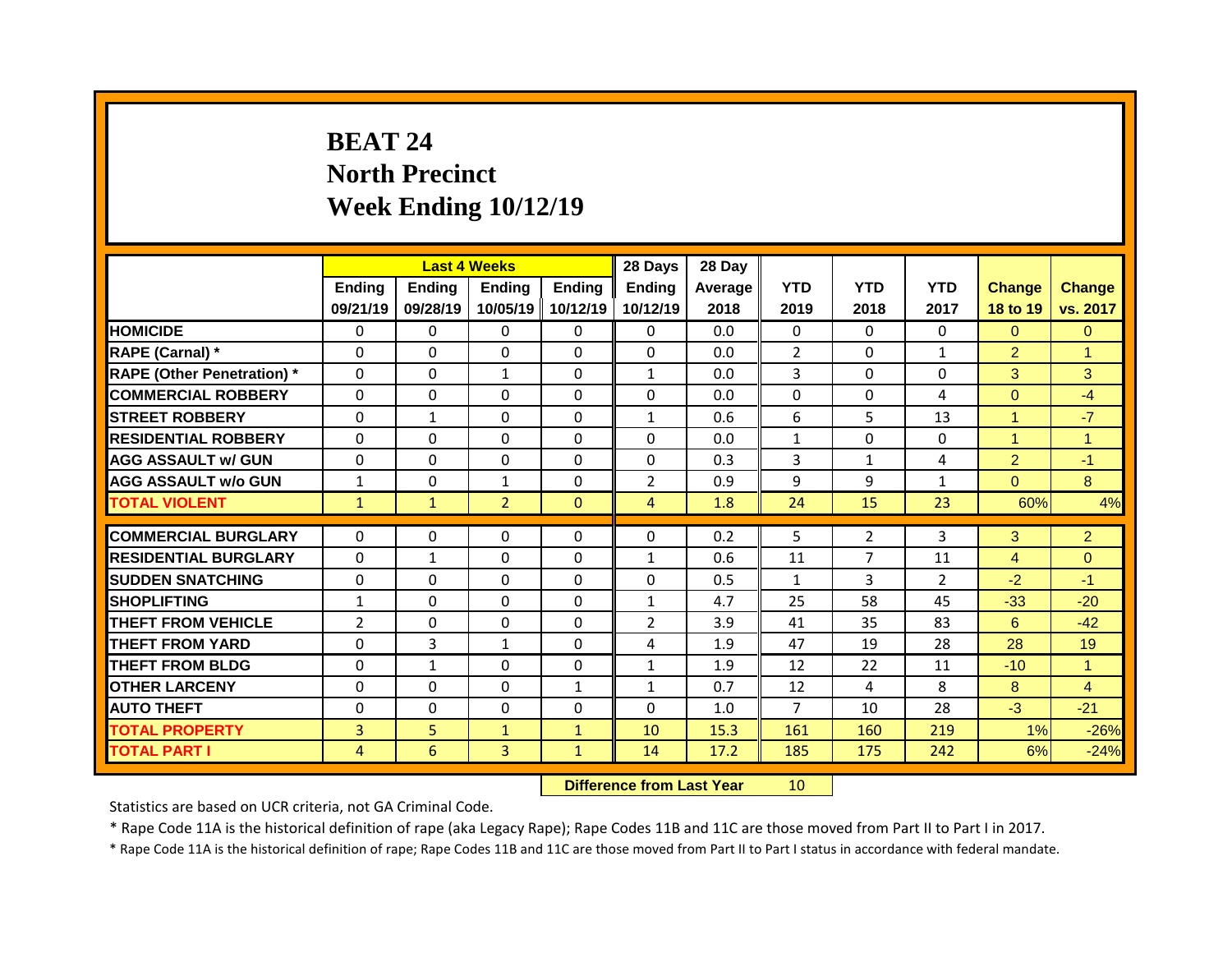## **BEAT 25 North Precinct Week Ending 10/12/19**

|                                              |              |               | <b>Last 4 Weeks</b> |                                  | 28 Days           | 28 Day       |                |                |                |                |                  |
|----------------------------------------------|--------------|---------------|---------------------|----------------------------------|-------------------|--------------|----------------|----------------|----------------|----------------|------------------|
|                                              | Ending       | <b>Ending</b> | <b>Ending</b>       | <b>Ending</b>                    | <b>Ending</b>     | Average      | <b>YTD</b>     | <b>YTD</b>     | <b>YTD</b>     | <b>Change</b>  | <b>Change</b>    |
|                                              | 09/21/19     | 09/28/19      | 10/05/19            | 10/12/19                         | 10/12/19          | 2018         | 2019           | 2018           | 2017           | 18 to 19       | vs. 2017         |
| <b>HOMICIDE</b>                              | $\Omega$     | 0             | $\Omega$            | $\Omega$                         | $\Omega$          | 0.0          | $\Omega$       | $\Omega$       | $\Omega$       | $\Omega$       | $\Omega$         |
| RAPE (Carnal) *                              | $\mathbf 0$  | 0             | 0                   | 0                                | $\Omega$          | 0.2          | $\mathbf{1}$   | $\overline{2}$ | $\overline{2}$ | $-1$           | $-1$             |
| <b>RAPE (Other Penetration)</b> *            | 0            | 0             | $\Omega$            | $\Omega$                         | $\Omega$          | 0.0          | $\Omega$       | $\Omega$       | $\Omega$       | $\overline{0}$ | $\Omega$         |
| <b>COMMERCIAL ROBBERY</b>                    | $\mathbf 0$  | 0             | 0                   | 0                                | $\Omega$          | 0.0          | $\mathbf{1}$   | $\Omega$       | $\mathbf{1}$   | $\mathbf{1}$   | $\overline{0}$   |
| <b>STREET ROBBERY</b>                        | 0            | 0             | $\Omega$            | $\Omega$                         | $\Omega$          | 1.2          | 4              | 13             | 18             | $-9$           | $-14$            |
| <b>RESIDENTIAL ROBBERY</b>                   | $\Omega$     | 0             | $\Omega$            | $\Omega$                         | $\Omega$          | 0.0          | $\Omega$       | $\Omega$       | $\Omega$       | $\overline{0}$ | $\overline{0}$   |
| <b>AGG ASSAULT w/ GUN</b>                    | $\mathbf 0$  | 0             | 0                   | $\Omega$                         | $\Omega$          | 0.2          | $\overline{2}$ | $\overline{3}$ | $\overline{2}$ | $-1$           | $\overline{0}$   |
| <b>AGG ASSAULT w/o GUN</b>                   | $\mathbf{1}$ | 0             | 0                   | $\Omega$                         | $\mathbf{1}$      | 0.3          | 6              | 4              | 3              | $\overline{2}$ | 3                |
| <b>TOTAL VIOLENT</b>                         | $\mathbf{1}$ | $\mathbf{0}$  | $\mathbf{0}$        | $\mathbf{0}$                     | $\mathbf{1}$      | 1.9          | 14             | 22             | 26             | $-36%$         | $-46%$           |
| <b>COMMERCIAL BURGLARY</b>                   | 0            | $\Omega$      | $\mathbf{1}$        | $\mathbf{0}$                     | $\mathbf{1}$      | 0.1          | 8              | $\mathbf{1}$   | 3              | $\overline{7}$ | 5                |
| <b>RESIDENTIAL BURGLARY</b>                  | $\Omega$     | $\Omega$      | $\Omega$            | $\mathbf{1}$                     |                   | 0.2          | 17             | 3              | 4              | 14             | 13               |
| <b>SUDDEN SNATCHING</b>                      | $\mathbf{0}$ | $\Omega$      | 0                   | 0                                | $\mathbf{1}$<br>0 | 0.1          | $\mathbf{1}$   | $\Omega$       | $\mathbf{1}$   | $\mathbf{1}$   | $\Omega$         |
| <b>SHOPLIFTING</b>                           | $\Omega$     | $\mathbf{1}$  | $\Omega$            | $\Omega$                         | $\mathbf{1}$      | 1.4          | 14             | 15             | 25             | $-1$           | $-11$            |
|                                              |              |               |                     |                                  |                   |              |                |                |                |                |                  |
|                                              |              |               |                     |                                  |                   |              |                |                |                |                |                  |
| <b>THEFT FROM VEHICLE</b>                    | 3            | 0             | $\mathbf{1}$        | $\Omega$                         | 4                 | 4.7          | 51             | 45             | 63             | 6              | $-12$            |
| <b>THEFT FROM YARD</b>                       | $\mathbf{1}$ | $\mathbf{1}$  | $\Omega$            | $\mathbf{1}$                     | 3                 | 2.1          | 20             | 21             | 49             | $-1$           | $-29$            |
| <b>THEFT FROM BLDG</b>                       | $\mathbf{1}$ | $\mathbf{1}$  | 0                   | $\Omega$                         | $\overline{2}$    | 1.5          | 15             | 17             | 29             | $-2$           | $-14$            |
| <b>OTHER LARCENY</b>                         | $\mathbf{0}$ | $\mathbf{1}$  | 0                   | $\Omega$                         | $\mathbf{1}$      | 1.0          | $\overline{7}$ | $\overline{7}$ | 9              | $\overline{0}$ | $-2$             |
| <b>AUTO THEFT</b>                            | 0            | $\mathbf{1}$  | $\mathbf{1}$        | 0                                | $\overline{2}$    | 1.4          | 13             | 12             | 22             | $\mathbf{1}$   | $-9$             |
| <b>TOTAL PROPERTY</b><br><b>TOTAL PART I</b> | 5<br>6       | 5<br>5        | 3<br>3              | $\overline{2}$<br>$\overline{2}$ | 15<br>16          | 12.4<br>14.3 | 146<br>160     | 121<br>143     | 205<br>231     | 21%<br>12%     | $-29%$<br>$-31%$ |

**Difference from Last Year** 17

Statistics are based on UCR criteria, not GA Criminal Code.

\* Rape Code 11A is the historical definition of rape (aka Legacy Rape); Rape Codes 11B and 11C are those moved from Part II to Part I in 2017.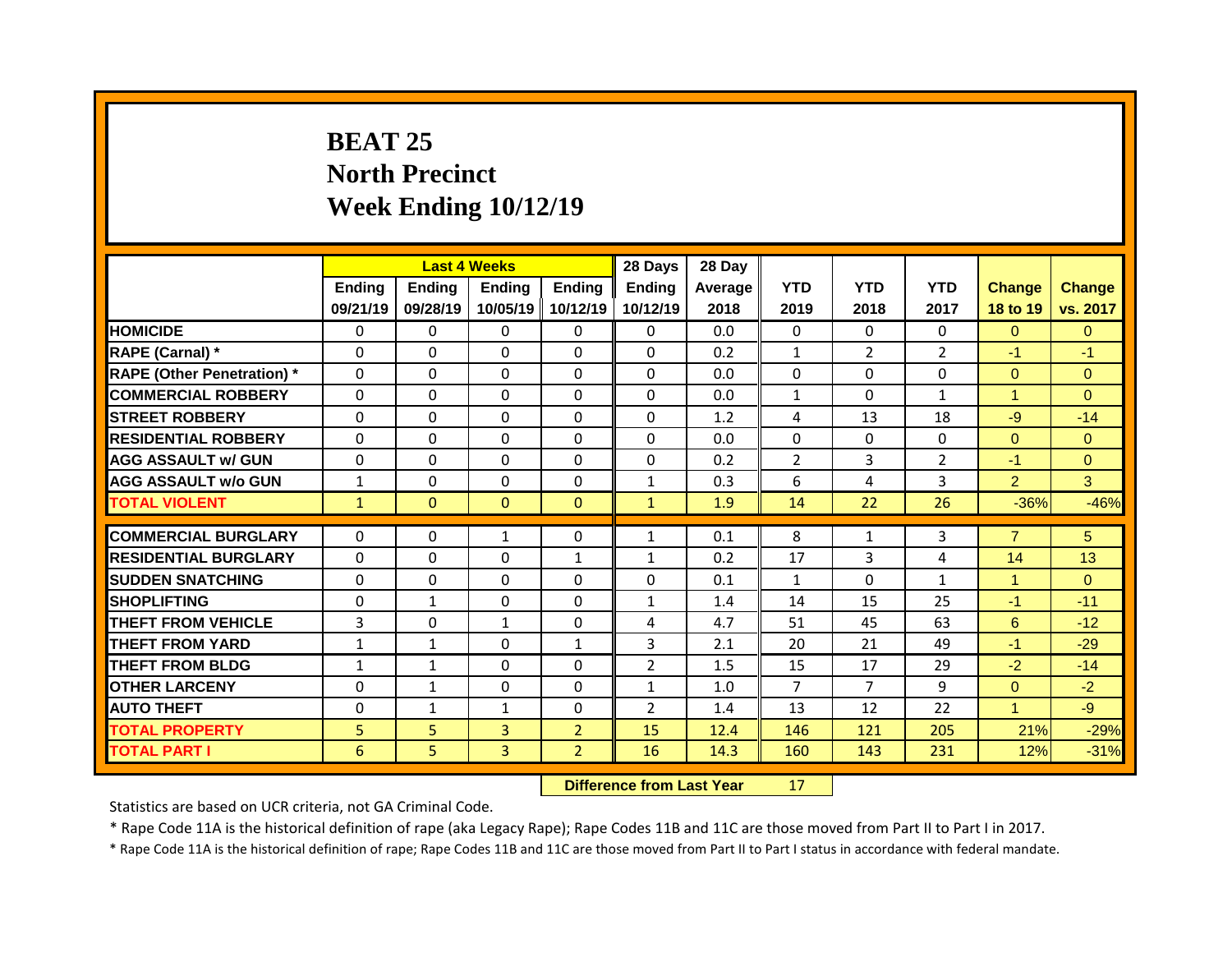## **BEAT 26 North Precinct Week Ending 10/12/19**

|                                   |                |                | <b>Last 4 Weeks</b> |                | 28 Days        | 28 Day  |                |                |                |                |                      |
|-----------------------------------|----------------|----------------|---------------------|----------------|----------------|---------|----------------|----------------|----------------|----------------|----------------------|
|                                   | Ending         | <b>Ending</b>  | <b>Ending</b>       | Ending         | <b>Ending</b>  | Average | <b>YTD</b>     | <b>YTD</b>     | <b>YTD</b>     | <b>Change</b>  | Change               |
|                                   | 09/21/19       | 09/28/19       | 10/05/19            | 10/12/19       | 10/12/19       | 2018    | 2019           | 2018           | 2017           | 18 to 19       | vs. 2017             |
| <b>HOMICIDE</b>                   | $\Omega$       | $\Omega$       | $\Omega$            | $\Omega$       | $\Omega$       | 0.0     | $\mathbf{1}$   | $\Omega$       | 0              | $\mathbf{1}$   | $\blacktriangleleft$ |
| RAPE (Carnal) *                   | $\mathbf{1}$   | $\Omega$       | $\Omega$            | $\Omega$       | $\mathbf{1}$   | 0.2     | $\overline{2}$ | $\overline{2}$ | $\mathbf{1}$   | $\Omega$       | $\mathbf{1}$         |
| <b>RAPE (Other Penetration) *</b> | $\Omega$       | 0              | $\Omega$            | $\Omega$       | $\Omega$       | 0.1     | $\mathbf{0}$   | $\mathbf{1}$   | $\mathbf{1}$   | $-1$           | $-1$                 |
| <b>COMMERCIAL ROBBERY</b>         | 0              | 0              | 0                   | $\Omega$       | 0              | 0.0     | $\mathbf{1}$   | $\mathbf 0$    | $\overline{3}$ | $\mathbf{1}$   | $-2$                 |
| <b>STREET ROBBERY</b>             | 0              | $\mathbf{1}$   | $\Omega$            | $\Omega$       | $\mathbf{1}$   | 1.2     | 10             | 12             | $\overline{7}$ | $-2$           | 3                    |
| <b>RESIDENTIAL ROBBERY</b>        | $\Omega$       | $\Omega$       | $\Omega$            | $\Omega$       | $\Omega$       | 0.0     | $\Omega$       | $\Omega$       | $\Omega$       | $\Omega$       | $\Omega$             |
| <b>AGG ASSAULT w/ GUN</b>         | 0              | 0              | $\Omega$            | $\Omega$       | 0              | 0.2     | 4              | $\overline{2}$ | $\overline{3}$ | $\overline{2}$ | $\mathbf{1}$         |
| <b>AGG ASSAULT w/o GUN</b>        | 0              | 0              | 0                   | $\overline{2}$ | $\overline{2}$ | 1.8     | 16             | 19             | 16             | $-3$           | $\Omega$             |
| <b>TOTAL VIOLENT</b>              | $\mathbf{1}$   | $\mathbf{1}$   | $\mathbf{0}$        | 2 <sup>1</sup> | 4              | 3.5     | 34             | 36             | 31             | $-6%$          | 10%                  |
|                                   |                |                |                     |                |                |         |                |                |                |                |                      |
| <b>COMMERCIAL BURGLARY</b>        | 0              | $\mathbf{0}$   | $\mathbf{0}$        | $\Omega$       | $\Omega$       | 0.2     | 5              | $\overline{2}$ | 9              | 3              | $-4$                 |
| <b>RESIDENTIAL BURGLARY</b>       | $\Omega$       | $\mathbf{0}$   | $\Omega$            | $\Omega$       | 0              | 0.2     | 1              | $\mathbf{1}$   | $\mathbf{1}$   | $\Omega$       | $\Omega$             |
| <b>SUDDEN SNATCHING</b>           | $\Omega$       | $\mathbf{0}$   | $\Omega$            | $\Omega$       | 0              | 0.8     | 5              | 11             | 15             | $-6$           | $-10$                |
| <b>SHOPLIFTING</b>                | $\mathbf{1}$   | $\mathbf{0}$   | $\Omega$            | $\overline{2}$ | 3              | 2.5     | 26             | 25             | 27             | $\mathbf{1}$   | $-1$                 |
| <b>THEFT FROM VEHICLE</b>         | $\mathbf{1}$   | 0              | $\mathbf{1}$        | 3              | 5              | 2.8     | 34             | 26             | 39             | 8              | $-5$                 |
| <b>THEFT FROM YARD</b>            | $\mathbf{1}$   | 0              | $\mathbf{1}$        | $\mathbf{1}$   | 3              | 2.2     | 17             | 22             | 25             | $-5$           | $-8$                 |
| <b>THEFT FROM BLDG</b>            | $\overline{2}$ | $\mathbf{1}$   | $\mathbf{1}$        | $\mathbf{1}$   | 5              | 2.8     | 24             | 28             | 39             | $-4$           | $-15$                |
| <b>OTHER LARCENY</b>              | 0              | $\Omega$       | $\Omega$            | $\Omega$       | $\Omega$       | 1.0     | 4              | 9              | 3              | $-5$           | $\mathbf{1}$         |
| <b>AUTO THEFT</b>                 | 0              | 0              | 0                   | $\Omega$       | 0              | 1.5     | 6              | 18             | 13             | $-12$          | $-7$                 |
| <b>TOTAL PROPERTY</b>             | 5              | $\mathbf{1}$   | 3                   | $\overline{7}$ | 16             | 14.0    | 122            | 142            | 171            | $-14%$         | $-29%$               |
| <b>TOTAL PART I</b>               | 6              | $\overline{2}$ | 3                   | 9              | 20             | 17.5    | 156            | 178            | 202            | $-12%$         | $-23%$               |

**Difference from Last Year** -22

Statistics are based on UCR criteria, not GA Criminal Code.

\* Rape Code 11A is the historical definition of rape (aka Legacy Rape); Rape Codes 11B and 11C are those moved from Part II to Part I in 2017.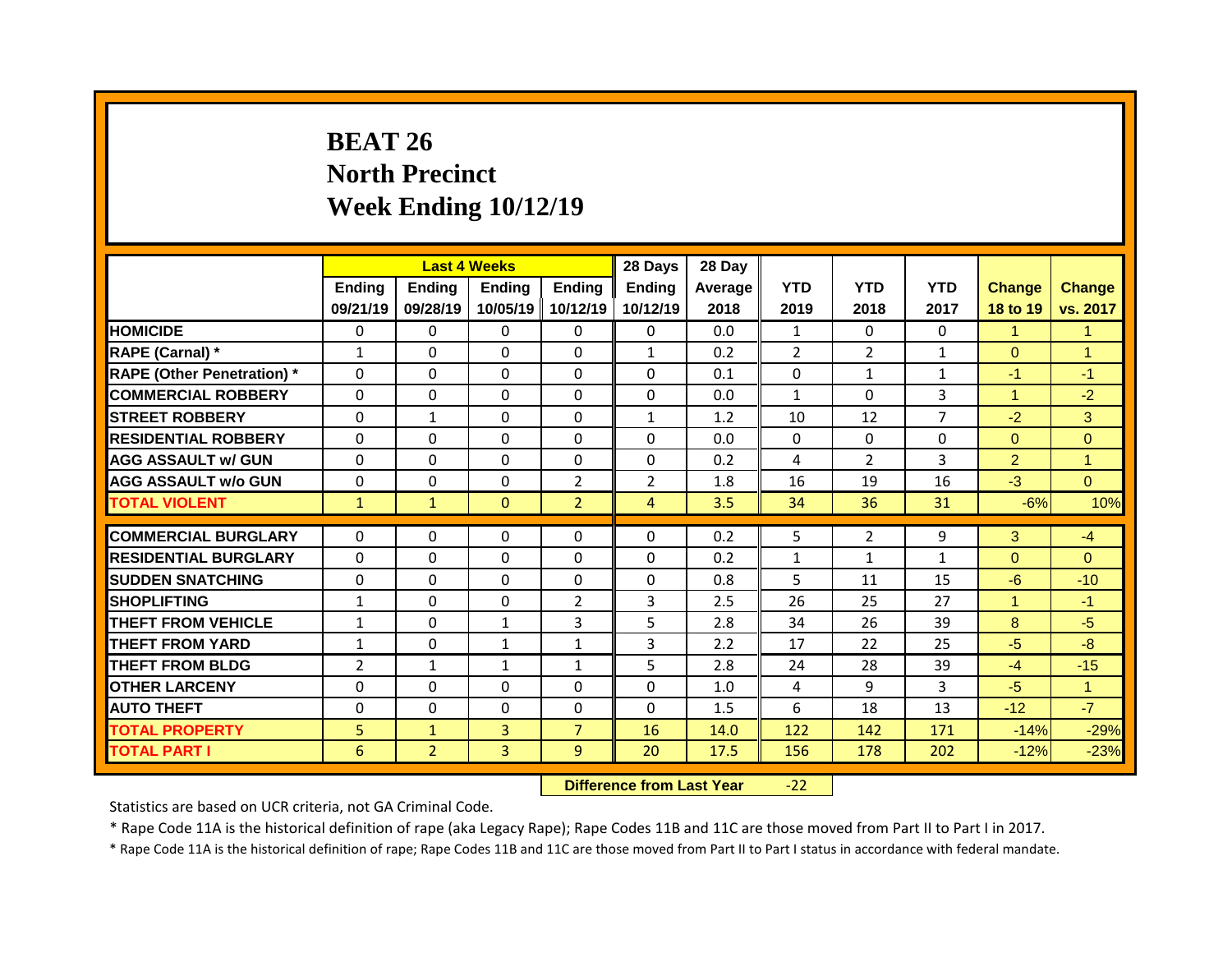## **BEAT 27 North Precinct Week Ending 10/12/19**

|                                              |              |                     | <b>Last 4 Weeks</b> |                                  | 28 Days        | 28 Day       |                |                |                |                |                |
|----------------------------------------------|--------------|---------------------|---------------------|----------------------------------|----------------|--------------|----------------|----------------|----------------|----------------|----------------|
|                                              | Ending       | Ending              | <b>Ending</b>       | Ending                           | <b>Ending</b>  | Average      | <b>YTD</b>     | <b>YTD</b>     | <b>YTD</b>     | <b>Change</b>  | <b>Change</b>  |
|                                              | 09/21/19     | 09/28/19            | 10/05/19            | 10/12/19                         | 10/12/19       | 2018         | 2019           | 2018           | 2017           | 18 to 19       | vs. 2017       |
| <b>HOMICIDE</b>                              | $\mathbf{0}$ | 0                   | $\Omega$            | $\Omega$                         | $\Omega$       | 0.0          | $\mathbf{1}$   | $\Omega$       | $\overline{2}$ | $\mathbf 1$    | $-1$           |
| RAPE (Carnal) *                              | $\mathbf{0}$ | $\Omega$            | $\overline{2}$      | $\Omega$                         | $\overline{2}$ | 0.2          | $\overline{2}$ | $\Omega$       | 6              | $\overline{2}$ | $-4$           |
| <b>RAPE (Other Penetration)</b> *            | 0            | 0                   | 0                   | $\Omega$                         | $\Omega$       | 0.2          | 3              | 3              | $\overline{2}$ | $\overline{0}$ | $\mathbf{1}$   |
| <b>COMMERCIAL ROBBERY</b>                    | $\mathbf 0$  | 0                   | 0                   | $\Omega$                         | $\Omega$       | 0.2          | $\mathbf{1}$   | $\overline{2}$ | $\Omega$       | $-1$           | $\overline{1}$ |
| <b>STREET ROBBERY</b>                        | $\Omega$     | $\mathbf{1}$        | $\mathbf{1}$        | $\Omega$                         | $\overline{2}$ | 0.8          | 13             | $\overline{7}$ | 9              | 6              | $\overline{4}$ |
| <b>RESIDENTIAL ROBBERY</b>                   | 0            | 0                   | 0                   | 0                                | 0              | 0.2          | $\mathbf{1}$   | $\overline{2}$ | 0              | $-1$           | $\mathbf{1}$   |
| <b>AGG ASSAULT w/ GUN</b>                    | $\mathbf{1}$ | 0                   | 0                   | $\Omega$                         | $\mathbf{1}$   | 1.1          | 13             | 13             | 6              | $\overline{0}$ | $\overline{7}$ |
| <b>AGG ASSAULT W/o GUN</b>                   | $\mathbf 0$  | 0                   | $\overline{2}$      | 0                                | $\overline{2}$ | 1.1          | 29             | $\overline{7}$ | 16             | 22             | 13             |
| <b>TOTAL VIOLENT</b>                         | $\mathbf{1}$ | $\mathbf{1}$        | 5                   | $\mathbf{0}$                     | $\overline{7}$ | 3.5          | 63             | 34             | 41             | 85%            | 54%            |
| <b>COMMERCIAL BURGLARY</b>                   | $\mathbf{1}$ | $\Omega$            | $\Omega$            | $\mathbf{0}$                     | $\mathbf{1}$   | 0.4          | 4              | 5              | 4              |                | $\Omega$       |
|                                              |              |                     |                     |                                  |                |              |                |                |                |                |                |
|                                              |              |                     |                     |                                  |                |              |                |                |                | $-1$           |                |
| <b>RESIDENTIAL BURGLARY</b>                  | $\Omega$     | $\Omega$            | 0                   | $\Omega$                         | 0              | 0.8          | 5              | 9              | 5.             | $-4$           | $\Omega$       |
| <b>SUDDEN SNATCHING</b>                      | $\mathbf{0}$ | 0                   | 0                   | $\mathbf{0}$                     | 0              | 0.5          | $\overline{2}$ | $\overline{7}$ | 14             | $-5$           | $-12$          |
| <b>SHOPLIFTING</b>                           | 4            | $\mathbf{1}$        | $\mathbf{1}$        | $\Omega$                         | 6              | 3.3          | 34             | 36             | 15             | $-2$           | 19             |
| <b>THEFT FROM VEHICLE</b>                    | $\mathbf{0}$ | 1                   | $\mathbf{1}$        | 3                                | 5              | 2.5          | 34             | 23             | 44             | 11             | $-10$          |
| <b>THEFT FROM YARD</b>                       | $\Omega$     | $\mathbf{1}$        | $\Omega$            | $\mathbf{1}$                     | $\overline{2}$ | 1.5          | 8              | 16             | 17             | $-8$           | $-9$           |
| <b>THEFT FROM BLDG</b>                       | $\mathbf{0}$ | $\mathbf{1}$        | $\overline{2}$      | $\Omega$                         | 3              | 2.9          | 28             | 29             | 32             | $-1$           | $-4$           |
| <b>OTHER LARCENY</b>                         | $\mathbf 0$  | 0                   | 0                   | $\Omega$                         | $\Omega$       | 0.5          | $\overline{3}$ | $\overline{2}$ | $\overline{2}$ | $\mathbf{1}$   | $\mathbf{1}$   |
| <b>AUTO THEFT</b>                            | $\mathbf 0$  | $\mathbf{1}$        | $\overline{2}$      | 0                                | 3              | 1.2          | 10             | 15             | 9              | $-5$           | $\mathbf{1}$   |
| <b>TOTAL PROPERTY</b><br><b>TOTAL PART I</b> | 5<br>6       | 5 <sup>1</sup><br>6 | 6<br>11             | $\overline{4}$<br>$\overline{4}$ | 20<br>27       | 13.6<br>17.1 | 128<br>191     | 142<br>176     | 142<br>183     | $-10%$<br>9%   | $-10%$<br>4%   |

**Difference from Last Year** 15

Statistics are based on UCR criteria, not GA Criminal Code.

\* Rape Code 11A is the historical definition of rape (aka Legacy Rape); Rape Codes 11B and 11C are those moved from Part II to Part I in 2017.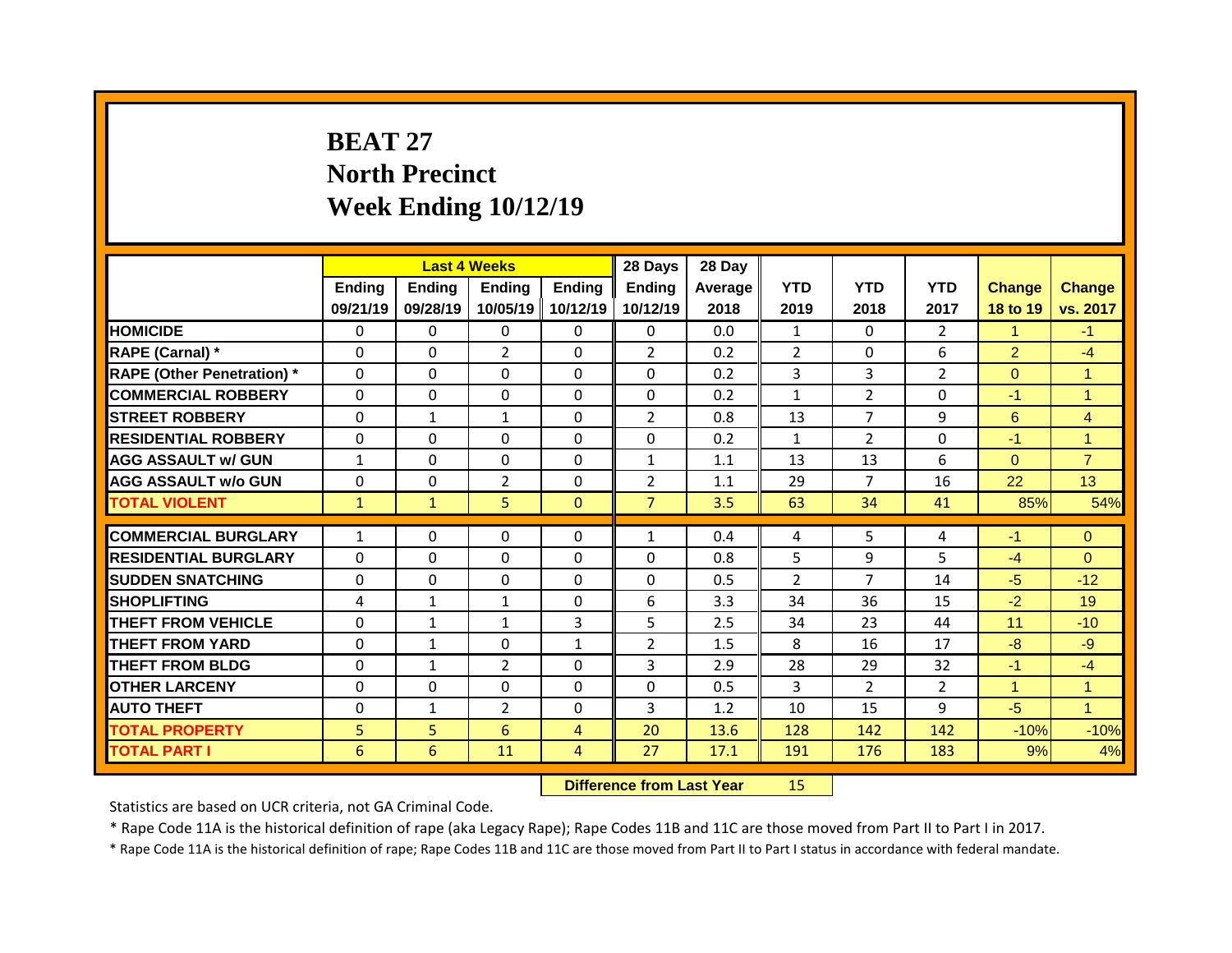# **BEAT 31 Central Precinct Week Ending 10/12/19**

|                                   |                |                | <b>Last 4 Weeks</b> |                | 28 Days        | 28 Day  |                |                |                |                 |                 |
|-----------------------------------|----------------|----------------|---------------------|----------------|----------------|---------|----------------|----------------|----------------|-----------------|-----------------|
|                                   | <b>Ending</b>  | <b>Ending</b>  | <b>Ending</b>       | <b>Ending</b>  | <b>Ending</b>  | Average | <b>YTD</b>     | <b>YTD</b>     | <b>YTD</b>     | <b>Change</b>   | Change          |
|                                   | 09/21/19       | 09/28/19       | 10/05/19            | 10/12/19       | 10/12/19       | 2018    | 2019           | 2018           | 2017           | 18 to 19        | vs. 2017        |
| <b>HOMICIDE</b>                   | $\Omega$       | $\Omega$       | $\Omega$            | $\Omega$       | $\Omega$       | 0.2     | $\mathbf{1}$   | $\mathbf{1}$   | $\mathbf{1}$   | $\mathbf{0}$    | $\Omega$        |
| RAPE (Carnal) *                   | $\Omega$       | $\Omega$       | $\Omega$            | $\Omega$       | $\Omega$       | 0.0     | 3              | $\Omega$       | $\mathbf{1}$   | 3               | $\overline{2}$  |
| <b>RAPE (Other Penetration)</b> * | 0              | $\mathbf{1}$   | $\Omega$            | $\Omega$       | $\mathbf{1}$   | 0.2     | $\overline{2}$ | $\mathbf{1}$   | 4              | $\mathbf{1}$    | $-2$            |
| <b>COMMERCIAL ROBBERY</b>         | 0              | 0              | $\mathbf 0$         | $\Omega$       | $\Omega$       | 0.1     | $\mathbf{0}$   | $\mathbf{1}$   | $\Omega$       | $-1$            | $\Omega$        |
| <b>STREET ROBBERY</b>             | $\Omega$       | $\mathbf{1}$   | $\mathbf{1}$        | $\Omega$       | $\overline{2}$ | 0.7     | $\overline{7}$ | 8              | 13             | $-1$            | $-6$            |
| <b>RESIDENTIAL ROBBERY</b>        | 0              | $\Omega$       | $\mathbf 0$         | $\Omega$       | $\Omega$       | 0.0     | $\Omega$       | $\Omega$       | $\overline{2}$ | $\overline{0}$  | $-2$            |
| <b>AGG ASSAULT w/ GUN</b>         | 0              | 0              | $\mathbf{1}$        | $\Omega$       | $\mathbf{1}$   | 0.8     | 14             | $\overline{7}$ | 12             | $\overline{7}$  | $\overline{2}$  |
| <b>AGG ASSAULT W/o GUN</b>        | $\overline{2}$ | 0              | $\mathbf 0$         | $\mathbf{1}$   | 3              | 0.7     | 19             | 8              | 12             | 11              | $\overline{7}$  |
| <b>TOTAL VIOLENT</b>              | $\overline{2}$ | 2 <sup>1</sup> | $\overline{2}$      | $\mathbf{1}$   | $\overline{7}$ | 2.6     | 46             | 26             | 45             | 77%             | 2%              |
| <b>COMMERCIAL BURGLARY</b>        | 0              | 0              | $\mathbf{1}$        | $\mathbf{1}$   | $\overline{2}$ | 0.6     | 12             | 8              | $\overline{2}$ | $\overline{4}$  | 10 <sup>°</sup> |
| <b>RESIDENTIAL BURGLARY</b>       | $\mathbf{0}$   | $\overline{2}$ | $\Omega$            | $\Omega$       | $\overline{2}$ | 1.9     | 36             | 22             | 26             | 14              | 10 <sup>°</sup> |
| <b>SUDDEN SNATCHING</b>           | 0              | 0              | $\mathbf 0$         | $\Omega$       | 0              | 0.1     | 3              | $\mathbf{1}$   | 4              | $\overline{2}$  | $-1$            |
| <b>SHOPLIFTING</b>                | $\Omega$       | $\Omega$       | $\Omega$            | $\Omega$       | $\Omega$       | 0.2     | 3              | $\overline{2}$ | 15             | $\mathbf{1}$    | $-12$           |
| <b>THEFT FROM VEHICLE</b>         | $\overline{2}$ | $\Omega$       | $\Omega$            | $\Omega$       | $\overline{2}$ | 5.2     | 49             | 53             | 71             | $-4$            | $-22$           |
| <b>THEFT FROM YARD</b>            | $\overline{2}$ | $\mathbf{1}$   | $\Omega$            | $\mathbf{1}$   | 4              | 3.8     | 46             | 34             | 49             | 12 <sup>°</sup> | $-3$            |
| <b>THEFT FROM BLDG</b>            | $\overline{2}$ | $\mathbf{1}$   | $\Omega$            | $\Omega$       | 3              | 2.0     | 17             | 21             | 28             | $-4$            | $-11$           |
| <b>OTHER LARCENY</b>              | $\overline{2}$ | 0              | $\Omega$            | $\mathbf{1}$   | 3              | 1.5     | 18             | 5              | $\overline{7}$ | 13              | 11              |
| <b>AUTO THEFT</b>                 | 0              | 0              | $\mathbf 0$         | 0              | 0              | 1.8     | 11             | 19             | 33             | $-8$            | $-22$           |
| <b>TOTAL PROPERTY</b>             | 8              |                |                     | $\overline{3}$ | 16             | 17.0    | 195            | 165            | 235            | 18%             | $-17%$          |
|                                   |                | 4              | $\mathbf{1}$        |                |                |         |                |                |                |                 |                 |
| <b>TOTAL PART I</b>               | 10             | 6              | 3                   | 4              | 23             | 19.6    | 241            | 191            | 280            | 26%             | $-14%$          |

**Difference from Last Year** 50

Statistics are based on UCR criteria, not GA Criminal Code.

\* Rape Code 11A is the historical definition of rape (aka Legacy Rape); Rape Codes 11B and 11C are those moved from Part II to Part I in 2017.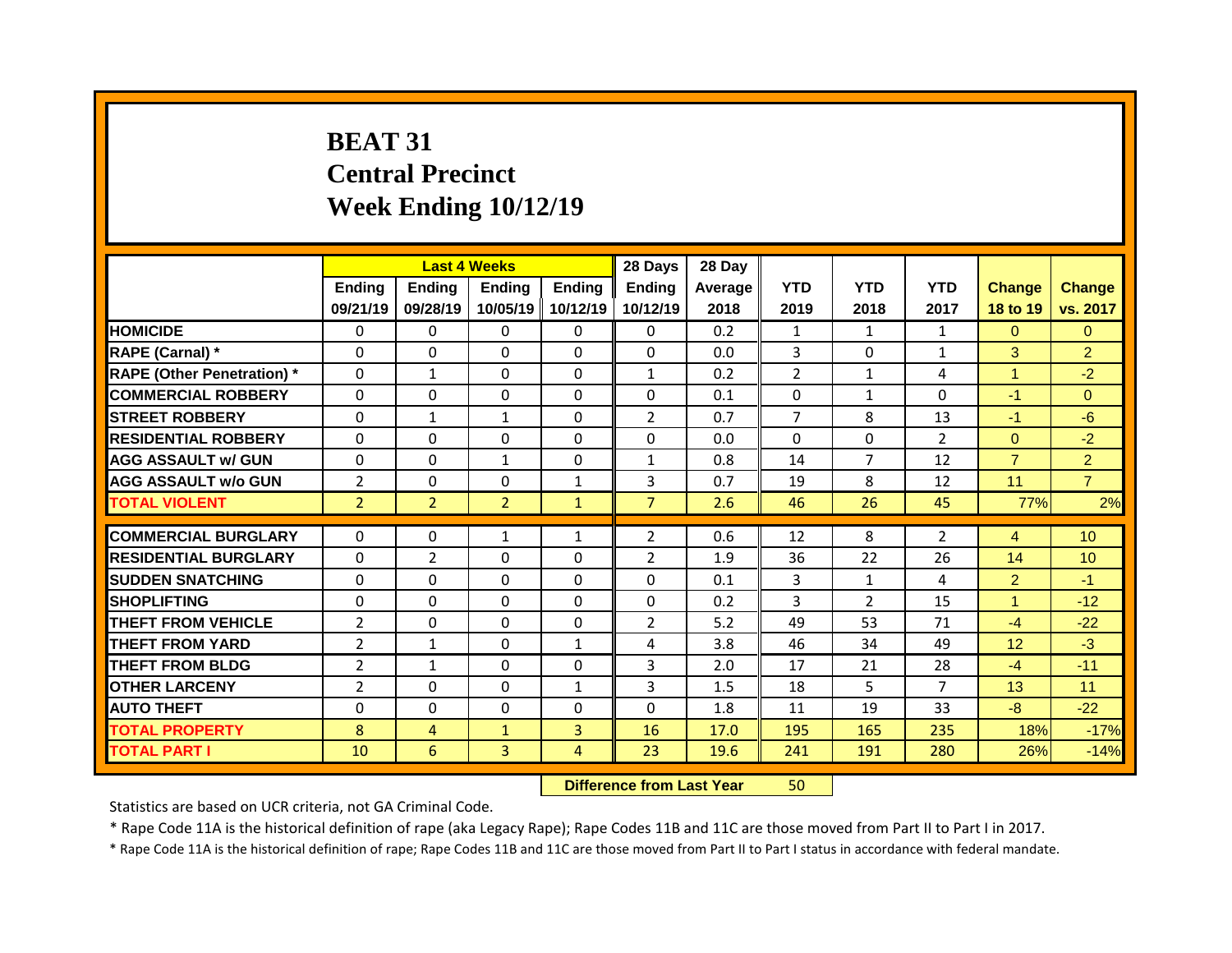## **BEAT 32 Central Precinct Week Ending 10/12/19**

|                                   |                | <b>Last 4 Weeks</b> |                |                | 28 Days                      | 28 Day  |                |                |                |                |                     |
|-----------------------------------|----------------|---------------------|----------------|----------------|------------------------------|---------|----------------|----------------|----------------|----------------|---------------------|
|                                   | Ending         | <b>Ending</b>       | <b>Ending</b>  | <b>Ending</b>  | <b>Ending</b>                | Average | <b>YTD</b>     | <b>YTD</b>     | <b>YTD</b>     | <b>Change</b>  | Change              |
|                                   | 09/21/19       | 09/28/19            | 10/05/19       | 10/12/19       | 10/12/19                     | 2018    | 2019           | 2018           | 2017           | 18 to 19       | vs. 2017            |
| <b>HOMICIDE</b>                   | $\Omega$       | $\mathbf{0}$        | $\Omega$       | $\Omega$       | $\Omega$                     | 0.0     | $\mathbf{1}$   | $\Omega$       | 0              | $\mathbf{1}$   | $\mathbf{1}$        |
| RAPE (Carnal) *                   | $\mathbf{0}$   | $\mathbf{1}$        | $\mathbf{1}$   | $\Omega$       | $\overline{2}$               | 0.1     | 3              | $\mathbf{1}$   | 4              | $\overline{2}$ | $-1$                |
| <b>RAPE (Other Penetration)</b> * | 0              | 0                   | $\Omega$       | $\Omega$       | $\Omega$                     | 0.1     | 0              | $\mathbf{1}$   | $\overline{2}$ | $-1$           | $-2$                |
| <b>COMMERCIAL ROBBERY</b>         | 0              | 0                   | $\Omega$       | $\Omega$       | $\Omega$                     | 0.3     | 8              | 4              | 5              | $\overline{4}$ | 3                   |
| <b>STREET ROBBERY</b>             | $\Omega$       | 0                   | $\Omega$       | $\Omega$       | $\Omega$                     | 0.3     | $\overline{3}$ | 4              | $\overline{2}$ | $-1$           | $\mathbf{1}$        |
| <b>RESIDENTIAL ROBBERY</b>        | 0              | 0                   | $\mathbf 0$    | $\Omega$       | $\Omega$                     | 0.1     | $\mathbf 0$    | $\mathbf{1}$   | 0              | $-1$           | $\overline{0}$      |
| <b>AGG ASSAULT w/ GUN</b>         | 0              | 0                   | $\mathbf{1}$   | $\Omega$       | $\mathbf{1}$                 | 0.5     | $\overline{2}$ | $\overline{7}$ | 5              | $-5$           | $-3$                |
| <b>AGG ASSAULT W/o GUN</b>        | $\mathbf 0$    | 0                   | $\mathbf{1}$   | 0              | $\mathbf{1}$                 | 0.8     | 9              | 6              | 3              | 3              | 6                   |
| <b>TOTAL VIOLENT</b>              | $\mathbf{0}$   | $\mathbf{1}$        | $\overline{3}$ | $\mathbf{0}$   | $\overline{4}$               | 2.2     | 26             | 24             | 21             | 8%             | 24%                 |
| <b>COMMERCIAL BURGLARY</b>        | 0              | 0                   | $\mathbf{0}$   | 0              | 0                            | 0.2     | 3              | $\overline{2}$ | 3              | 1              | $\Omega$            |
| <b>RESIDENTIAL BURGLARY</b>       | $\mathbf{0}$   |                     | $\mathbf{0}$   | $\Omega$       |                              | 2.1     | 22             | 23             | 18             | $-1$           |                     |
| <b>SUDDEN SNATCHING</b>           | 0              | $\mathbf{1}$<br>0   | $\mathbf 0$    | $\Omega$       | $\mathbf{1}$<br>$\mathbf{0}$ | 0.0     | $\overline{2}$ | $\Omega$       | $\overline{2}$ | $\overline{2}$ | 4<br>$\overline{0}$ |
| <b>SHOPLIFTING</b>                | $\mathbf{1}$   | $\overline{2}$      | $\mathbf{1}$   | $\mathbf{1}$   | 5                            | 5.2     | 37             | 60             | 42             | $-23$          | $-5$                |
| <b>THEFT FROM VEHICLE</b>         | $\overline{2}$ | $\overline{2}$      | $\Omega$       | $\mathbf{1}$   | 5                            | 6.4     | 51             | 60             | 90             | $-9$           | $-39$               |
| <b>THEFT FROM YARD</b>            | $\mathbf{1}$   | $\mathbf{1}$        | $\mathbf{1}$   | $\mathbf{1}$   | 4                            | 3.6     | 26             | 42             | 31             | $-16$          | $-5$                |
| <b>THEFT FROM BLDG</b>            | $\overline{2}$ | 0                   | 2              | $\Omega$       | 4                            | 2.4     | 29             | 30             | 38             | $-1$           | $-9$                |
| <b>OTHER LARCENY</b>              | $\mathbf 0$    | $\mathbf{1}$        | $\Omega$       | $\Omega$       | $\mathbf{1}$                 | 1.7     | 4              | 16             | 8              | $-12$          | $-4$                |
| <b>AUTO THEFT</b>                 | $\mathbf{1}$   | 0                   | $\mathbf{1}$   | 0              | $\overline{2}$               | 1.7     | 14             | 18             | 27             | $-4$           | $-13$               |
| <b>TOTAL PROPERTY</b>             | $\overline{7}$ | $\overline{7}$      | 5              | $\overline{3}$ | 22                           | 23.2    | 188            | 251            | 259            | $-25%$         | $-27%$              |
|                                   |                |                     | 8              |                | 26                           |         |                |                |                |                |                     |
| <b>TOTAL PART I</b>               | 7 <sup>1</sup> | 8                   |                | 3 <sup>1</sup> |                              | 25.5    | 214            | 275            | 280            | $-22%$         | $-24%$              |

**Difference from Last Year** -61

Statistics are based on UCR criteria, not GA Criminal Code.

\* Rape Code 11A is the historical definition of rape (aka Legacy Rape); Rape Codes 11B and 11C are those moved from Part II to Part I in 2017.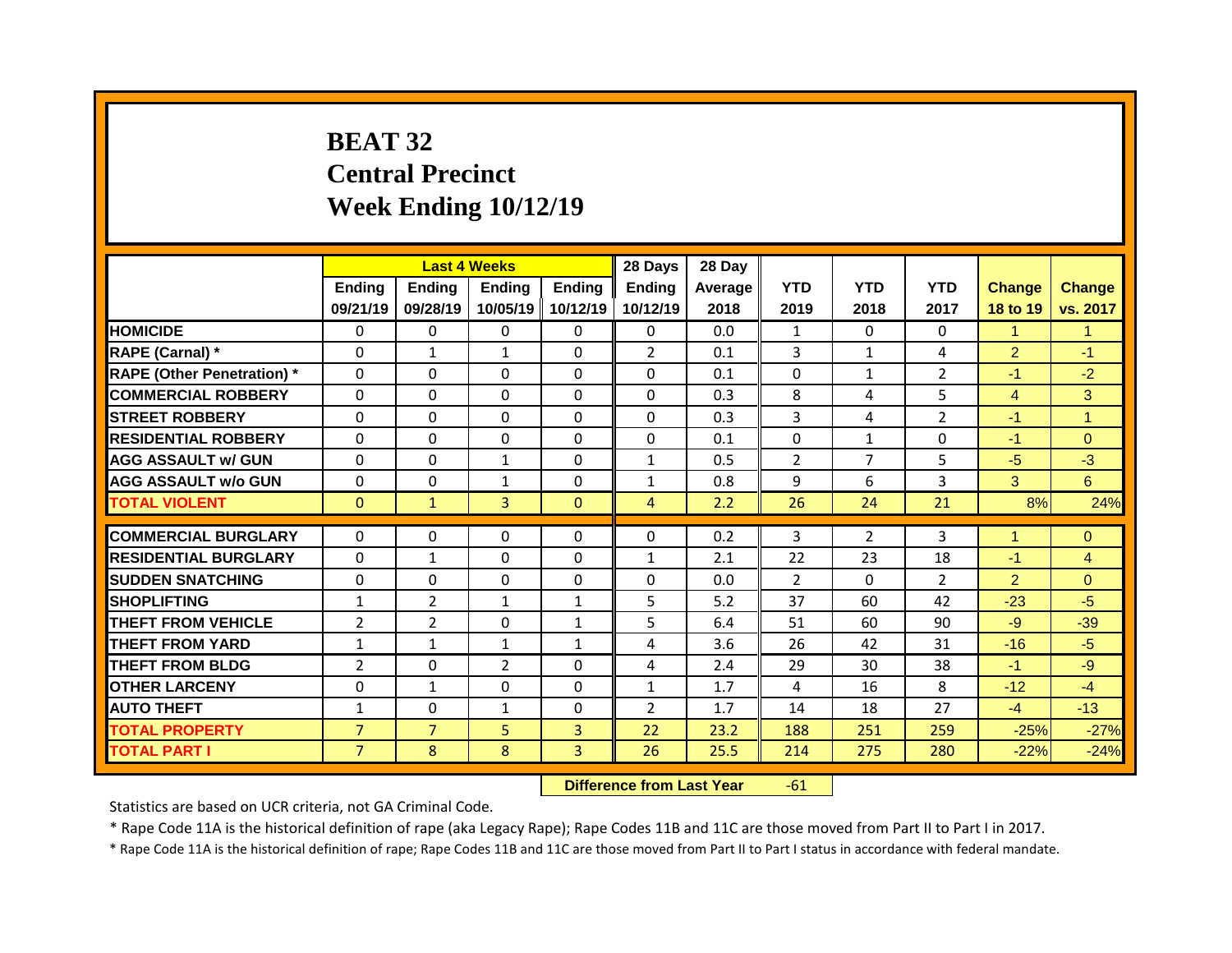# **BEAT 33 Central Precinct Week Ending 10/12/19**

|                                   |                |                | <b>Last 4 Weeks</b> |              | 28 Days        | 28 Day  |                |                |                |                |                 |
|-----------------------------------|----------------|----------------|---------------------|--------------|----------------|---------|----------------|----------------|----------------|----------------|-----------------|
|                                   | Ending         | <b>Ending</b>  | <b>Ending</b>       | Ending       | <b>Ending</b>  | Average | <b>YTD</b>     | <b>YTD</b>     | <b>YTD</b>     | <b>Change</b>  | <b>Change</b>   |
|                                   | 09/21/19       | 09/28/19       | 10/05/19            | 10/12/19     | 10/12/19       | 2018    | 2019           | 2018           | 2017           | 18 to 19       | vs. 2017        |
| <b>HOMICIDE</b>                   | $\Omega$       | $\Omega$       | $\Omega$            | $\Omega$     | $\Omega$       | 0.0     | $\overline{2}$ | $\Omega$       | $\mathbf{1}$   | $\overline{2}$ | 1               |
| RAPE (Carnal) *                   | $\mathbf{0}$   | 0              | $\Omega$            | $\Omega$     | $\Omega$       | 0.2     | 0              | 3              | $\overline{2}$ | $-3$           | $-2$            |
| <b>RAPE (Other Penetration)</b> * | $\mathbf{1}$   | 0              | $\Omega$            | $\Omega$     | $\mathbf{1}$   | 0.2     | $\mathbf{1}$   | $\mathbf{1}$   | $\mathbf{1}$   | $\overline{0}$ | $\Omega$        |
| <b>COMMERCIAL ROBBERY</b>         | $\mathbf 0$    | 0              | 0                   | $\Omega$     | $\Omega$       | 0.2     | 3              | $\overline{2}$ | 6              | $\mathbf{1}$   | $-3$            |
| <b>STREET ROBBERY</b>             | $\Omega$       | $\mathbf{1}$   | $\mathbf{1}$        | $\Omega$     | $\overline{2}$ | 1.7     | 14             | 18             | 16             | $-4$           | $-2$            |
| <b>RESIDENTIAL ROBBERY</b>        | $\mathbf 0$    | 0              | 0                   | $\Omega$     | $\Omega$       | 0.0     | $\Omega$       | $\Omega$       | $\mathbf{1}$   | $\overline{0}$ | $-1$            |
| <b>AGG ASSAULT w/ GUN</b>         | $\Omega$       | 0              | $\mathbf{1}$        | $\Omega$     | $\mathbf{1}$   | 0.8     | 11             | 8              | 17             | 3              | $-6$            |
| <b>AGG ASSAULT W/o GUN</b>        | $\mathbf 0$    | 0              | $\mathbf{1}$        | 0            | $\mathbf{1}$   | 1.0     | 18             | $\overline{7}$ | 12             | 11             | 6               |
| <b>TOTAL VIOLENT</b>              | $\mathbf{1}$   | $\mathbf{1}$   | 3                   | $\mathbf{0}$ | 5              | 4.1     | 49             | 39             | 56             | 26%            | $-13%$          |
|                                   |                |                |                     |              |                |         |                |                |                |                |                 |
|                                   |                |                |                     |              |                |         |                |                |                |                |                 |
| <b>COMMERCIAL BURGLARY</b>        | 0              | $\Omega$       | $\overline{2}$      | $\mathbf{0}$ | $\overline{2}$ | 0.8     | 9              | 9              | $\overline{7}$ | $\overline{0}$ | $\overline{2}$  |
| <b>RESIDENTIAL BURGLARY</b>       | $\mathbf{1}$   | $\Omega$       | $\Omega$            | $\mathbf{1}$ | $\overline{2}$ | 1.8     | 22             | 16             | 14             | 6              | 8               |
| <b>SUDDEN SNATCHING</b>           | $\mathbf{0}$   | 0              | 0                   | 0            | $\Omega$       | 0.4     | $\mathbf{1}$   | 4              | 3              | $-3$           | $-2$            |
| <b>SHOPLIFTING</b>                | $\overline{3}$ | 0              | $\overline{2}$      | 2            | $\overline{7}$ | 4.8     | 87             | 51             | 67             | 36             | 20              |
| <b>THEFT FROM VEHICLE</b>         | $\mathbf{0}$   | $\mathbf{1}$   | 0                   | 0            | $\mathbf{1}$   | 4.5     | 40             | 44             | 65             | $-4$           | $-25$           |
| <b>THEFT FROM YARD</b>            | $\overline{2}$ | 3              | $\mathbf{1}$        | $\mathbf{1}$ | $\overline{7}$ | 3.6     | 46             | 35             | 34             | 11             | 12 <sup>°</sup> |
| <b>THEFT FROM BLDG</b>            | $\mathbf{0}$   | $\overline{2}$ | $\mathbf{1}$        | $\mathbf{0}$ | 3              | 2.7     | 17             | 26             | 26             | $-9$           | $-9$            |
| <b>OTHER LARCENY</b>              | $\Omega$       | 0              | $\Omega$            | $\mathbf{1}$ | $\mathbf{1}$   | 1.0     | 24             | 6              | 9              | 18             | 15              |
| <b>AUTO THEFT</b>                 | $\mathbf{0}$   | $\mathbf{1}$   | 3                   | $\mathbf{0}$ | 4              | 3.1     | 14             | 32             | 33             | $-18$          | $-19$           |
| <b>TOTAL PROPERTY</b>             | 6              | $\overline{7}$ | 9                   | 5            | 27             | 22.7    | 260            | 223            | 258            | 17%            | 1%              |
| <b>TOTAL PART I</b>               | $\overline{7}$ | 8              | 12                  | 5            | 32             | 26.8    | 309            | 262            | 314            | 18%            | $-2%$           |

**Difference from Last Year** 47

Statistics are based on UCR criteria, not GA Criminal Code.

\* Rape Code 11A is the historical definition of rape (aka Legacy Rape); Rape Codes 11B and 11C are those moved from Part II to Part I in 2017.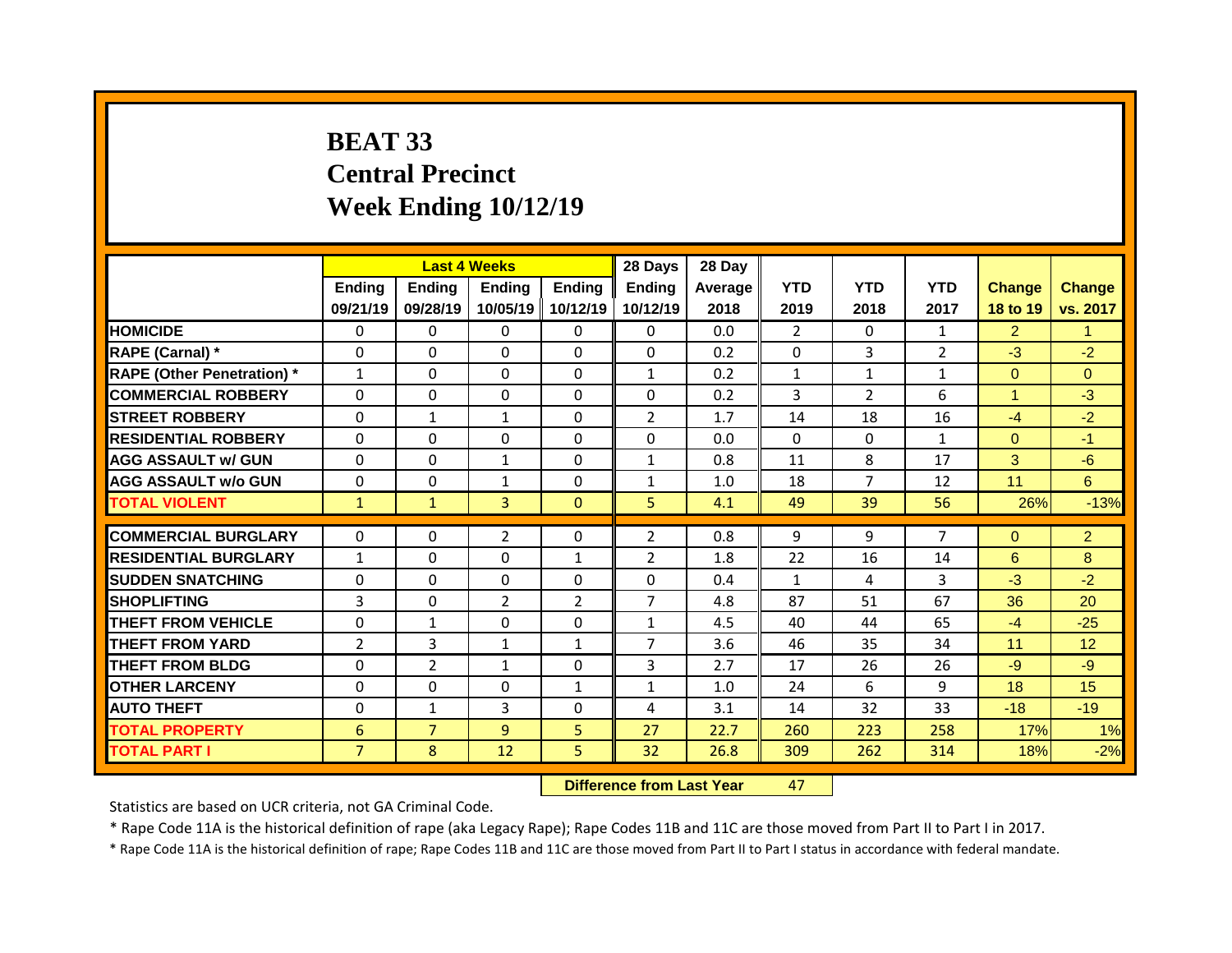# **BEAT 34 Central Precinct Week Ending 10/12/19**

|                                   |                |                | <b>Last 4 Weeks</b> |                | 28 Days        | 28 Day  |                |                |                |                |                |
|-----------------------------------|----------------|----------------|---------------------|----------------|----------------|---------|----------------|----------------|----------------|----------------|----------------|
|                                   | <b>Ending</b>  | <b>Ending</b>  | <b>Ending</b>       | <b>Ending</b>  | <b>Ending</b>  | Average | <b>YTD</b>     | <b>YTD</b>     | <b>YTD</b>     | <b>Change</b>  | <b>Change</b>  |
|                                   | 09/21/19       | 09/28/19       | 10/05/19            | 10/12/19       | 10/12/19       | 2018    | 2019           | 2018           | 2017           | 18 to 19       | vs. 2017       |
| <b>HOMICIDE</b>                   | $\mathbf{0}$   | 0              | $\Omega$            | $\mathbf{0}$   | $\mathbf{0}$   | 0.2     | $\mathbf{1}$   | $\mathbf{1}$   | 4              | $\Omega$       | $-3$           |
| <b>RAPE (Carnal) *</b>            | $\mathbf{0}$   | $\Omega$       | $\Omega$            | $\Omega$       | $\Omega$       | 0.1     | $\overline{2}$ | $\mathbf{1}$   | 6              | $\mathbf{1}$   | $-4$           |
| <b>RAPE (Other Penetration)</b> * | $\mathbf 0$    | 0              | $\Omega$            | $\Omega$       | $\Omega$       | 0.0     | $\mathbf{1}$   | $\Omega$       | $\Omega$       | $\mathbf{1}$   | $\mathbf{1}$   |
| <b>COMMERCIAL ROBBERY</b>         | $\mathbf 0$    | 0              | 0                   | 0              | 0              | 0.0     | 0              | $\mathbf 0$    | $\mathbf{1}$   | $\overline{0}$ | $-1$           |
| <b>STREET ROBBERY</b>             | $\mathbf 0$    | $\mathbf{1}$   | 0                   | 0              | $\mathbf{1}$   | 0.8     | 10             | $\overline{7}$ | 8              | 3              | $\overline{2}$ |
| <b>RESIDENTIAL ROBBERY</b>        | $\mathbf{0}$   | 0              | 0                   | 0              | $\Omega$       | 0.2     | $\overline{2}$ | $\overline{2}$ | 4              | $\overline{0}$ | $-2$           |
| <b>AGG ASSAULT w/ GUN</b>         | 0              | $\overline{2}$ | $\mathbf{1}$        | 0              | 3              | 1.8     | 20             | 17             | 26             | 3              | $-6$           |
| <b>AGG ASSAULT W/o GUN</b>        | 3              | 0              | $\mathbf{1}$        | 0              | 4              | 2.3     | 26             | 23             | 20             | 3              | 6              |
| <b>TOTAL VIOLENT</b>              | 3              | $\overline{3}$ | $\overline{2}$      | $\mathbf{0}$   | 8              | 5.4     | 62             | 51             | 69             | 22%            | $-10%$         |
|                                   |                |                |                     |                |                |         |                |                |                |                |                |
| <b>COMMERCIAL BURGLARY</b>        | $\mathbf{0}$   | $\Omega$       | 0                   | $\Omega$       | $\Omega$       | 0.1     | 3              | $\mathbf{1}$   | 5              | $\overline{2}$ | $-2$           |
| <b>RESIDENTIAL BURGLARY</b>       | $\mathbf{1}$   | $\Omega$       | $\mathbf{1}$        | $\Omega$       | $\overline{2}$ | 4.4     | 34             | 49             | 58             | $-15$          | $-24$          |
| <b>SUDDEN SNATCHING</b>           | 0              | 0              | 0                   | 0              | 0              | 0.3     | $\mathbf{1}$   | $\overline{2}$ | 6              | $-1$           | $-5$           |
| <b>SHOPLIFTING</b>                | $\mathbf{1}$   | 0              | 0                   | 0              | $\mathbf{1}$   | 0.5     | 10             | 6              | 28             | $\overline{4}$ | $-18$          |
| <b>THEFT FROM VEHICLE</b>         | $\overline{3}$ | $\mathbf{1}$   | 0                   | $\mathbf{1}$   | 5              | 2.8     | 26             | 33             | 34             | $-7$           | $-8$           |
| <b>THEFT FROM YARD</b>            | $\mathbf 0$    | $\mathbf{1}$   | $\mathbf{1}$        | $\mathbf{1}$   | 3              | 1.5     | 25             | 15             | 19             | 10             | 6              |
| <b>THEFT FROM BLDG</b>            | $\mathbf{1}$   | $\Omega$       | $\Omega$            | 0              | $\mathbf{1}$   | 2.1     | 11             | 22             | 24             | $-11$          | $-13$          |
| <b>OTHER LARCENY</b>              | 0              | 0              | 0                   | 0              | 0              | 0.2     | 4              | $\mathbf{1}$   | $\overline{2}$ | 3              | $\overline{2}$ |
| <b>AUTO THEFT</b>                 | 0              | $\mathbf{1}$   | 0                   | $\overline{2}$ | 3              | 2.3     | 21             | 25             | 28             | $-4$           | $-7$           |
| <b>TOTAL PROPERTY</b>             | 6              | 3              | $\overline{2}$      | $\overline{4}$ | 15             | 14.0    | 135            | 154            | 204            | $-12%$         | $-34%$         |
| <b>TOTAL PART I</b>               | 9              | 6              | 4                   | $\overline{4}$ | 23             | 19.4    | 197            | 205            | 273            | $-4%$          | $-28%$         |

**Difference from Last Year** -8

Statistics are based on UCR criteria, not GA Criminal Code.

\* Rape Code 11A is the historical definition of rape (aka Legacy Rape); Rape Codes 11B and 11C are those moved from Part II to Part I in 2017.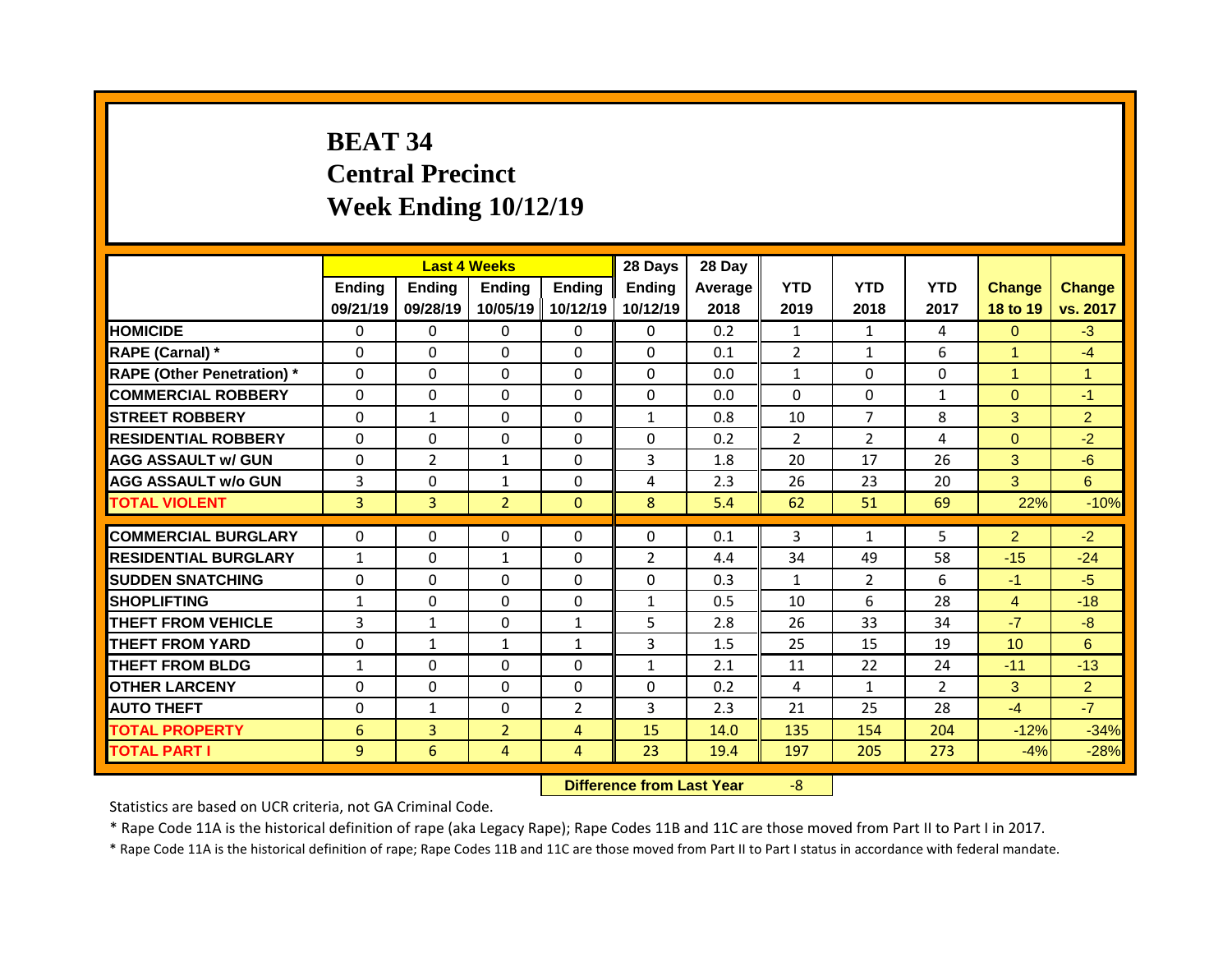## **BEAT 35 Central Precinct Week Ending 10/12/19**

|                                              |                              |                      | <b>Last 4 Weeks</b> |                     | 28 Days        | 28 Day       |              |                |              |                |                  |
|----------------------------------------------|------------------------------|----------------------|---------------------|---------------------|----------------|--------------|--------------|----------------|--------------|----------------|------------------|
|                                              | Ending                       | <b>Ending</b>        | <b>Ending</b>       | <b>Ending</b>       | <b>Ending</b>  | Average      | <b>YTD</b>   | <b>YTD</b>     | <b>YTD</b>   | <b>Change</b>  | <b>Change</b>    |
|                                              | 09/21/19                     | 09/28/19             | 10/05/19            | 10/12/19            | 10/12/19       | 2018         | 2019         | 2018           | 2017         | 18 to 19       | vs. 2017         |
| <b>HOMICIDE</b>                              | $\mathbf{0}$                 | 0                    | $\Omega$            | $\Omega$            | $\Omega$       | 0.1          | $\Omega$     | $\Omega$       | $\mathbf{1}$ | $\Omega$       | $-1$             |
| RAPE (Carnal) *                              | $\mathbf{0}$                 | $\Omega$             | $\Omega$            | $\Omega$            | $\Omega$       | 0.3          | $\Omega$     | 4              | $\Omega$     | $-4$           | $\Omega$         |
| <b>RAPE (Other Penetration)</b> *            | 0                            | 0                    | 0                   | $\Omega$            | $\Omega$       | 0.3          | 0            | 3              | $\Omega$     | $-3$           | $\overline{0}$   |
| <b>COMMERCIAL ROBBERY</b>                    | $\mathbf 0$                  | $\mathbf{1}$         | 0                   | 0                   | $\mathbf{1}$   | 0.2          | $\mathbf{1}$ | $\mathbf{1}$   | 3            | $\overline{0}$ | $-2$             |
| <b>STREET ROBBERY</b>                        | $\Omega$                     | 0                    | $\mathbf{1}$        | $\mathbf{1}$        | $\overline{2}$ | 0.6          | 11           | 5              | 5            | 6              | 6 <sup>1</sup>   |
| <b>RESIDENTIAL ROBBERY</b>                   | 0                            | 0                    | 0                   | 0                   | $\Omega$       | 0.0          | $\Omega$     | $\Omega$       | $\mathbf{1}$ | $\overline{0}$ | $-1$             |
| <b>AGG ASSAULT w/ GUN</b>                    | $\mathbf{1}$                 | $\overline{2}$       | 0                   | $\mathbf{1}$        | 4              | 1.9          | 26           | 23             | 12           | 3              | 14               |
| <b>AGG ASSAULT W/o GUN</b>                   | $\mathbf 0$                  | 0                    | $\mathbf{1}$        | 0                   | $\mathbf{1}$   | 1.6          | 15           | 12             | 12           | 3              | $\overline{3}$   |
| <b>TOTAL VIOLENT</b>                         | $\mathbf{1}$                 | $\overline{3}$       | $\overline{2}$      | 2 <sup>1</sup>      | 8              | 5.0          | 53           | 48             | 34           | 10%            | 56%              |
| <b>COMMERCIAL BURGLARY</b>                   | 0                            | $\mathbf{1}$         | $\mathbf{1}$        | $\mathbf{0}$        | $\overline{2}$ | 0.4          | 8            | 5              | 8            | 3              | $\Omega$         |
| <b>RESIDENTIAL BURGLARY</b>                  |                              |                      | $\overline{2}$      | $\Omega$            | 4              | 3.6          | 30           | 39             | 43           | $-9$           | $-13$            |
| <b>SUDDEN SNATCHING</b>                      | $\mathbf{1}$<br>$\mathbf{0}$ | $\mathbf{1}$<br>0    | 0                   | 0                   | 0              | 0.2          | $\mathbf{1}$ | $\overline{2}$ | 3            | $-1$           | $-2$             |
| <b>SHOPLIFTING</b>                           | $\Omega$                     | $\Omega$             | $\Omega$            | $\mathbf{1}$        | $\mathbf{1}$   | 2.5          | 24           | 21             | 22           | 3              | $\overline{2}$   |
| <b>THEFT FROM VEHICLE</b>                    | 3                            | 4                    | 4                   | $\Omega$            | 11             | 3.9          | 70           | 36             | 34           | 34             | 36               |
|                                              |                              |                      |                     |                     |                |              |              |                |              |                |                  |
|                                              |                              |                      |                     |                     |                |              |              |                |              |                |                  |
| <b>THEFT FROM YARD</b>                       | $\overline{2}$               | $\mathbf{1}$         | $\Omega$            | $\mathbf{1}$        | 4              | 2.1          | 12           | 18             | 25           | $-6$           | $-13$            |
| <b>THEFT FROM BLDG</b>                       | $\mathbf{1}$                 | $\overline{2}$       | 0                   | $\overline{2}$      | 5              | 1.3          | 21           | 16             | 30           | 5 <sup>5</sup> | $-9$             |
| <b>OTHER LARCENY</b>                         | $\mathbf 0$                  | 0                    | $\mathbf{1}$        | $\Omega$            | $\mathbf{1}$   | 0.8          | 12           | 6              | 6            | 6 <sup>1</sup> | $6 \overline{6}$ |
| <b>AUTO THEFT</b>                            | $\overline{2}$               | 0                    | 0                   | 0                   | $\overline{2}$ | 3.5          | 18           | 41             | 25           | $-23$          | $-7$             |
| <b>TOTAL PROPERTY</b><br><b>TOTAL PART I</b> | 9<br>10                      | 9 <sup>°</sup><br>12 | 8<br>10             | $\overline{4}$<br>6 | 30<br>38       | 18.3<br>23.2 | 196<br>249   | 184<br>232     | 196<br>230   | 7%<br>7%       | 0%<br>8%         |

**Difference from Last Year** 17

Statistics are based on UCR criteria, not GA Criminal Code.

\* Rape Code 11A is the historical definition of rape (aka Legacy Rape); Rape Codes 11B and 11C are those moved from Part II to Part I in 2017.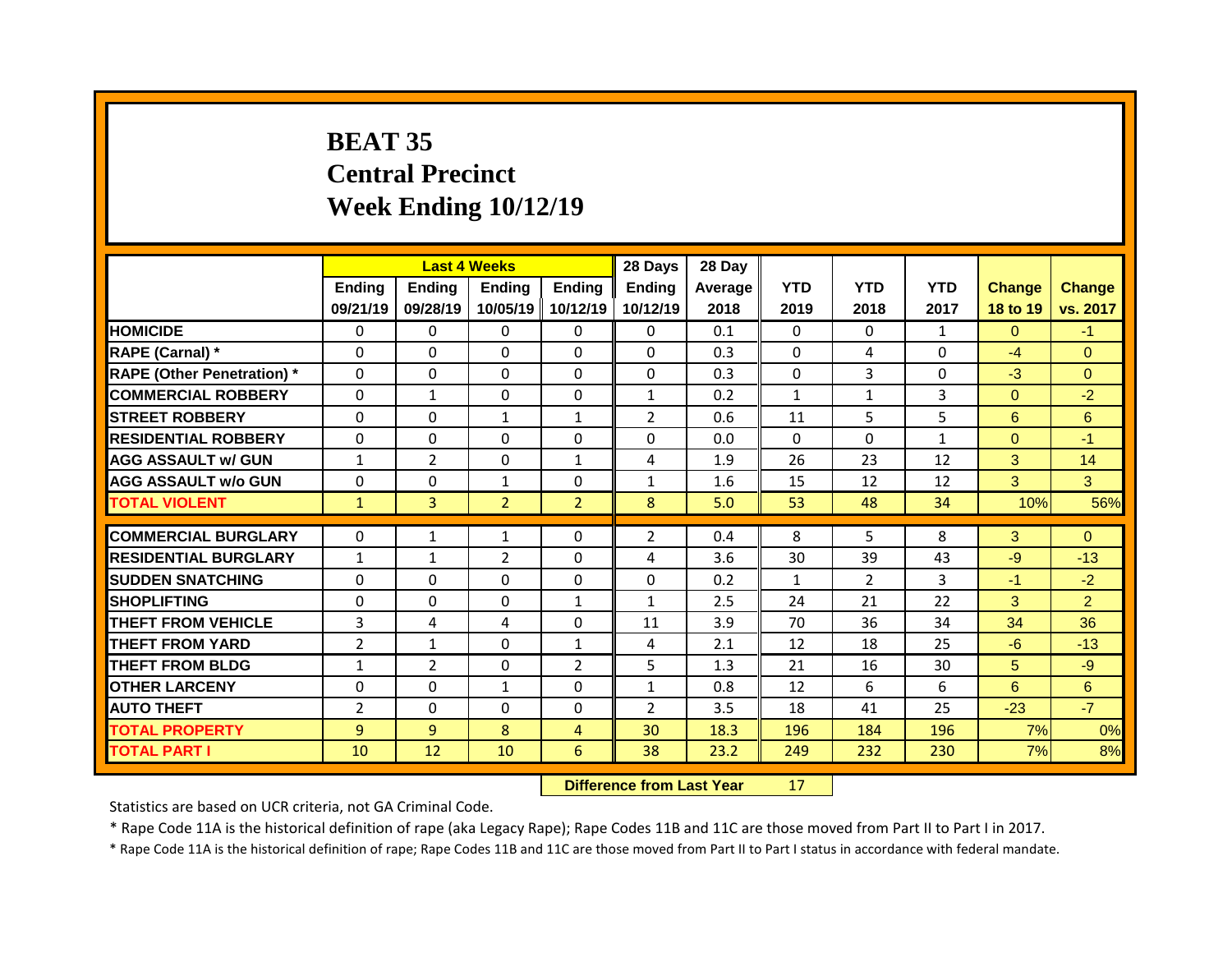# **BEAT 36 Central Precinct Week Ending 10/12/19**

|                                   |                |              | <b>Last 4 Weeks</b> |                | 28 Days        | 28 Day  |              |                |                |                |                      |
|-----------------------------------|----------------|--------------|---------------------|----------------|----------------|---------|--------------|----------------|----------------|----------------|----------------------|
|                                   | <b>Ending</b>  | Ending       | Ending              | <b>Ending</b>  | Ending         | Average | <b>YTD</b>   | <b>YTD</b>     | <b>YTD</b>     | <b>Change</b>  | <b>Change</b>        |
|                                   | 09/21/19       | 09/28/19     | 10/05/19            | 10/12/19       | 10/12/19       | 2018    | 2019         | 2018           | 2017           | 18 to 19       | vs. 2017             |
| <b>HOMICIDE</b>                   | 0              | 0            | 0                   | $\mathbf{0}$   | 0              | 0.1     | $\mathbf{0}$ | $\Omega$       | $\Omega$       | $\Omega$       | $\Omega$             |
| <b>RAPE (Carnal) *</b>            | $\mathbf{0}$   | $\Omega$     | 0                   | 0              | 0              | 0.2     | $\mathbf{1}$ | 3              | $\overline{2}$ | $-2$           | $-1$                 |
| <b>RAPE (Other Penetration)</b> * | 0              | 0            | 0                   | $\Omega$       | 0              | 0.1     | $\mathbf{0}$ | $\Omega$       | $\Omega$       | $\overline{0}$ | $\overline{0}$       |
| <b>COMMERCIAL ROBBERY</b>         | $\mathbf{0}$   | $\Omega$     | $\mathbf{1}$        | 0              | $\mathbf{1}$   | 0.0     | 3            | $\Omega$       | $\overline{2}$ | 3              | $\mathbf{1}$         |
| <b>STREET ROBBERY</b>             | $\Omega$       | 0            | $\Omega$            | $\Omega$       | $\Omega$       | 0.4     | 6            | 4              | 3              | $\overline{2}$ | 3                    |
| <b>RESIDENTIAL ROBBERY</b>        | $\mathbf{0}$   | $\Omega$     | 0                   | 0              | 0              | 0.4     | $\mathbf{1}$ | 5              | $\Omega$       | $-4$           | $\mathbf{1}$         |
| <b>AGG ASSAULT w/ GUN</b>         | $\mathbf{0}$   | 0            | 0                   | $\mathbf{1}$   | $\mathbf{1}$   | 0.7     | 10           | $\overline{7}$ | 5              | 3              | 5                    |
| <b>AGG ASSAULT W/o GUN</b>        | $\mathbf{0}$   | $\Omega$     | 0                   | $\Omega$       | 0              | 0.7     | 5            | $\overline{7}$ | 8              | $-2$           | $-3$                 |
| <b>TOTAL VIOLENT</b>              | $\mathbf{0}$   | $\mathbf{0}$ | $\mathbf{1}$        | $\mathbf{1}$   | 2 <sup>1</sup> | 2.5     | 26           | 26             | 20             | 0%             | 30%                  |
|                                   |                |              |                     |                |                |         |              |                |                |                |                      |
| <b>COMMERCIAL BURGLARY</b>        | 0              | 0            | 0                   | 0              | $\mathbf{0}$   | 0.5     | 9            | 5              | 10             | 4              | $-1$                 |
| <b>RESIDENTIAL BURGLARY</b>       | 0              | $\mathbf{1}$ | $\overline{2}$      | $\overline{2}$ | 5              | 1.6     | 23           | 17             | 17             | $6\phantom{1}$ | 6                    |
| <b>SUDDEN SNATCHING</b>           | 0              | 0            | 0                   | $\Omega$       | 0              | 0.2     | $\mathbf{1}$ | $\mathbf{1}$   | $\overline{2}$ | $\overline{0}$ | $-1$                 |
| <b>SHOPLIFTING</b>                | $\overline{2}$ | 0            | $\mathbf{1}$        | 0              | 3              | 3.5     | 37           | 35             | 26             | $\overline{2}$ | 11                   |
| <b>THEFT FROM VEHICLE</b>         | $\mathbf{1}$   | $\Omega$     | 3                   | $\overline{2}$ | 6              | 3.2     | 38           | 34             | 28             | 4              | 10 <sup>°</sup>      |
| <b>THEFT FROM YARD</b>            | $\mathbf{0}$   | 0            | 0                   | 0              | 0              | 1.1     | 5            | 9              | 15             | $-4$           | $-10$                |
| <b>THEFT FROM BLDG</b>            | $\mathbf{0}$   | 0            | $\mathbf{1}$        | 0              | $\mathbf{1}$   | 2.1     | 19           | 20             | 16             | $-1$           | 3                    |
| <b>OTHER LARCENY</b>              | $\mathbf{0}$   | 0            | $\overline{2}$      | $\Omega$       | $\overline{2}$ | 0.2     | 3            | $\mathbf{1}$   | $\overline{2}$ | $\overline{2}$ | $\mathbf{1}$         |
| <b>AUTO THEFT</b>                 | $\mathbf{1}$   | $\Omega$     | 0                   | $\Omega$       | $\mathbf{1}$   | 1.8     | 17           | 13             | 16             | $\overline{4}$ | $\blacktriangleleft$ |
| <b>TOTAL PROPERTY</b>             | 4              | $\mathbf{1}$ | 9                   | $\overline{4}$ | 18             | 14.2    | 152          | 135            | 132            | 13%            | 15%                  |
| <b>TOTAL PART I</b>               | $\overline{4}$ | $\mathbf{1}$ | 10                  | 5              | 20             | 16.7    | 178          | 161            | 152            | 11%            | 17%                  |
|                                   |                |              |                     |                |                |         |              |                |                |                |                      |

**Difference from Last Year** 17 |

Statistics are based on UCR criteria, not GA Criminal Code.

\* Rape Code 11A is the historical definition of rape (aka Legacy Rape); Rape Codes 11B and 11C are those moved from Part II to Part I in 2017.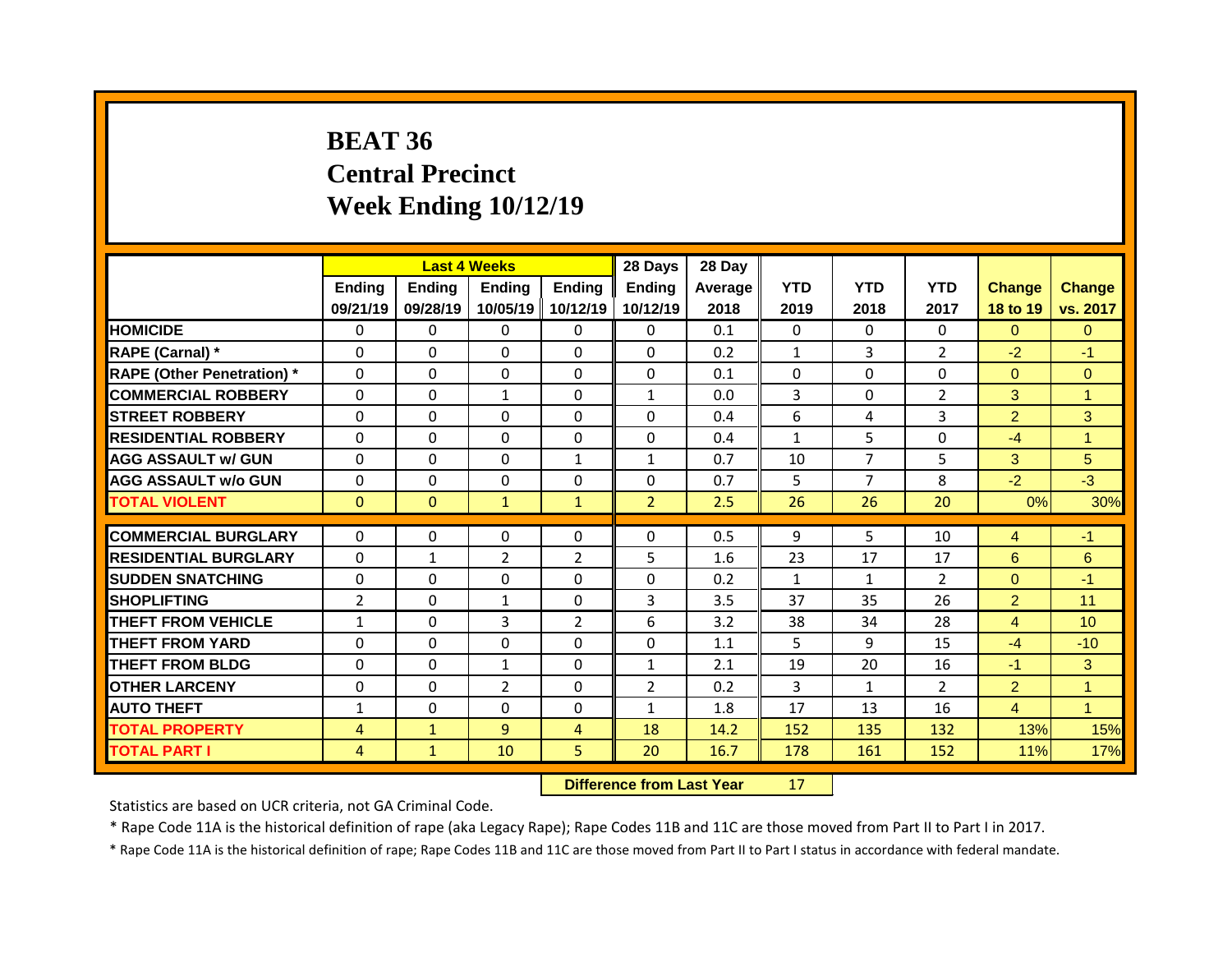## **BEAT 41 South Precinct Week Ending 10/12/19**

|                                   |                | <b>Last 4 Weeks</b> |                |                | 28 Days        | 28 Day  |                |                |                |                |                |
|-----------------------------------|----------------|---------------------|----------------|----------------|----------------|---------|----------------|----------------|----------------|----------------|----------------|
|                                   | Ending         | <b>Ending</b>       | <b>Ending</b>  | <b>Ending</b>  | Ending         | Average | <b>YTD</b>     | <b>YTD</b>     | <b>YTD</b>     | <b>Change</b>  | Change         |
|                                   | 09/21/19       | 09/28/19            | 10/05/19       | 10/12/19       | 10/12/19       | 2018    | 2019           | 2018           | 2017           | 18 to 19       | vs. 2017       |
| <b>HOMICIDE</b>                   | $\Omega$       | $\Omega$            | $\Omega$       | $\Omega$       | $\Omega$       | 0.0     | $\mathbf{1}$   | $\Omega$       | 0              | $\mathbf{1}$   | 1              |
| RAPE (Carnal) *                   | 0              | 0                   | $\Omega$       | $\Omega$       | $\Omega$       | 0.2     | $\overline{2}$ | $\Omega$       | 0              | $\overline{2}$ | $\overline{2}$ |
| <b>RAPE (Other Penetration)</b> * | 0              | 0                   | $\Omega$       | $\Omega$       | $\Omega$       | 0.1     | $\mathbf{0}$   | $\mathbf{1}$   | 0              | $-1$           | $\Omega$       |
| <b>COMMERCIAL ROBBERY</b>         | $\mathbf 0$    | $\mathbf{1}$        | $\mathbf 0$    | $\Omega$       | $\mathbf{1}$   | 0.2     | 6              | $\mathbf{1}$   | 10             | 5 <sup>5</sup> | $-4$           |
| <b>STREET ROBBERY</b>             | 0              | 0                   | $\Omega$       | $\Omega$       | $\Omega$       | 0.3     | 8              | 4              | $\overline{2}$ | $\overline{4}$ | $6\phantom{1}$ |
| <b>RESIDENTIAL ROBBERY</b>        | $\Omega$       | $\Omega$            | $\Omega$       | $\Omega$       | $\Omega$       | 0.1     | $\mathbf{1}$   | $\mathbf{1}$   | $\Omega$       | $\Omega$       | 1              |
| <b>AGG ASSAULT w/ GUN</b>         | 0              | 0                   | $\Omega$       | $\Omega$       | $\Omega$       | 0.1     | 3              | $\Omega$       | $\overline{2}$ | 3              | $\mathbf{1}$   |
| <b>AGG ASSAULT w/o GUN</b>        | $\mathbf 0$    | 0                   | $\mathbf{1}$   | $\Omega$       | $\mathbf{1}$   | 0.2     | 8              | $\overline{2}$ | 4              | $6^{\circ}$    | $\overline{4}$ |
| <b>TOTAL VIOLENT</b>              | $\mathbf{0}$   | $\mathbf{1}$        | $\mathbf{1}$   | $\mathbf{0}$   | 2 <sup>1</sup> | 1.1     | 29             | 9              | 18             | 222%           | 61%            |
|                                   |                |                     |                |                |                |         |                |                |                |                | $-4$           |
| <b>COMMERCIAL BURGLARY</b>        | 0              | $\Omega$            | $\mathbf{0}$   | $\mathbf{1}$   | $\mathbf{1}$   | 0.8     | 12             | 9              | 16             | 3              |                |
| <b>RESIDENTIAL BURGLARY</b>       | $\Omega$       | $\mathbf{1}$        | $\Omega$       | $\mathbf{1}$   | $\overline{2}$ | 1.2     | 8              | 11             | 24             | $-3$           | $-16$          |
| <b>SUDDEN SNATCHING</b>           | $\mathbf{0}$   | $\Omega$            | $\mathbf{0}$   | $\Omega$       | 0              | 0.4     | 2              | 3              | $\overline{2}$ | $-1$           | $\Omega$       |
| <b>SHOPLIFTING</b>                | $\mathbf{1}$   | $\mathbf{1}$        | $\Omega$       | $\Omega$       | $\overline{2}$ | 1.7     | 22             | 18             | 47             | $\overline{4}$ | $-25$          |
| <b>THEFT FROM VEHICLE</b>         | 0              | 3                   | $\mathbf{1}$   | $\Omega$       | 4              | 3.5     | 60             | 37             | 35             | 23             | 25             |
| <b>THEFT FROM YARD</b>            | $\mathbf{0}$   | 0                   | $\mathbf{1}$   | $\Omega$       | $\mathbf{1}$   | 1.2     | $\overline{7}$ | 11             | 18             | $-4$           | $-11$          |
| <b>THEFT FROM BLDG</b>            | $\mathbf{1}$   | $\mathbf{1}$        | $\mathbf{1}$   | $\Omega$       | 3              | 2.0     | 34             | 20             | 33             | 14             | 1              |
| <b>OTHER LARCENY</b>              | 0              | 0                   | $\Omega$       | $\Omega$       | $\Omega$       | 0.4     | 3              | 3              | 3              | $\Omega$       | $\Omega$       |
| <b>AUTO THEFT</b>                 | 0              | $\mathbf{1}$        | $\mathbf 0$    | $\mathbf{1}$   | $\overline{2}$ | 0.8     | 17             | 10             | 16             | $\overline{7}$ | $\mathbf{1}$   |
| <b>TOTAL PROPERTY</b>             | $\overline{2}$ | $\overline{7}$      | 3              | $\overline{3}$ | 15             | 11.9    | 165            | 122            | 194            | 35%            | $-15%$         |
| <b>TOTAL PART I</b>               | $\overline{2}$ | 8                   | $\overline{4}$ | $\overline{3}$ | 17             | 13.0    | 194            | 131            | 212            | 48%            | $-8%$          |
|                                   |                |                     |                |                |                |         |                |                |                |                |                |

**Difference from Last Year** 63

Statistics are based on UCR criteria, not GA Criminal Code.

\* Rape Code 11A is the historical definition of rape (aka Legacy Rape); Rape Codes 11B and 11C are those moved from Part II to Part I in 2017.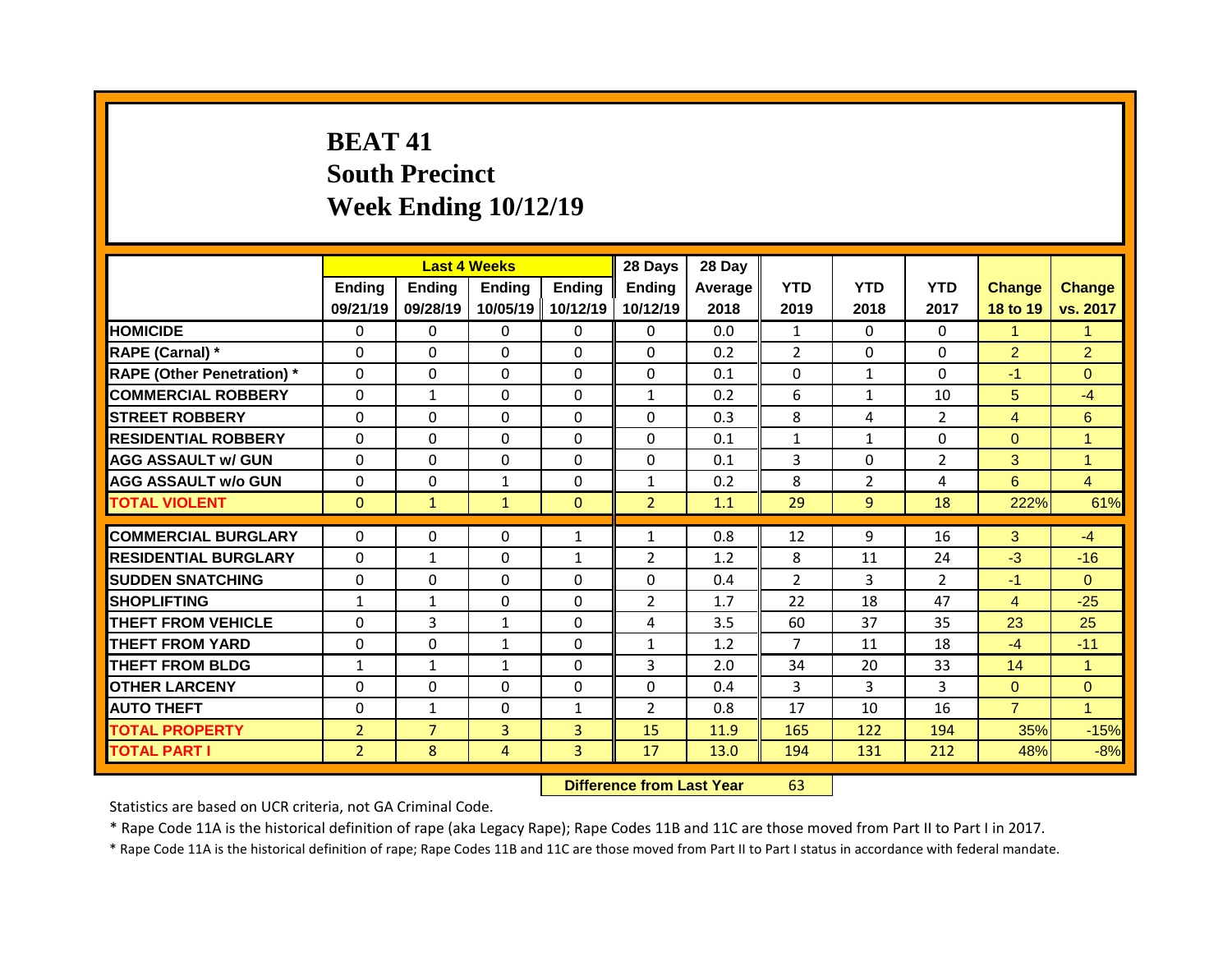## **BEAT 42 South Precinct Week Ending 10/12/19**

| <b>YTD</b><br><b>YTD</b><br>Ending<br>Ending<br>Ending<br><b>YTD</b><br><b>Ending</b><br><b>Ending</b><br><b>Change</b><br>Average<br>09/21/19<br>09/28/19<br>10/05/19<br>10/12/19<br>10/12/19<br>2018<br>2017<br>2019<br>2018<br>18 to 19<br><b>HOMICIDE</b><br>$\Omega$<br>0.0<br>0<br>$\mathbf{0}$<br>$\Omega$<br>$\Omega$<br>$\Omega$<br>$\Omega$<br>$\Omega$<br>$\Omega$<br>RAPE (Carnal) *<br>$\overline{2}$<br>0.2<br>$\overline{2}$<br>$\mathbf{1}$<br>$\Omega$<br>$\Omega$<br>$\mathbf{1}$<br>$\mathbf{1}$<br>$\mathbf{1}$<br>$\mathbf{1}$<br><b>RAPE (Other Penetration)</b> *<br>0<br>$\Omega$<br>$\Omega$<br>3<br>$\Omega$<br>$\Omega$<br>0.2<br>$\mathbf{1}$<br>$-2$<br>$\mathbf{1}$<br><b>COMMERCIAL ROBBERY</b><br>0<br>$\Omega$<br>$\Omega$<br>$\Omega$<br>0.3<br>3<br>$\overline{2}$<br>$\Omega$<br>$\mathbf{1}$<br>4<br>0<br>0<br>$\Omega$<br>$\Omega$<br><b>STREET ROBBERY</b><br>$\Omega$<br>0.4<br>4<br>4<br>$\overline{0}$<br>4<br><b>RESIDENTIAL ROBBERY</b><br>$\Omega$<br>$\Omega$<br>$\Omega$<br>0.0<br>$\Omega$<br>$\Omega$<br>$\Omega$<br>$\Omega$<br>$\mathbf{1}$<br>$\mathbf{1}$<br>0<br>$\mathbf 0$<br>5<br>$\overline{2}$<br>3<br>3<br><b>AGG ASSAULT w/ GUN</b><br>$\Omega$<br>$\Omega$<br>0<br>0.3<br>0<br>$\Omega$<br>$\mathbf{1}$<br>0.7<br>6<br>9<br>$\mathbf{1}$<br>$-3$<br><b>AGG ASSAULT W/o GUN</b><br>$\mathbf{1}$<br>$\Omega$<br>$\overline{2}$<br>$\overline{3}$<br><b>TOTAL VIOLENT</b><br>$\mathbf{0}$<br>$\Omega$<br>2.1<br>22<br>20<br>10%<br>$\mathbf{1}$<br>14<br>$\overline{7}$<br>0<br><b>COMMERCIAL BURGLARY</b><br>$\Omega$<br>$\Omega$<br>$\Omega$<br>$\Omega$<br>1.0<br>11<br>11<br>$-4$<br>$-4$<br>$\overline{7}$<br><b>RESIDENTIAL BURGLARY</b><br>0<br>0<br>$\mathbf 0$<br>$\Omega$<br>9<br>5<br>$\Omega$<br>0.6<br>$\overline{4}$<br>$\overline{\phantom{a}}$<br>$\overline{2}$<br>$\overline{2}$<br><b>SUDDEN SNATCHING</b><br>$\mathbf{0}$<br>$\Omega$<br>$\Omega$<br>$\Omega$<br>$\Omega$<br>0.2<br>$\Omega$<br>$\Omega$<br>5<br>3<br>13<br>27.6<br>261<br>$-63$<br><b>SHOPLIFTING</b><br>4<br>$\mathbf{1}$<br>198<br>252 |  | <b>Last 4 Weeks</b> |  | 28 Days | 28 Day |  |  |                |
|------------------------------------------------------------------------------------------------------------------------------------------------------------------------------------------------------------------------------------------------------------------------------------------------------------------------------------------------------------------------------------------------------------------------------------------------------------------------------------------------------------------------------------------------------------------------------------------------------------------------------------------------------------------------------------------------------------------------------------------------------------------------------------------------------------------------------------------------------------------------------------------------------------------------------------------------------------------------------------------------------------------------------------------------------------------------------------------------------------------------------------------------------------------------------------------------------------------------------------------------------------------------------------------------------------------------------------------------------------------------------------------------------------------------------------------------------------------------------------------------------------------------------------------------------------------------------------------------------------------------------------------------------------------------------------------------------------------------------------------------------------------------------------------------------------------------------------------------------------------------------------------------------------------------------------------------------------------------------------------------------------------------------------------------------------------------------------------|--|---------------------|--|---------|--------|--|--|----------------|
|                                                                                                                                                                                                                                                                                                                                                                                                                                                                                                                                                                                                                                                                                                                                                                                                                                                                                                                                                                                                                                                                                                                                                                                                                                                                                                                                                                                                                                                                                                                                                                                                                                                                                                                                                                                                                                                                                                                                                                                                                                                                                          |  |                     |  |         |        |  |  | <b>Change</b>  |
|                                                                                                                                                                                                                                                                                                                                                                                                                                                                                                                                                                                                                                                                                                                                                                                                                                                                                                                                                                                                                                                                                                                                                                                                                                                                                                                                                                                                                                                                                                                                                                                                                                                                                                                                                                                                                                                                                                                                                                                                                                                                                          |  |                     |  |         |        |  |  | vs. 2017       |
|                                                                                                                                                                                                                                                                                                                                                                                                                                                                                                                                                                                                                                                                                                                                                                                                                                                                                                                                                                                                                                                                                                                                                                                                                                                                                                                                                                                                                                                                                                                                                                                                                                                                                                                                                                                                                                                                                                                                                                                                                                                                                          |  |                     |  |         |        |  |  | $\mathbf{0}$   |
|                                                                                                                                                                                                                                                                                                                                                                                                                                                                                                                                                                                                                                                                                                                                                                                                                                                                                                                                                                                                                                                                                                                                                                                                                                                                                                                                                                                                                                                                                                                                                                                                                                                                                                                                                                                                                                                                                                                                                                                                                                                                                          |  |                     |  |         |        |  |  | 1              |
|                                                                                                                                                                                                                                                                                                                                                                                                                                                                                                                                                                                                                                                                                                                                                                                                                                                                                                                                                                                                                                                                                                                                                                                                                                                                                                                                                                                                                                                                                                                                                                                                                                                                                                                                                                                                                                                                                                                                                                                                                                                                                          |  |                     |  |         |        |  |  | $\Omega$       |
|                                                                                                                                                                                                                                                                                                                                                                                                                                                                                                                                                                                                                                                                                                                                                                                                                                                                                                                                                                                                                                                                                                                                                                                                                                                                                                                                                                                                                                                                                                                                                                                                                                                                                                                                                                                                                                                                                                                                                                                                                                                                                          |  |                     |  |         |        |  |  | $-1$           |
|                                                                                                                                                                                                                                                                                                                                                                                                                                                                                                                                                                                                                                                                                                                                                                                                                                                                                                                                                                                                                                                                                                                                                                                                                                                                                                                                                                                                                                                                                                                                                                                                                                                                                                                                                                                                                                                                                                                                                                                                                                                                                          |  |                     |  |         |        |  |  | $\Omega$       |
|                                                                                                                                                                                                                                                                                                                                                                                                                                                                                                                                                                                                                                                                                                                                                                                                                                                                                                                                                                                                                                                                                                                                                                                                                                                                                                                                                                                                                                                                                                                                                                                                                                                                                                                                                                                                                                                                                                                                                                                                                                                                                          |  |                     |  |         |        |  |  | 1              |
|                                                                                                                                                                                                                                                                                                                                                                                                                                                                                                                                                                                                                                                                                                                                                                                                                                                                                                                                                                                                                                                                                                                                                                                                                                                                                                                                                                                                                                                                                                                                                                                                                                                                                                                                                                                                                                                                                                                                                                                                                                                                                          |  |                     |  |         |        |  |  | $\overline{2}$ |
|                                                                                                                                                                                                                                                                                                                                                                                                                                                                                                                                                                                                                                                                                                                                                                                                                                                                                                                                                                                                                                                                                                                                                                                                                                                                                                                                                                                                                                                                                                                                                                                                                                                                                                                                                                                                                                                                                                                                                                                                                                                                                          |  |                     |  |         |        |  |  | 5              |
|                                                                                                                                                                                                                                                                                                                                                                                                                                                                                                                                                                                                                                                                                                                                                                                                                                                                                                                                                                                                                                                                                                                                                                                                                                                                                                                                                                                                                                                                                                                                                                                                                                                                                                                                                                                                                                                                                                                                                                                                                                                                                          |  |                     |  |         |        |  |  | 57%            |
|                                                                                                                                                                                                                                                                                                                                                                                                                                                                                                                                                                                                                                                                                                                                                                                                                                                                                                                                                                                                                                                                                                                                                                                                                                                                                                                                                                                                                                                                                                                                                                                                                                                                                                                                                                                                                                                                                                                                                                                                                                                                                          |  |                     |  |         |        |  |  |                |
|                                                                                                                                                                                                                                                                                                                                                                                                                                                                                                                                                                                                                                                                                                                                                                                                                                                                                                                                                                                                                                                                                                                                                                                                                                                                                                                                                                                                                                                                                                                                                                                                                                                                                                                                                                                                                                                                                                                                                                                                                                                                                          |  |                     |  |         |        |  |  |                |
|                                                                                                                                                                                                                                                                                                                                                                                                                                                                                                                                                                                                                                                                                                                                                                                                                                                                                                                                                                                                                                                                                                                                                                                                                                                                                                                                                                                                                                                                                                                                                                                                                                                                                                                                                                                                                                                                                                                                                                                                                                                                                          |  |                     |  |         |        |  |  | $\overline{2}$ |
|                                                                                                                                                                                                                                                                                                                                                                                                                                                                                                                                                                                                                                                                                                                                                                                                                                                                                                                                                                                                                                                                                                                                                                                                                                                                                                                                                                                                                                                                                                                                                                                                                                                                                                                                                                                                                                                                                                                                                                                                                                                                                          |  |                     |  |         |        |  |  |                |
|                                                                                                                                                                                                                                                                                                                                                                                                                                                                                                                                                                                                                                                                                                                                                                                                                                                                                                                                                                                                                                                                                                                                                                                                                                                                                                                                                                                                                                                                                                                                                                                                                                                                                                                                                                                                                                                                                                                                                                                                                                                                                          |  |                     |  |         |        |  |  |                |
| <b>THEFT FROM VEHICLE</b><br>$\Omega$<br>$\Omega$<br>$\Omega$<br>$\mathbf{1}$<br>3.9<br>35<br>42<br>48<br>$-7$<br>$\mathbf{1}$                                                                                                                                                                                                                                                                                                                                                                                                                                                                                                                                                                                                                                                                                                                                                                                                                                                                                                                                                                                                                                                                                                                                                                                                                                                                                                                                                                                                                                                                                                                                                                                                                                                                                                                                                                                                                                                                                                                                                           |  |                     |  |         |        |  |  | $-54$          |
| <b>THEFT FROM YARD</b><br>0<br>$\Omega$<br>$\Omega$<br>$\Omega$<br>$\Omega$<br>12<br>1.0<br>6<br>10<br>$-6$                                                                                                                                                                                                                                                                                                                                                                                                                                                                                                                                                                                                                                                                                                                                                                                                                                                                                                                                                                                                                                                                                                                                                                                                                                                                                                                                                                                                                                                                                                                                                                                                                                                                                                                                                                                                                                                                                                                                                                              |  |                     |  |         |        |  |  | $-13$          |
| <b>THEFT FROM BLDG</b><br>$\Omega$<br>$\Omega$<br>$\Omega$<br>1.8<br>22<br>18<br>36<br>4<br>$\mathbf{1}$<br>$\mathbf{1}$                                                                                                                                                                                                                                                                                                                                                                                                                                                                                                                                                                                                                                                                                                                                                                                                                                                                                                                                                                                                                                                                                                                                                                                                                                                                                                                                                                                                                                                                                                                                                                                                                                                                                                                                                                                                                                                                                                                                                                 |  |                     |  |         |        |  |  | $-4$           |
| $\overline{7}$<br><b>OTHER LARCENY</b><br>0<br>$\Omega$<br>$\Omega$<br>8<br>$\Omega$<br>$\Omega$<br>0.1<br>4<br>$\mathbf{1}$                                                                                                                                                                                                                                                                                                                                                                                                                                                                                                                                                                                                                                                                                                                                                                                                                                                                                                                                                                                                                                                                                                                                                                                                                                                                                                                                                                                                                                                                                                                                                                                                                                                                                                                                                                                                                                                                                                                                                             |  |                     |  |         |        |  |  | $-14$          |
| $\overline{2}$<br>3<br>3<br><b>AUTO THEFT</b><br>0<br>0<br>1.8<br>19<br>$\mathbf{1}$<br>16<br>15                                                                                                                                                                                                                                                                                                                                                                                                                                                                                                                                                                                                                                                                                                                                                                                                                                                                                                                                                                                                                                                                                                                                                                                                                                                                                                                                                                                                                                                                                                                                                                                                                                                                                                                                                                                                                                                                                                                                                                                         |  |                     |  |         |        |  |  | $\overline{4}$ |
| 5<br>6<br>$\overline{3}$<br>18<br>37.9<br><b>TOTAL PROPERTY</b><br>306<br>368<br>383<br>$-17%$<br>$\overline{4}$                                                                                                                                                                                                                                                                                                                                                                                                                                                                                                                                                                                                                                                                                                                                                                                                                                                                                                                                                                                                                                                                                                                                                                                                                                                                                                                                                                                                                                                                                                                                                                                                                                                                                                                                                                                                                                                                                                                                                                         |  |                     |  |         |        |  |  | $\overline{4}$ |
| 5<br>5<br>8<br>$\overline{3}$<br>21<br>$-17%$<br><b>TOTAL PART I</b><br>40.0<br>388<br>397<br>$-15%$<br>328                                                                                                                                                                                                                                                                                                                                                                                                                                                                                                                                                                                                                                                                                                                                                                                                                                                                                                                                                                                                                                                                                                                                                                                                                                                                                                                                                                                                                                                                                                                                                                                                                                                                                                                                                                                                                                                                                                                                                                              |  |                     |  |         |        |  |  | $-20%$         |

**Difference from Last Year** -60

Statistics are based on UCR criteria, not GA Criminal Code.

\* Rape Code 11A is the historical definition of rape (aka Legacy Rape); Rape Codes 11B and 11C are those moved from Part II to Part I in 2017.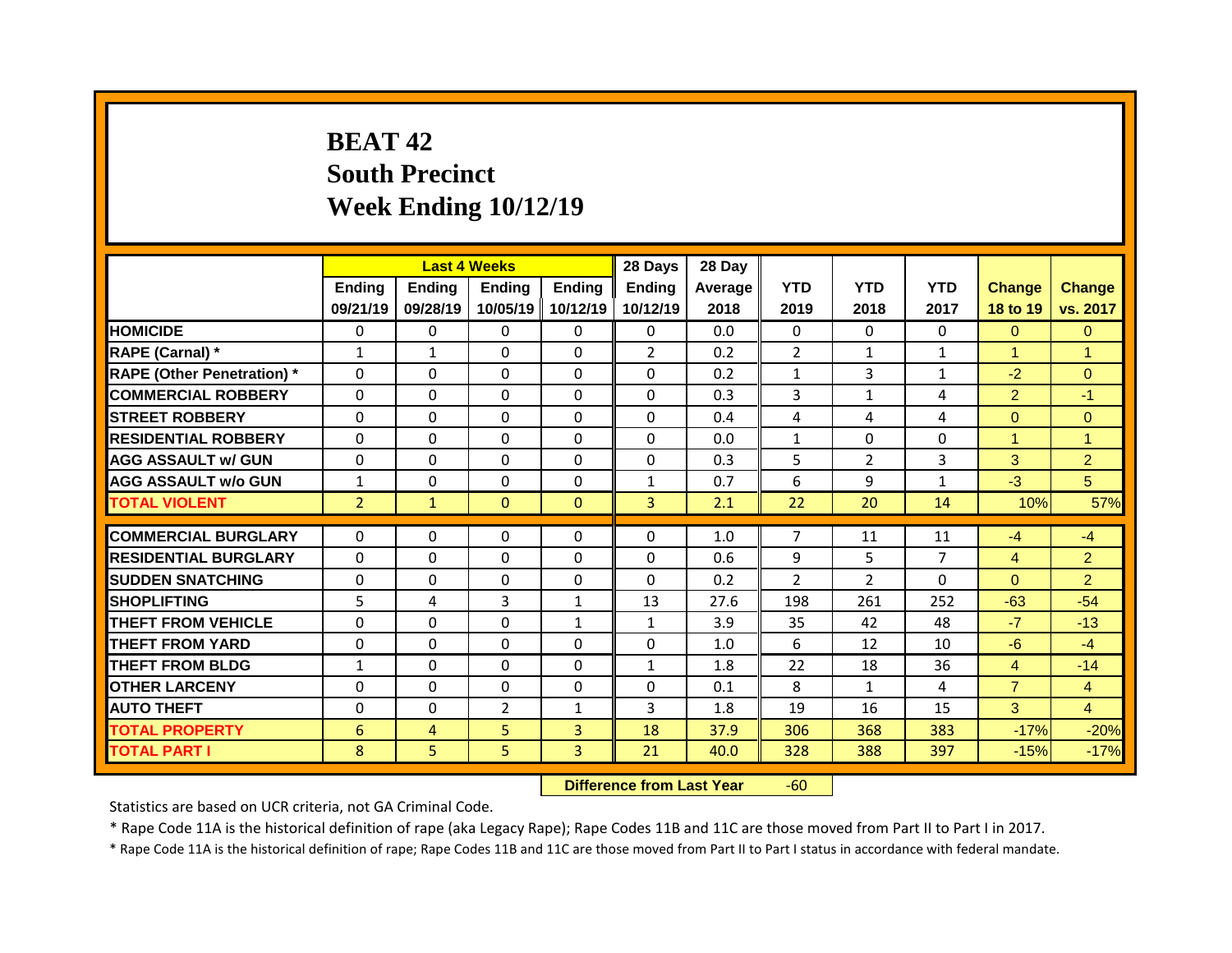## **BEAT 43 South Precinct Week Ending 10/12/19**

|                                   |               |                | <b>Last 4 Weeks</b> |                | 28 Days        | 28 Day  |                |                |                |                |                |
|-----------------------------------|---------------|----------------|---------------------|----------------|----------------|---------|----------------|----------------|----------------|----------------|----------------|
|                                   | <b>Ending</b> | <b>Ending</b>  | <b>Ending</b>       | <b>Ending</b>  | <b>Ending</b>  | Average | <b>YTD</b>     | <b>YTD</b>     | <b>YTD</b>     | <b>Change</b>  | Change         |
|                                   | 09/21/19      | 09/28/19       | 10/05/19            | 10/12/19       | 10/12/19       | 2018    | 2019           | 2018           | 2017           | 18 to 19       | vs. 2017       |
| <b>HOMICIDE</b>                   | $\mathbf{0}$  | 0              | $\Omega$            | $\Omega$       | $\mathbf{0}$   | 0.1     | $\mathbf{1}$   | $\mathbf{1}$   | $\Omega$       | $\Omega$       | $\mathbf{1}$   |
| RAPE (Carnal) *                   | $\Omega$      | $\Omega$       | $\Omega$            | $\Omega$       | $\Omega$       | 0.2     | $\overline{2}$ | $\overline{2}$ | $\Omega$       | $\Omega$       | $\overline{2}$ |
| <b>RAPE (Other Penetration)</b> * | $\mathbf 0$   | 0              | $\Omega$            | $\Omega$       | $\Omega$       | 0.0     | 0              | $\Omega$       | $\mathbf{1}$   | $\overline{0}$ | $-1$           |
| <b>COMMERCIAL ROBBERY</b>         | $\mathbf 0$   | 0              | 0                   | $\Omega$       | $\Omega$       | 0.3     | 3              | $\overline{2}$ | 4              | $\mathbf{1}$   | $-1$           |
| <b>STREET ROBBERY</b>             | $\mathbf 0$   | 0              | 0                   | $\mathbf{1}$   | $\mathbf{1}$   | 0.5     | 5              | $\overline{7}$ | 3              | $-2$           | $\overline{2}$ |
| <b>RESIDENTIAL ROBBERY</b>        | $\mathbf{0}$  | 0              | 0                   | 0              | $\Omega$       | 0.3     | $\mathbf{1}$   | 4              | 0              | $-3$           | $\mathbf{1}$   |
| <b>AGG ASSAULT w/ GUN</b>         | $\mathbf 0$   | 0              | 0                   | $\mathbf 0$    | 0              | 0.5     | 10             | $\overline{3}$ | 5              | $\overline{7}$ | 5              |
| <b>AGG ASSAULT w/o GUN</b>        | $\mathbf 0$   | 0              | 0                   | $\mathbf{1}$   | $\mathbf{1}$   | 0.9     | 12             | $\overline{7}$ | $\overline{7}$ | 5              | 5 <sup>5</sup> |
| <b>TOTAL VIOLENT</b>              | $\mathbf{0}$  | $\mathbf{0}$   | $\mathbf{0}$        | $\overline{2}$ | 2 <sup>2</sup> | 2.8     | 34             | 26             | 20             | 31%            | 70%            |
| <b>COMMERCIAL BURGLARY</b>        |               |                |                     | $\Omega$       |                |         |                |                |                |                | $-2$           |
|                                   | $\mathbf{1}$  | $\Omega$       | $\mathbf{1}$        |                | $\overline{2}$ | 1.2     | 10             | 14             | 12             | $-4$           |                |
| <b>RESIDENTIAL BURGLARY</b>       | $\mathbf{1}$  | $\mathbf{1}$   | $\Omega$            | $\Omega$       | $\overline{2}$ | 2.5     | 23             | 30             | 31             | $-7$           | $-8$           |
| <b>SUDDEN SNATCHING</b>           | $\mathbf{0}$  | $\mathbf{1}$   | $\Omega$            | $\Omega$       | $\mathbf{1}$   | 0.3     | $\overline{2}$ | 4              | $\overline{2}$ | $-2$           | $\Omega$       |
| <b>SHOPLIFTING</b>                | $\mathbf{1}$  | $\overline{2}$ | 6                   | $\overline{2}$ | 11             | 4.7     | 72             | 41             | 49             | 31             | 23             |
| <b>THEFT FROM VEHICLE</b>         | $\mathbf{1}$  | 0              | 3                   | $\Omega$       | 4              | 3.8     | 30             | 38             | 61             | $-8$           | $-31$          |
| <b>THEFT FROM YARD</b>            | $\mathbf{1}$  | 0              | $\Omega$            | $\Omega$       | $\mathbf{1}$   | 1.7     | 12             | 19             | 11             | $-7$           | $\mathbf{1}$   |
| <b>THEFT FROM BLDG</b>            | $\mathbf{1}$  | 0              | 0                   | 0              | $\mathbf{1}$   | 2.3     | 26             | 26             | 29             | $\overline{0}$ | $-3$           |
| <b>OTHER LARCENY</b>              | 0             | 0              | $\Omega$            | $\Omega$       | $\Omega$       | 0.2     | 5              | $\overline{2}$ | $\overline{3}$ | 3              | $\overline{2}$ |
| <b>AUTO THEFT</b>                 | $\mathbf 0$   | $\Omega$       | $\Omega$            | $\Omega$       | $\Omega$       | 2.0     | 15             | 20             | 19             | $-5$           | $-4$           |
| <b>TOTAL PROPERTY</b>             | 6             | $\overline{4}$ | 10                  | 2 <sup>1</sup> | 22             | 18.6    | 195            | 194            | 217            | 1%             | $-10%$         |
| <b>TOTAL PART I</b>               | 6             | $\overline{4}$ | 10                  | $\overline{4}$ | 24             | 21.4    | 229            | 220            | 237            | 4%             | $-3%$          |

**Difference from Last Year** 9

Statistics are based on UCR criteria, not GA Criminal Code.

\* Rape Code 11A is the historical definition of rape (aka Legacy Rape); Rape Codes 11B and 11C are those moved from Part II to Part I in 2017.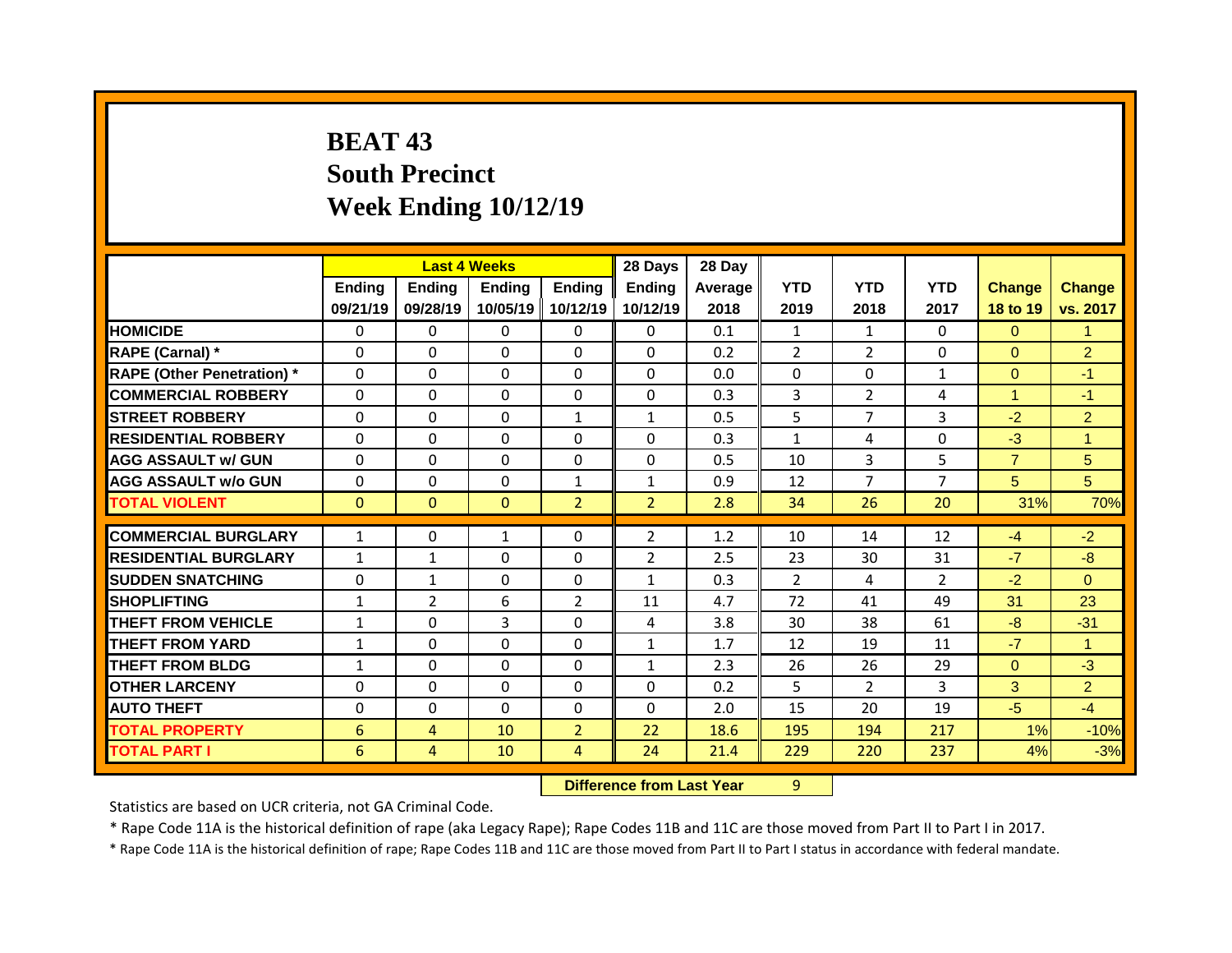## **BEAT 44 South Precinct Week Ending 10/12/19**

|                                   |                |                | <b>Last 4 Weeks</b> |                | 28 Days        | 28 Day  |                |                |                |                |                 |
|-----------------------------------|----------------|----------------|---------------------|----------------|----------------|---------|----------------|----------------|----------------|----------------|-----------------|
|                                   | Ending         | <b>Ending</b>  | <b>Ending</b>       | Ending         | <b>Ending</b>  | Average | <b>YTD</b>     | <b>YTD</b>     | <b>YTD</b>     | <b>Change</b>  | <b>Change</b>   |
|                                   | 09/21/19       | 09/28/19       | 10/05/19            | 10/12/19       | 10/12/19       | 2018    | 2019           | 2018           | 2017           | 18 to 19       | vs. 2017        |
| <b>HOMICIDE</b>                   | $\Omega$       | $\Omega$       | $\Omega$            | $\Omega$       | $\Omega$       | 0.1     | $\mathbf{1}$   | $\mathbf{1}$   | $\Omega$       | $\Omega$       | $\mathbf{1}$    |
| RAPE (Carnal) *                   | $\mathbf{0}$   | 0              | 0                   | $\Omega$       | $\Omega$       | 0.2     | $\overline{2}$ | $\overline{2}$ | $\mathbf{1}$   | $\overline{0}$ | $\mathbf{1}$    |
| <b>RAPE (Other Penetration)</b> * | $\mathbf{0}$   | 0              | $\Omega$            | $\Omega$       | $\Omega$       | 0.2     | $\Omega$       | $\overline{2}$ | $\Omega$       | $-2$           | $\Omega$        |
| <b>COMMERCIAL ROBBERY</b>         | $\mathbf 0$    | $\Omega$       | $\Omega$            | $\Omega$       | $\Omega$       | 0.1     | $\Omega$       | $\mathbf{1}$   | $\overline{2}$ | $-1$           | $-2$            |
| <b>STREET ROBBERY</b>             | $\mathbf{0}$   | 0              | $\Omega$            | $\Omega$       | $\Omega$       | 0.4     | 4              | 5              | 4              | $-1$           | $\Omega$        |
| <b>RESIDENTIAL ROBBERY</b>        | $\Omega$       | $\Omega$       | $\Omega$            | $\Omega$       | $\Omega$       | 0.4     | $\Omega$       | 5              | $\Omega$       | $-5$           | $\Omega$        |
| <b>AGG ASSAULT w/ GUN</b>         | $\mathbf 0$    | 0              | 0                   | 0              | 0              | 0.7     | 10             | $\overline{7}$ | 8              | 3              | $\overline{2}$  |
| <b>AGG ASSAULT W/o GUN</b>        | $\overline{2}$ | 0              | 0                   | 0              | $\overline{2}$ | 1.0     | 19             | 6              | 3              | 13             | 16              |
| <b>TOTAL VIOLENT</b>              | $\overline{2}$ | $\overline{0}$ | $\mathbf{0}$        | $\mathbf{0}$   | 2 <sup>1</sup> | 3.0     | 36             | 29             | 18             | 24%            | 100%            |
|                                   |                |                |                     |                |                |         |                |                |                |                |                 |
| <b>COMMERCIAL BURGLARY</b>        | $\mathbf{0}$   | $\Omega$       | $\Omega$            | $\Omega$       | 0              | 0.2     | 10             | $\mathbf{1}$   | $\mathbf{1}$   | 9              | 9               |
| <b>RESIDENTIAL BURGLARY</b>       | 0              | $\mathbf{1}$   | 0                   | $\Omega$       | $\mathbf{1}$   | 2.8     | 17             | 30             | 33             | $-13$          | $-16$           |
| <b>SUDDEN SNATCHING</b>           | $\mathbf{0}$   | $\mathbf{1}$   | $\mathbf{1}$        | $\Omega$       | $\overline{2}$ | 0.0     | 4              | $\Omega$       | $\Omega$       | $\overline{4}$ | $\overline{4}$  |
| <b>SHOPLIFTING</b>                | $\mathbf{0}$   | $\mathbf{1}$   | $\mathbf{1}$        | 0              | $\overline{2}$ | 4.2     | 26             | 50             | 14             | $-24$          | 12 <sup>°</sup> |
| <b>THEFT FROM VEHICLE</b>         | $\mathbf{0}$   | $\mathbf{1}$   | $\mathbf{1}$        | 3              | 5              | 5.5     | 69             | 63             | 58             | 6              | 11              |
| <b>THEFT FROM YARD</b>            | $\Omega$       | $\mathbf{1}$   | $\Omega$            | $\Omega$       | $\mathbf{1}$   | 1.0     | 8              | 11             | 11             | $-3$           | $-3$            |
| <b>THEFT FROM BLDG</b>            | $\mathbf{0}$   | $\Omega$       | $\Omega$            | $\mathbf{1}$   | $\mathbf{1}$   | 0.9     | 17             | 10             | 24             | $\overline{7}$ | $-7$            |
| <b>OTHER LARCENY</b>              | $\mathbf{0}$   | 0              | $\mathbf{1}$        | $\Omega$       | $\mathbf{1}$   | 0.5     | 9              | 6              | 4              | 3              | 5 <sup>5</sup>  |
| <b>AUTO THEFT</b>                 | $\mathbf 0$    | 0              | $\mathbf{1}$        | $\overline{2}$ | 3              | 1.6     | 24             | 16             | 19             | 8              | 5               |
| <b>TOTAL PROPERTY</b>             | $\mathbf{0}$   | 5              | 5                   | 6              | 16             | 16.8    | 184            | 187            | 164            | $-2%$          | 12%             |
| <b>TOTAL PART I</b>               | $\overline{2}$ | 5              | 5                   | 6              | 18             | 19.8    | 220            | 216            | 182            | 2%             | 21%             |

**Difference from Last Year** 4

Statistics are based on UCR criteria, not GA Criminal Code.

\* Rape Code 11A is the historical definition of rape (aka Legacy Rape); Rape Codes 11B and 11C are those moved from Part II to Part I in 2017.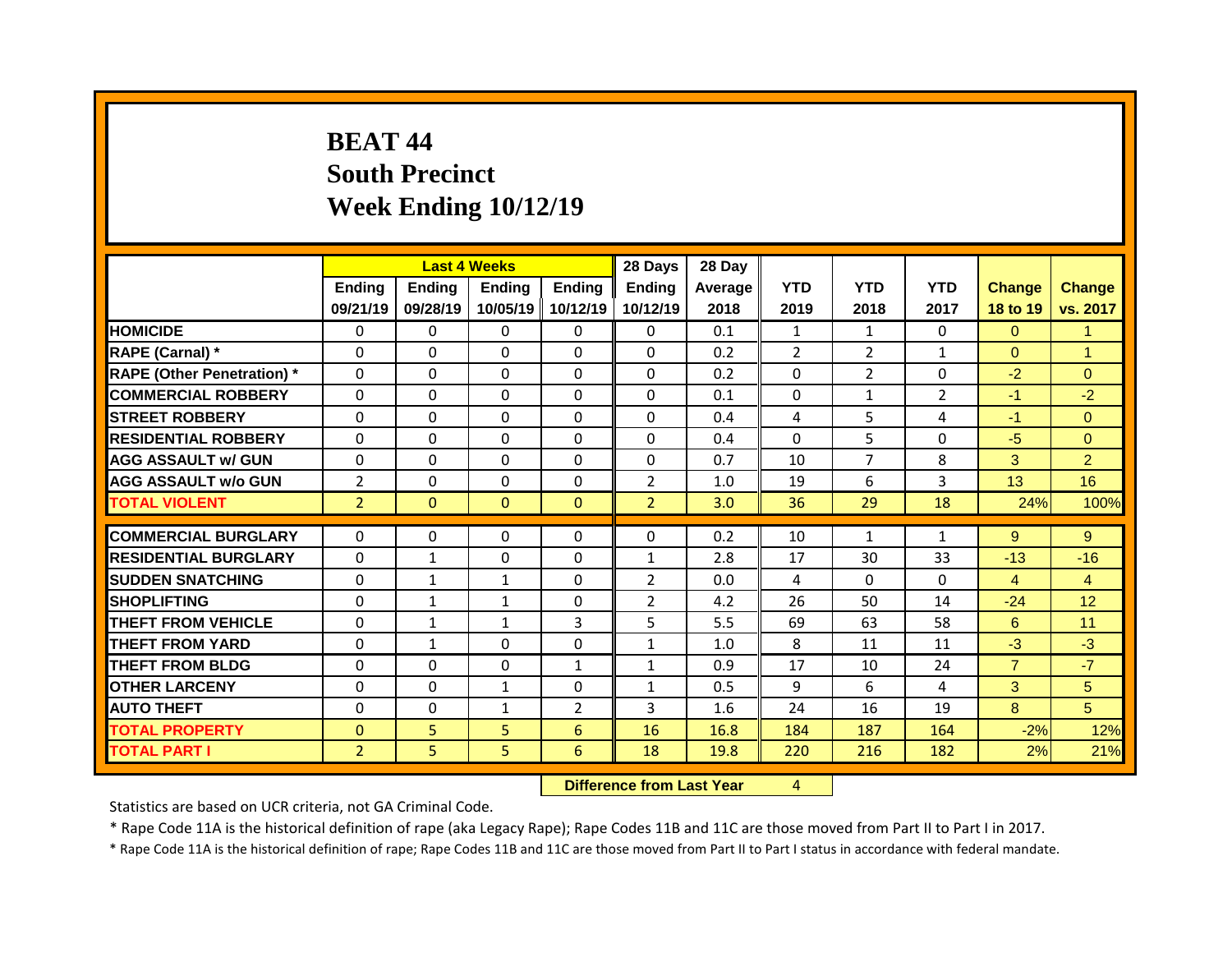## **BEAT 45 South Precinct Week Ending 10/12/19**

|                                   |              | <b>Last 4 Weeks</b> |                |                | 28 Days        | 28 Day  |                    |                |                |               |                |
|-----------------------------------|--------------|---------------------|----------------|----------------|----------------|---------|--------------------|----------------|----------------|---------------|----------------|
|                                   | Ending       | <b>Ending</b>       | <b>Ending</b>  | <b>Ending</b>  | <b>Ending</b>  | Average | <b>YTD</b>         | <b>YTD</b>     | <b>YTD</b>     | <b>Change</b> | Change         |
|                                   | 09/21/19     | 09/28/19            | 10/05/19       | 10/12/19       | 10/12/19       | 2018    | 2019               | 2018           | 2017           | 18 to 19      | vs. 2017       |
| <b>HOMICIDE</b>                   | $\Omega$     | $\Omega$            | $\Omega$       | $\Omega$       | $\Omega$       | 0.1     | $\Omega$           | $\mathbf{1}$   | $\mathbf{1}$   | $-1$          | $-1$           |
| RAPE (Carnal) *                   | $\Omega$     | $\Omega$            | $\Omega$       | $\Omega$       | $\Omega$       | 0.2     | $\Omega$           | 3              | $\Omega$       | $-3$          | $\Omega$       |
| <b>RAPE (Other Penetration) *</b> | $\mathbf 0$  | 0                   | 0              | $\Omega$       | $\Omega$       | 0.2     | $\mathbf 0$        | 3              | $\mathbf{1}$   | $-3$          | $-1$           |
| <b>COMMERCIAL ROBBERY</b>         | $\mathbf 0$  | 0                   | 0              | 0              | $\Omega$       | 0.2     | $\overline{2}$     | 3              | $\overline{2}$ | $-1$          | $\Omega$       |
| <b>STREET ROBBERY</b>             | $\Omega$     | 0                   | $\Omega$       | $\Omega$       | $\Omega$       | 0.3     | $\overline{2}$     | 4              | $\overline{7}$ | $-2$          | $-5$           |
| <b>RESIDENTIAL ROBBERY</b>        | $\mathbf 0$  | 0                   | 0              | $\Omega$       | $\Omega$       | 0.1     | $\mathbf{1}$       | $\Omega$       | $\mathbf{1}$   | $\mathbf{1}$  | $\overline{0}$ |
| <b>AGG ASSAULT w/ GUN</b>         | $\mathbf 0$  | 0                   | $\overline{2}$ | $\Omega$       | $\overline{2}$ | 0.2     | 6                  | $\overline{3}$ | 9              | 3             | $-3$           |
| <b>AGG ASSAULT w/o GUN</b>        | $\mathbf 0$  | 0                   | 0              | 0              | 0              | 0.6     | 5                  | 8              | 3              | $-3$          | $\overline{2}$ |
| <b>TOTAL VIOLENT</b>              | $\mathbf{0}$ | $\mathbf{0}$        | $\overline{2}$ | $\mathbf{0}$   | 2 <sup>1</sup> | 2.0     | 16                 | 25             | 24             | $-36%$        | $-33%$         |
| <b>COMMERCIAL BURGLARY</b>        | $\mathbf 0$  | 0                   | 0              | 0              | 0              | 0.5     | $\overline{2}$     | 6              | 6              | $-4$          | $-4$           |
|                                   |              |                     |                |                |                |         |                    |                | 38             |               |                |
| <b>RESIDENTIAL BURGLARY</b>       | $\mathbf{1}$ | $\Omega$            | 0              | $\Omega$       | $\mathbf{1}$   | 2.7     | 12<br>$\mathbf{1}$ | 27<br>$\Omega$ | 0              | $-15$         | $-26$          |
| <b>SUDDEN SNATCHING</b>           | $\mathbf{0}$ | 0                   | 0              | 0              | 0              | 0.2     |                    |                | 61             | $\mathbf{1}$  | $\mathbf{1}$   |
| <b>SHOPLIFTING</b>                | $\mathbf{1}$ | $\Omega$            | $\Omega$       | $\mathbf{1}$   | $\overline{2}$ | 5.4     | 89                 | 44             |                | 45            | 28             |
| <b>THEFT FROM VEHICLE</b>         | $\mathbf{0}$ | 0                   | $\overline{2}$ | $\overline{2}$ | 4              | 3.6     | 30                 | 39             | 67             | $-9$          | $-37$          |
| <b>THEFT FROM YARD</b>            | $\mathbf{1}$ | $\mathbf{1}$        | $\Omega$       | $\mathbf{1}$   | $\overline{3}$ | 1.8     | 15                 | 19             | 13             | $-4$          | $\overline{2}$ |
| <b>THEFT FROM BLDG</b>            | $\mathbf{0}$ | 0                   | 0              | 0              | $\Omega$       | 1.6     | 12                 | 12             | 18             | $\Omega$      | $-6$           |
| <b>OTHER LARCENY</b>              | $\mathbf 0$  | 0                   | 0              | $\mathbf{1}$   | $\mathbf{1}$   | 0.4     | 3                  | 4              | $\overline{7}$ | $-1$          | $-4$           |
| <b>AUTO THEFT</b>                 | $\mathbf 0$  | 0                   | 0              | 0              | 0              | 1.6     | 9                  | 14             | 23             | $-5$          | $-14$          |
| <b>TOTAL PROPERTY</b>             | 3            | $\mathbf{1}$        | $\overline{2}$ | 5              | 11             | 17.7    | 173                | 165            | 233            | 5%            | $-26%$         |
| <b>TOTAL PART I</b>               | 3            | $\mathbf{1}$        | 4              | 5              | 13             | 19.7    | 189                | 190            | 257            | $-1%$         | $-26%$         |

**Difference from Last Year** -1

Statistics are based on UCR criteria, not GA Criminal Code.

\* Rape Code 11A is the historical definition of rape (aka Legacy Rape); Rape Codes 11B and 11C are those moved from Part II to Part I in 2017.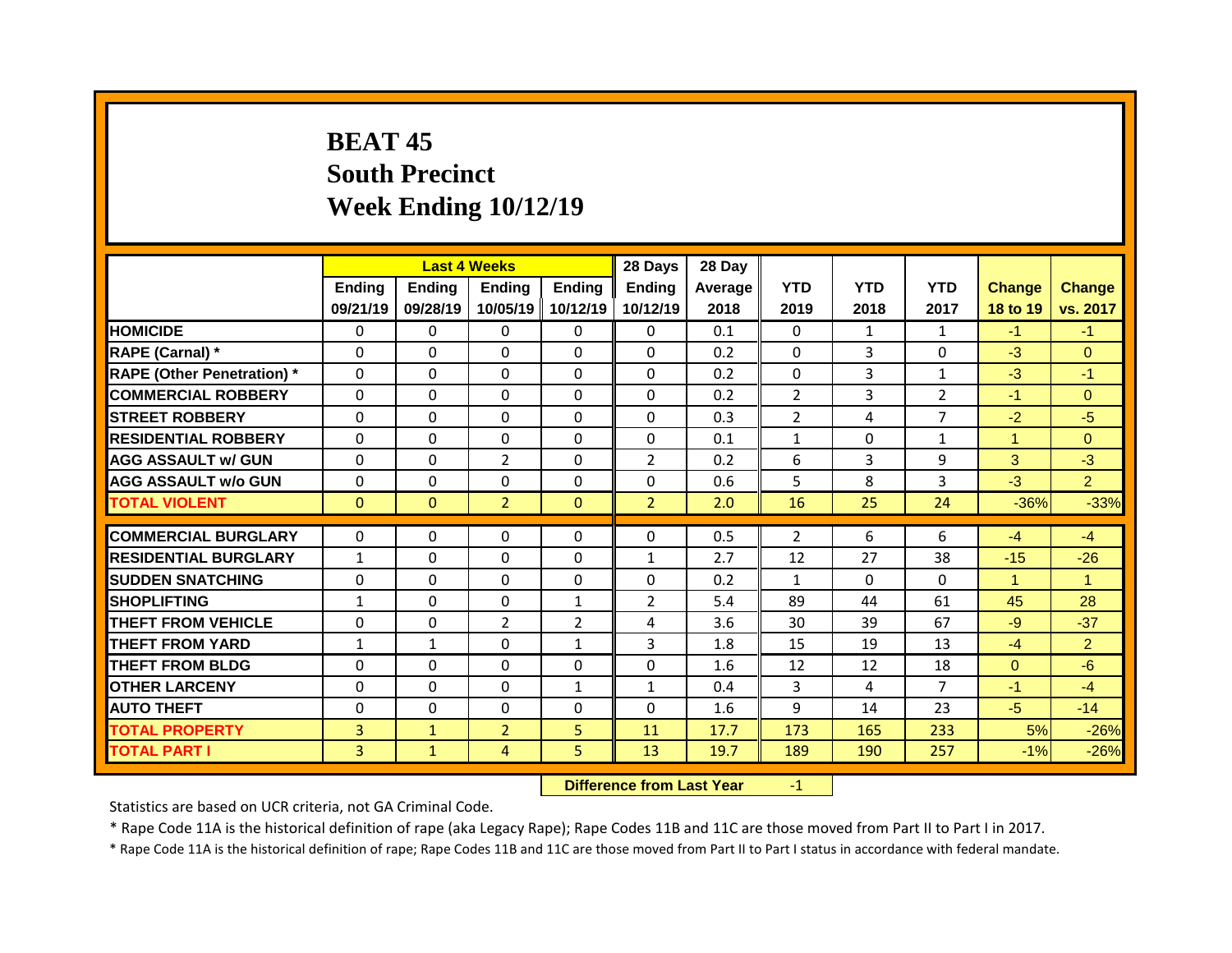## **BEAT 46 South Precinct Week Ending 10/12/19**

|                                   |                |               | <b>Last 4 Weeks</b> |                | 28 Days        | 28 Day  |                |                |                |                |                |
|-----------------------------------|----------------|---------------|---------------------|----------------|----------------|---------|----------------|----------------|----------------|----------------|----------------|
|                                   | <b>Ending</b>  | <b>Ending</b> | <b>Ending</b>       | <b>Ending</b>  | <b>Ending</b>  | Average | <b>YTD</b>     | <b>YTD</b>     | <b>YTD</b>     | <b>Change</b>  | <b>Change</b>  |
|                                   | 09/21/19       | 09/28/19      | 10/05/19            | 10/12/19       | 10/12/19       | 2018    | 2019           | 2018           | 2017           | 18 to 19       | vs. 2017       |
| <b>HOMICIDE</b>                   | $\Omega$       | $\Omega$      | $\Omega$            | $\Omega$       | $\Omega$       | 0.1     | $\overline{2}$ | $\mathbf{1}$   | 0              | $\mathbf{1}$   | $\overline{2}$ |
| RAPE (Carnal) *                   | $\Omega$       | $\Omega$      | $\Omega$            | $\Omega$       | $\Omega$       | 0.1     | $\overline{2}$ | $\mathbf{1}$   | 3              | $\mathbf{1}$   | $-1$           |
| <b>RAPE (Other Penetration) *</b> | 0              | 0             | $\Omega$            | $\Omega$       | 0              | 0.2     | 0              | 3              | $\mathbf{1}$   | $-3$           | $-1$           |
| <b>COMMERCIAL ROBBERY</b>         | 0              | 0             | $\Omega$            | $\Omega$       | 0              | 0.2     | $\overline{2}$ | 3              | 5              | $-1$           | $-3$           |
| <b>STREET ROBBERY</b>             | $\Omega$       | 0             | $\Omega$            | $\Omega$       | 0              | 0.5     | $\overline{2}$ | $\overline{7}$ | 5              | $-5$           | $-3$           |
| <b>RESIDENTIAL ROBBERY</b>        | 0              | 0             | $\Omega$            | $\Omega$       | 0              | 0.0     | 0              | $\mathbf 0$    | $\mathbf{1}$   | $\overline{0}$ | $-1$           |
| <b>AGG ASSAULT w/ GUN</b>         | 0              | 0             | $\Omega$            | $\Omega$       | $\mathsf{O}$   | 0.5     | $\overline{7}$ | 4              | $\overline{3}$ | 3              | $\overline{4}$ |
| <b>AGG ASSAULT W/o GUN</b>        | $\mathbf{1}$   | 0             | 0                   | $\mathbf 0$    | $\mathbf{1}$   | 0.7     | 12             | 10             | 11             | $\overline{2}$ | $\mathbf{1}$   |
| <b>TOTAL VIOLENT</b>              | $\mathbf{1}$   | $\mathbf{0}$  | $\mathbf{0}$        | $\overline{0}$ | $\mathbf{1}$   | 2.4     | 27             | 29             | 29             | $-7%$          | $-7%$          |
|                                   |                |               |                     |                |                |         |                |                | $\overline{7}$ |                |                |
| <b>COMMERCIAL BURGLARY</b>        | 0              | 0             | $\mathbf{0}$        | $\mathbf 0$    | 0              | 1.3     | 8              | 11             |                | $-3$           | $\mathbf{1}$   |
| <b>RESIDENTIAL BURGLARY</b>       | 0              | $\mathbf{0}$  | 3                   | $\Omega$       | 3              | 3.9     | 23             | 42             | 25             | $-19$          | $-2$           |
| <b>SUDDEN SNATCHING</b>           | $\mathbf{1}$   | $\mathbf{0}$  | 0                   | $\mathbf{1}$   | $\overline{2}$ | 0.1     | 4              | $\mathbf{1}$   | $\overline{2}$ | 3              | $\overline{2}$ |
| <b>SHOPLIFTING</b>                | $\overline{2}$ | $\mathbf{0}$  | 4                   | $\overline{2}$ | 8              | 9.7     | 105            | 99             | 114            | 6              | $-9$           |
| <b>THEFT FROM VEHICLE</b>         | $\Omega$       | $\Omega$      | $\mathbf{1}$        | $\mathbf{1}$   | $\overline{2}$ | 5.8     | 43             | 61             | 58             | $-18$          | $-15$          |
| <b>THEFT FROM YARD</b>            | 0              | $\Omega$      | $\overline{2}$      | $\Omega$       | $\overline{2}$ | 0.9     | $\overline{7}$ | 11             | 9              | $-4$           | $-2$           |
| <b>THEFT FROM BLDG</b>            | $\mathbf{1}$   | $\mathbf{0}$  | 0                   | $\Omega$       | $\mathbf{1}$   | 3.0     | 19             | 27             | 27             | $-8$           | $-8$           |
| <b>OTHER LARCENY</b>              | 0              | 0             | $\mathbf{1}$        | $\Omega$       | $\mathbf{1}$   | 0.3     | $\overline{7}$ | 4              | 6              | 3              | $\mathbf{1}$   |
| <b>AUTO THEFT</b>                 | 0              | 0             | $\Omega$            | $\Omega$       | 0              | 2.7     | 20             | 33             | 31             | $-13$          | $-11$          |
| <b>TOTAL PROPERTY</b>             | $\overline{4}$ | $\mathbf{0}$  | 11                  | $\overline{4}$ | 19             | 27.6    | 236            | 289            | 279            | $-18%$         | $-15%$         |
| <b>TOTAL PART I</b>               | 5              | $\mathbf{0}$  | 11                  | 4              | 20             | 30.0    | 263            | 318            | 308            | $-17%$         | $-15%$         |

**Difference from Last Year** -55

Statistics are based on UCR criteria, not GA Criminal Code.

\* Rape Code 11A is the historical definition of rape (aka Legacy Rape); Rape Codes 11B and 11C are those moved from Part II to Part I in 2017.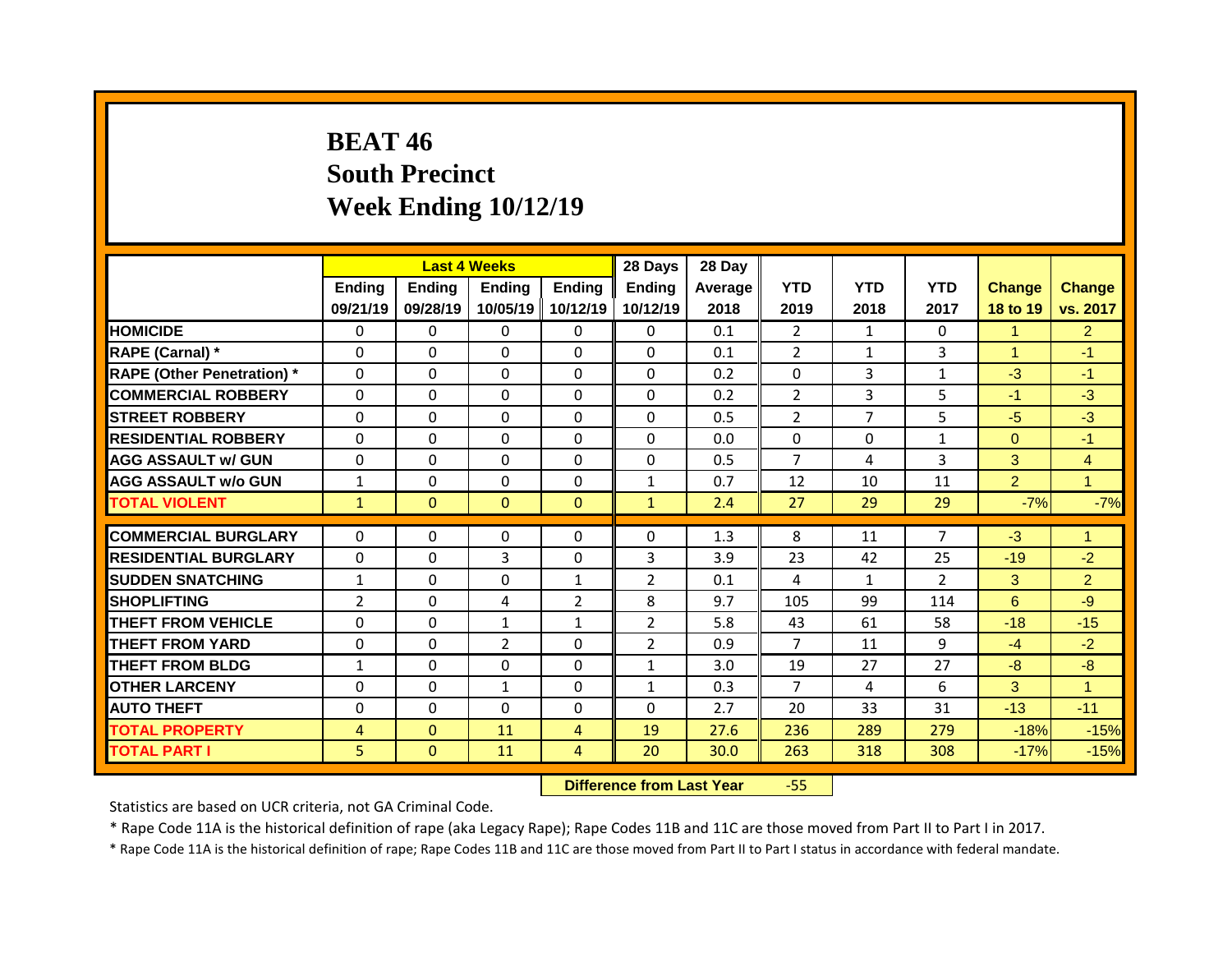# **BEAT 47 South Precinct Week Ending 10/12/19**

|                                   |              |                | <b>Last 4 Weeks</b> |              | 28 Days        | 28 Day  |                |                |                |                |                |
|-----------------------------------|--------------|----------------|---------------------|--------------|----------------|---------|----------------|----------------|----------------|----------------|----------------|
|                                   | Ending       | <b>Ending</b>  | <b>Ending</b>       | Ending       | <b>Ending</b>  | Average | <b>YTD</b>     | <b>YTD</b>     | <b>YTD</b>     | <b>Change</b>  | <b>Change</b>  |
|                                   | 09/21/19     | 09/28/19       | 10/05/19            | 10/12/19     | 10/12/19       | 2018    | 2019           | 2018           | 2017           | 18 to 19       | vs. 2017       |
| <b>HOMICIDE</b>                   | $\Omega$     | $\Omega$       | $\Omega$            | $\Omega$     | $\Omega$       | 0.0     | $\Omega$       | $\Omega$       | $\Omega$       | $\Omega$       | $\Omega$       |
| RAPE (Carnal) *                   | $\mathbf{0}$ | 0              | 0                   | 0            | $\Omega$       | 0.1     | $\mathbf{0}$   | $\mathbf{1}$   | $\mathbf{1}$   | $-1$           | $-1$           |
| <b>RAPE (Other Penetration)</b> * | $\mathbf{0}$ | 0              | $\Omega$            | $\Omega$     | $\Omega$       | 0.1     | $\Omega$       | $\mathbf{1}$   | $\Omega$       | $-1$           | $\Omega$       |
| <b>COMMERCIAL ROBBERY</b>         | $\mathbf 0$  | 0              | $\Omega$            | $\Omega$     | $\Omega$       | 0.0     | $\Omega$       | $\Omega$       | $\Omega$       | $\Omega$       | $\Omega$       |
| <b>STREET ROBBERY</b>             | $\mathbf{0}$ | 0              | $\Omega$            | $\Omega$     | $\Omega$       | 0.1     | $\overline{2}$ | $\mathbf{1}$   | $\Omega$       | $\mathbf{1}$   | $\overline{2}$ |
| <b>RESIDENTIAL ROBBERY</b>        | $\Omega$     | $\Omega$       | $\Omega$            | $\Omega$     | $\Omega$       | 0.0     | $\Omega$       | $\Omega$       | $\Omega$       | $\Omega$       | $\mathbf{0}$   |
| <b>AGG ASSAULT w/ GUN</b>         | $\mathbf 0$  | 0              | 0                   | 0            | 0              | 0.1     | 3              | $\Omega$       | $\overline{2}$ | 3              | $\mathbf{1}$   |
| <b>AGG ASSAULT w/o GUN</b>        | $\mathbf 0$  | 0              | 0                   | 0            | 0              | 0.1     | 5              | $\Omega$       | $\overline{2}$ | 5              | 3              |
| <b>TOTAL VIOLENT</b>              | $\mathbf{0}$ | $\overline{0}$ | $\mathbf{0}$        | $\mathbf{0}$ | $\overline{0}$ | 0.4     | 10             | $\overline{3}$ | 5              | 233%           | 100%           |
|                                   |              |                |                     |              |                |         |                |                |                |                |                |
| <b>COMMERCIAL BURGLARY</b>        | 0            | $\Omega$       | 0                   | $\Omega$     | 0              | 0.0     | $\mathbf{1}$   | $\Omega$       | 3              | $\mathbf{1}$   | $-2$           |
| <b>RESIDENTIAL BURGLARY</b>       | 0            | $\mathbf{1}$   | 0                   | $\Omega$     | $\mathbf{1}$   | 1.7     | $\overline{2}$ | 14             | 8              | $-12$          | $-6$           |
| <b>SUDDEN SNATCHING</b>           | $\mathbf{0}$ | $\Omega$       | 0                   | $\Omega$     | 0              | 0.0     | $\mathbf{0}$   | $\Omega$       | $\Omega$       | $\overline{0}$ | $\Omega$       |
| <b>SHOPLIFTING</b>                | 0            | 0              | 0                   | $\mathbf{1}$ | $\mathbf{1}$   | 0.1     | $\mathbf{1}$   | $\mathbf{1}$   | 6              | $\overline{0}$ | $-5$           |
| <b>THEFT FROM VEHICLE</b>         | $\mathbf{0}$ | $\Omega$       | $\Omega$            | $\Omega$     | 0              | 1.8     | 13             | 20             | 16             | $-7$           | $-3$           |
| <b>THEFT FROM YARD</b>            | $\Omega$     | 0              | $\Omega$            | $\Omega$     | $\Omega$       | 0.4     | 8              | 4              | $\overline{7}$ | $\overline{4}$ | $\mathbf{1}$   |
| <b>THEFT FROM BLDG</b>            | $\mathbf{0}$ | $\Omega$       | $\Omega$            | $\Omega$     | 0              | 0.6     | 5              | $\overline{7}$ | 8              | $-2$           | $-3$           |
| <b>OTHER LARCENY</b>              | $\mathbf{0}$ | 0              | $\Omega$            | $\Omega$     | $\Omega$       | 0.4     | 8              | $\overline{2}$ | 3              | 6              | 5              |
| <b>AUTO THEFT</b>                 | $\mathbf 0$  | 0              | 0                   | 0            | $\Omega$       | 0.4     | 5              | 5              | 3              | $\overline{0}$ | $\overline{2}$ |
| <b>TOTAL PROPERTY</b>             | $\mathbf{0}$ | $\mathbf{1}$   | $\mathbf{0}$        | $\mathbf{1}$ | $\overline{2}$ | 5.3     | 43             | 53             | 54             | $-19%$         | $-20%$         |
|                                   |              |                |                     |              |                |         |                |                |                |                |                |

**Difference from Last Year** -3

Statistics are based on UCR criteria, not GA Criminal Code.

\* Rape Code 11A is the historical definition of rape (aka Legacy Rape); Rape Codes 11B and 11C are those moved from Part II to Part I in 2017.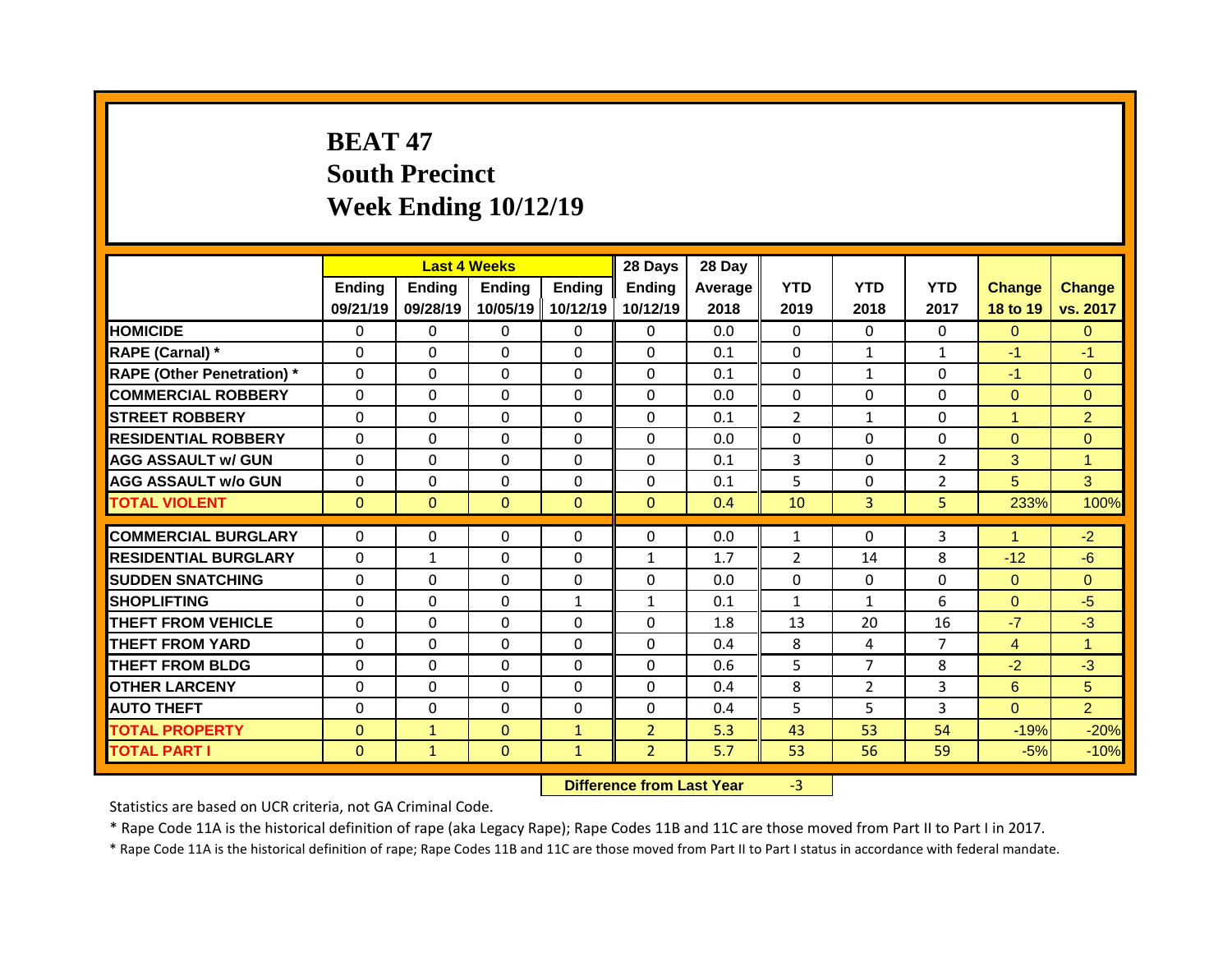# **BEAT 51 East Precinct Week Ending 10/12/19**

|                                   |                           |                           | <b>Last 4 Weeks</b>       |                           | 28 Days                   | 28 Day          |                    |                    |                    |                           |                           |
|-----------------------------------|---------------------------|---------------------------|---------------------------|---------------------------|---------------------------|-----------------|--------------------|--------------------|--------------------|---------------------------|---------------------------|
|                                   | <b>Ending</b><br>09/21/19 | <b>Ending</b><br>09/28/19 | <b>Ending</b><br>10/05/19 | <b>Ending</b><br>10/12/19 | <b>Ending</b><br>10/12/19 | Average<br>2018 | <b>YTD</b><br>2019 | <b>YTD</b><br>2018 | <b>YTD</b><br>2017 | <b>Change</b><br>18 to 19 | <b>Change</b><br>vs. 2017 |
| <b>HOMICIDE</b>                   | $\mathbf{0}$              | 0                         | 0                         | $\mathbf{0}$              | $\mathbf{0}$              | 0.2             | $\mathbf{1}$       | $\overline{2}$     | $\overline{2}$     | $-1$                      | $-1$                      |
| <b>RAPE (Carnal)</b> *            | $\Omega$                  | $\Omega$                  | 0                         | $\Omega$                  | $\Omega$                  | 0.2             | $\mathbf{1}$       | $\overline{3}$     | $\overline{2}$     | $-2$                      | $-1$                      |
| <b>RAPE (Other Penetration) *</b> | $\mathbf 0$               | 0                         | 0                         | $\mathbf{1}$              | $\mathbf{1}$              | 0.2             | $\overline{2}$     | $\overline{2}$     | $\overline{2}$     | $\overline{0}$            | $\overline{0}$            |
| <b>COMMERCIAL ROBBERY</b>         | $\mathbf 0$               | 0                         | 0                         | $\Omega$                  | $\Omega$                  | 0.1             | $\Omega$           | $\mathbf{1}$       | $\mathbf{1}$       | $-1$                      | $-1$                      |
| <b>STREET ROBBERY</b>             | $\mathbf 0$               | 0                         | $\overline{2}$            | $\Omega$                  | $\overline{2}$            | 0.5             | 12                 | 6                  | 10                 | $6^{\circ}$               | $\overline{2}$            |
| <b>RESIDENTIAL ROBBERY</b>        | $\mathbf 0$               | 0                         | 0                         | 0                         | $\Omega$                  | 0.0             | $\mathbf{1}$       | $\Omega$           | $\mathbf{1}$       | $\mathbf{1}$              | $\overline{0}$            |
| <b>AGG ASSAULT w/ GUN</b>         | $\mathbf{1}$              | 0                         | $\overline{2}$            | $\overline{2}$            | 5                         | 1.4             | 21                 | 14                 | 10                 | $\overline{7}$            | 11                        |
| <b>AGG ASSAULT w/o GUN</b>        | $\mathbf 0$               | 0                         | $\mathbf{1}$              | 0                         | $\mathbf{1}$              | 1.8             | 26                 | 21                 | 14                 | 5                         | 12 <sup>2</sup>           |
| <b>TOTAL VIOLENT</b>              | $\mathbf{1}$              | $\mathbf{0}$              | 5                         | $\overline{3}$            | 9                         | 4.3             | 64                 | 49                 | 42                 | 31%                       | 52%                       |
| <b>COMMERCIAL BURGLARY</b>        | $\Omega$                  | 0                         | $\Omega$                  | $\Omega$                  | $\Omega$                  | 0.3             | $\overline{2}$     | 4                  | $\overline{7}$     | $-2$                      | $-5$                      |
| <b>RESIDENTIAL BURGLARY</b>       | $\Omega$                  | $\mathbf{1}$              | $\Omega$                  | $\Omega$                  | $\mathbf{1}$              | 2.0             | 31                 | 20                 | 29                 | 11                        | $\overline{2}$            |
| <b>SUDDEN SNATCHING</b>           | $\mathbf{0}$              | 0                         | 0                         | $\Omega$                  | $\Omega$                  | 0.4             | $\Omega$           | 5.                 | $\overline{2}$     | $-5$                      | $-2$                      |
| <b>SHOPLIFTING</b>                | $\mathbf 0$               | 0                         | 0                         | $\mathbf{1}$              | $\mathbf{1}$              | 2.0             | 22                 | 23                 | 29                 | $-1$                      | $-7$                      |
| <b>THEFT FROM VEHICLE</b>         | $\mathbf{1}$              | $\mathbf{1}$              | 0                         | $\Omega$                  | $\overline{2}$            | 5.2             | 20                 | 49                 | 26                 | $-29$                     | $-6$                      |
| <b>THEFT FROM YARD</b>            | $\mathbf 0$               | $\mathbf{1}$              | $\overline{0}$            | 0                         | $\mathbf{1}$              | 1.2             | 13                 | 13                 | 19                 | $\Omega$                  | $-6$                      |
| <b>THEFT FROM BLDG</b>            | $\mathbf{1}$              | $\mathbf{1}$              | $\mathbf{1}$              | $\Omega$                  | 3                         | 2.1             | 15                 | 20                 | 28                 | $-5$                      | $-13$                     |
| <b>OTHER LARCENY</b>              | $\mathbf{1}$              | 0                         | $\mathbf{1}$              | 0                         | $\overline{2}$            | 1.2             | 15                 | 11                 | 3                  | $\overline{4}$            | 12                        |
| <b>AUTO THEFT</b>                 | $\mathbf{0}$              | 0                         | $\mathbf{1}$              | 0                         | $\mathbf{1}$              | 2.4             | 23                 | 24                 | 20                 | $-1$                      | 3                         |
| <b>TOTAL PROPERTY</b>             | 3                         | 4                         | $\overline{3}$            | $\mathbf{1}$              | 11                        | 16.7            | 141                | 169                | 163                | $-17%$                    | $-13%$                    |
| <b>TOTAL PART I</b>               | 4                         | $\overline{4}$            | 8                         | $\overline{4}$            | 20                        | 21.0            | 205                | 218                | 205                | $-6%$                     | 0%                        |

**Difference from Last Year** -13

Statistics are based on UCR criteria, not GA Criminal Code.

\* Rape Code 11A is the historical definition of rape (aka Legacy Rape); Rape Codes 11B and 11C are those moved from Part II to Part I in 2017.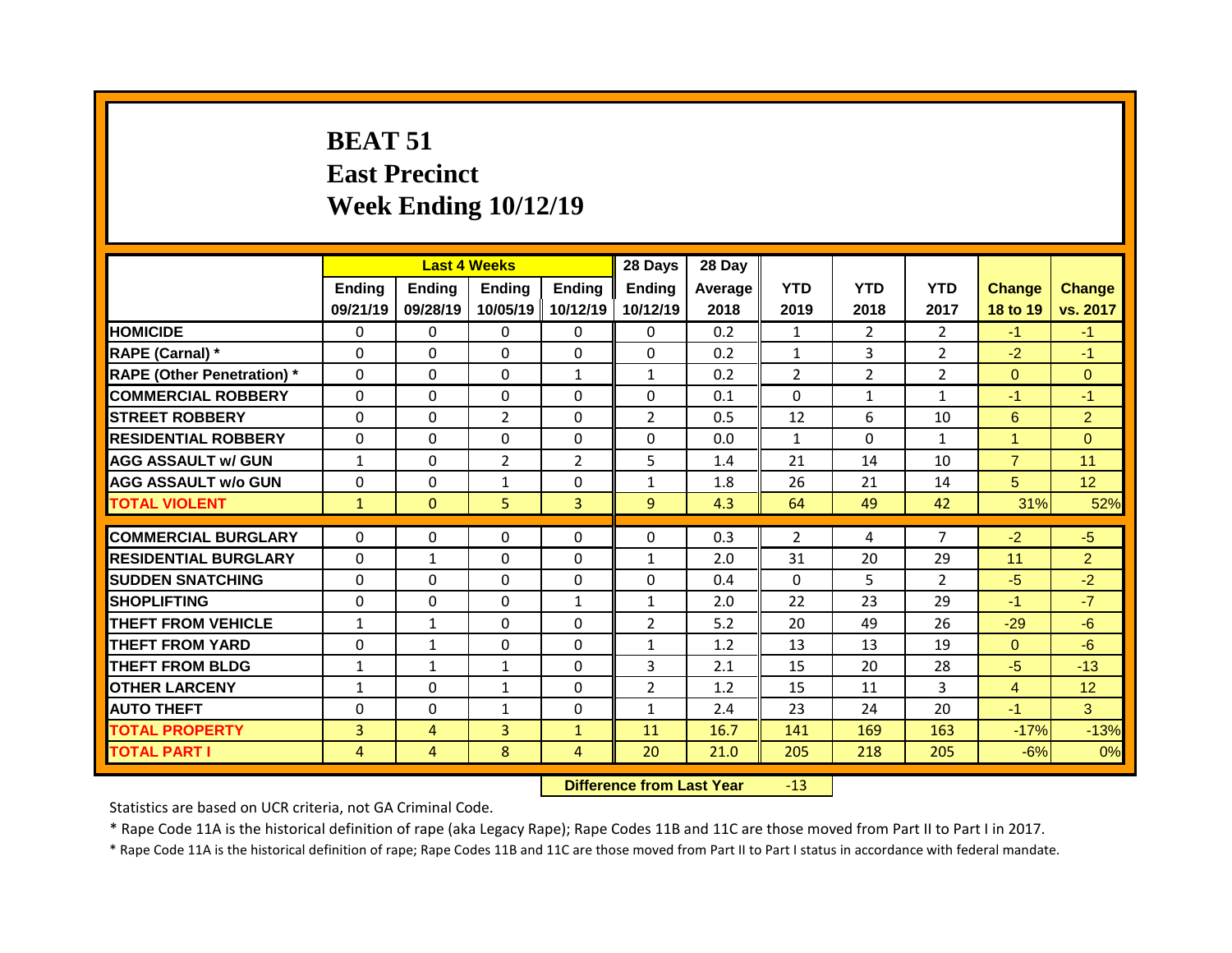## **BEAT 52 East Precinct Week Ending 10/12/19**

|                                   |                | <b>Last 4 Weeks</b> |                |                | 28 Days        | 28 Day  |                |                |                |                 |                |
|-----------------------------------|----------------|---------------------|----------------|----------------|----------------|---------|----------------|----------------|----------------|-----------------|----------------|
|                                   | <b>Ending</b>  | <b>Ending</b>       | <b>Ending</b>  | <b>Ending</b>  | <b>Ending</b>  | Average | <b>YTD</b>     | <b>YTD</b>     | <b>YTD</b>     | <b>Change</b>   | Change         |
|                                   | 09/21/19       | 09/28/19            | 10/05/19       | 10/12/19       | 10/12/19       | 2018    | 2019           | 2018           | 2017           | 18 to 19        | vs. 2017       |
| <b>HOMICIDE</b>                   | $\Omega$       | $\Omega$            | $\Omega$       | $\Omega$       | $\Omega$       | 0.1     | $\mathbf{1}$   | $\mathbf{1}$   | 0              | $\Omega$        | 1              |
| RAPE (Carnal) *                   | $\Omega$       | $\Omega$            | $\Omega$       | $\Omega$       | $\Omega$       | 0.2     | 4              | $\overline{2}$ | $\mathbf{1}$   | $\overline{2}$  | 3              |
| <b>RAPE (Other Penetration)</b> * | 0              | 0                   | $\Omega$       | $\Omega$       | $\Omega$       | 0.0     | 0              | $\Omega$       | $\overline{2}$ | $\overline{0}$  | $-2$           |
| <b>COMMERCIAL ROBBERY</b>         | 0              | 0                   | $\mathbf 0$    | $\Omega$       | $\Omega$       | 0.1     | $\mathbf{1}$   | $\mathbf{1}$   | $\Omega$       | $\Omega$        | 1              |
| <b>STREET ROBBERY</b>             | $\Omega$       | $\mathbf{1}$        | $\mathbf{1}$   | $\mathbf{1}$   | 3              | 0.5     | 10             | 4              | 10             | $6^{\circ}$     | $\overline{0}$ |
| <b>RESIDENTIAL ROBBERY</b>        | 0              | 0                   | $\Omega$       | $\Omega$       | $\Omega$       | 0.0     | $\overline{2}$ | $\Omega$       | 3              | $\overline{2}$  | $-1$           |
| <b>AGG ASSAULT w/ GUN</b>         | 0              | $\mathbf{1}$        | $\Omega$       | $\mathbf{1}$   | $\overline{2}$ | 1.1     | 14             | 11             | 6              | 3               | 8              |
| <b>AGG ASSAULT W/o GUN</b>        | $\mathbf 0$    | 0                   | $\mathbf{1}$   | 0              | $\mathbf{1}$   | 1.2     | 17             | 15             | 14             | $\overline{2}$  | 3              |
| <b>TOTAL VIOLENT</b>              | $\mathbf{0}$   | 2 <sup>1</sup>      | $\overline{2}$ | 2 <sup>1</sup> | 6              | 3.1     | 49             | 34             | 36             | 44%             | 36%            |
| <b>COMMERCIAL BURGLARY</b>        | 0              | 0                   | $\mathbf{0}$   | $\mathbf{1}$   | $\mathbf{1}$   | 0.3     | $\mathbf{1}$   | $\overline{2}$ | $\mathbf{1}$   | $-1$            | $\Omega$       |
| <b>RESIDENTIAL BURGLARY</b>       | 3              | $\Omega$            | 3              | $\Omega$       | 6              | 4.2     | 50             | 40             | 27             | 10 <sup>°</sup> | 23             |
| <b>SUDDEN SNATCHING</b>           | 0              | 0                   | $\mathbf 0$    | $\Omega$       | 0              | 0.2     | $\overline{2}$ | $\mathbf{1}$   | 3              | $\mathbf{1}$    | $-1$           |
| <b>SHOPLIFTING</b>                | $\Omega$       | $\Omega$            | $\Omega$       | $\Omega$       | $\Omega$       | 0.2     | 5              | $\overline{2}$ | 3              | 3               | $\overline{2}$ |
| <b>THEFT FROM VEHICLE</b>         | $\overline{7}$ | $\mathbf{1}$        | $\overline{2}$ | $\Omega$       | 10             | 4.6     | 53             | 41             | 80             | 12 <sup>°</sup> | $-27$          |
| <b>THEFT FROM YARD</b>            | $\mathbf{1}$   | $\overline{3}$      | $\mathbf{1}$   | $2^{\circ}$    | $\overline{7}$ | 1.3     | 31             | 15             | 20             | 16              | 11             |
| <b>THEFT FROM BLDG</b>            | $\mathbf{0}$   | 0                   | 2              | $\overline{2}$ | 4              | 1.5     | 31             | 17             | 14             | 14              | 17             |
| <b>OTHER LARCENY</b>              | $\mathbf{1}$   | 0                   | $\Omega$       | $\Omega$       | $\mathbf{1}$   | 0.8     | $\overline{7}$ | 8              | 5              | $-1$            | $\overline{2}$ |
| <b>AUTO THEFT</b>                 | $\mathbf 0$    | 0                   | $\mathbf{1}$   | 0              | $\mathbf{1}$   | 2.1     | 23             | 23             | 22             | $\overline{0}$  | $\mathbf{1}$   |
| <b>TOTAL PROPERTY</b>             | 12             |                     | 9              | 5              | 30             | 15.3    | 203            | 149            | 175            | 36%             | 16%            |
|                                   |                | $\overline{4}$      |                |                |                |         |                |                |                |                 |                |
| <b>TOTAL PART I</b>               | 12             | 6                   | 11             | $\overline{7}$ | 36             | 18.3    | 252            | 183            | 211            | 38%             | 19%            |

**Difference from Last Year** 69

Statistics are based on UCR criteria, not GA Criminal Code.

\* Rape Code 11A is the historical definition of rape (aka Legacy Rape); Rape Codes 11B and 11C are those moved from Part II to Part I in 2017.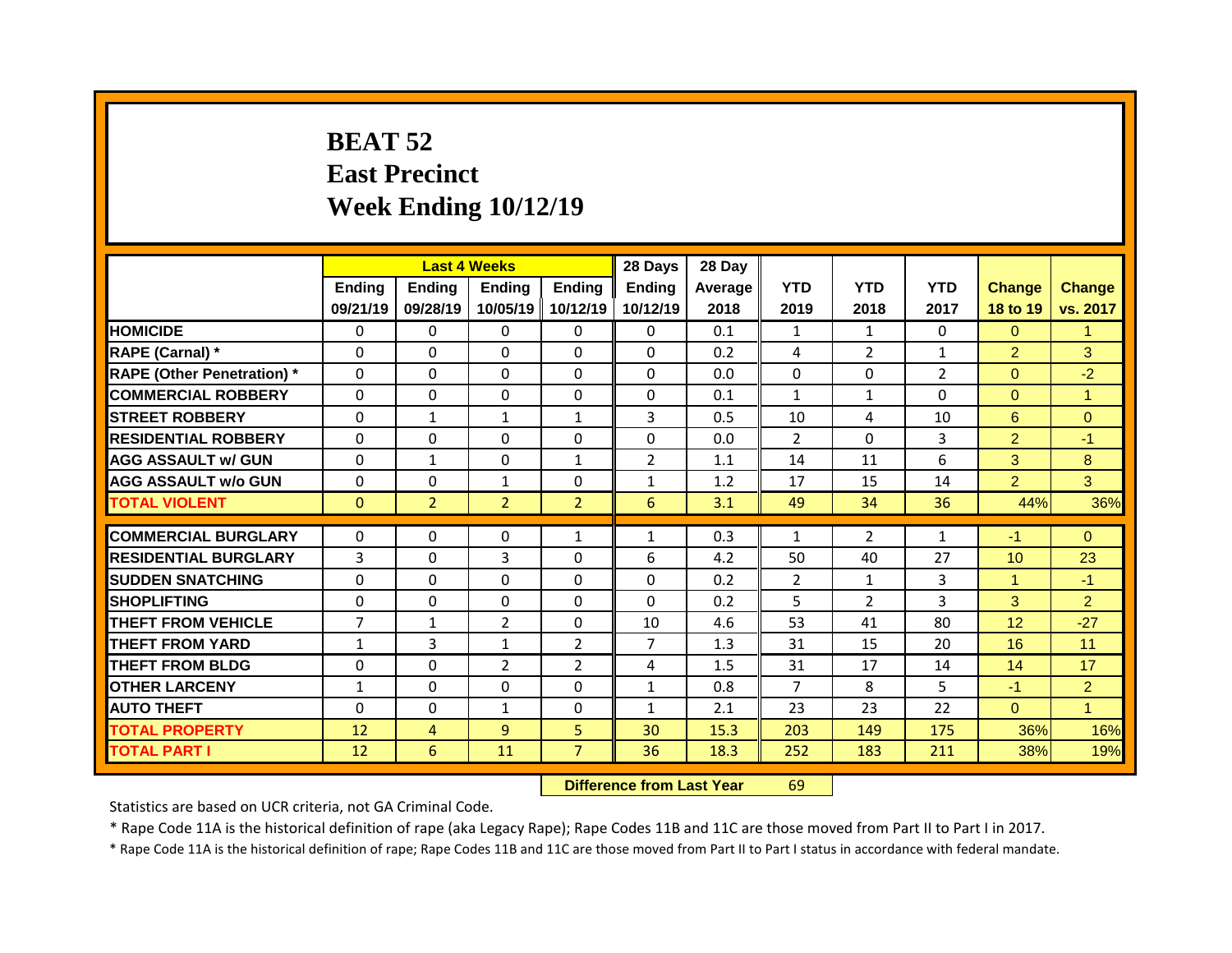## **BEAT 53 East Precinct Week Ending 10/12/19**

|                                   |              |               | <b>Last 4 Weeks</b> |                | 28 Days                    | 28 Day  |                |                |                            |                |                |
|-----------------------------------|--------------|---------------|---------------------|----------------|----------------------------|---------|----------------|----------------|----------------------------|----------------|----------------|
|                                   | Ending       | <b>Ending</b> | <b>Ending</b>       | <b>Ending</b>  | <b>Ending</b>              | Average | <b>YTD</b>     | <b>YTD</b>     | <b>YTD</b>                 | <b>Change</b>  | <b>Change</b>  |
|                                   | 09/21/19     | 09/28/19      | 10/05/19            | 10/12/19       | 10/12/19                   | 2018    | 2019           | 2018           | 2017                       | 18 to 19       | vs. 2017       |
| <b>HOMICIDE</b>                   | $\mathbf{0}$ | 0             | $\Omega$            | $\Omega$       | $\Omega$                   | 0.1     | $\Omega$       | $\Omega$       | 6                          | $\Omega$       | $-6$           |
| RAPE (Carnal) *                   | $\mathbf{0}$ | $\Omega$      | $\Omega$            | $\Omega$       | $\Omega$                   | 0.2     | $\Omega$       | $\overline{2}$ | $\mathbf{1}$               | $-2$           | $-1$           |
| <b>RAPE (Other Penetration)</b> * | 0            | 0             | 0                   | $\Omega$       | $\Omega$                   | 0.0     | $\Omega$       | $\Omega$       | 3                          | $\overline{0}$ | $-3$           |
| <b>COMMERCIAL ROBBERY</b>         | $\mathbf 0$  | 0             | $\Omega$            | $\Omega$       | $\Omega$                   | 0.0     | $\Omega$       | $\Omega$       | $\mathbf{1}$               | $\overline{0}$ | $-1$           |
| <b>STREET ROBBERY</b>             | $\Omega$     | 0             | $\Omega$            | $\Omega$       | $\Omega$                   | 0.5     | $\overline{7}$ | 6              | 4                          | $\mathbf{1}$   | 3              |
| <b>RESIDENTIAL ROBBERY</b>        | 0            | 0             | 0                   | 0              | 0                          | 0.1     | $\Omega$       | $\Omega$       | $\overline{2}$             | $\overline{0}$ | $-2$           |
| <b>AGG ASSAULT w/ GUN</b>         | $\mathbf 0$  | 0             | 0                   | $\mathbf{1}$   | $\mathbf{1}$               | 1.7     | 14             | 14             | 19                         | $\overline{0}$ | $-5$           |
| <b>AGG ASSAULT W/o GUN</b>        | $\mathbf 0$  | 0             | $\mathbf{1}$        | 0              | $\mathbf{1}$               | 1.2     | 24             | 13             | 15                         | 11             | 9 <sup>°</sup> |
| <b>TOTAL VIOLENT</b>              | $\mathbf{0}$ | $\mathbf{0}$  | $\mathbf{1}$        | $\mathbf{1}$   | 2 <sup>1</sup>             | 3.6     | 45             | 35             | 51                         | 29%            | $-12%$         |
| <b>COMMERCIAL BURGLARY</b>        | 0            | $\Omega$      | 0                   | $\mathbf{0}$   | 0                          | 0.3     | $\overline{2}$ | 3              | $\mathbf{1}$               | $-1$           | $\mathbf{1}$   |
|                                   |              |               |                     |                |                            |         |                |                |                            |                |                |
| <b>RESIDENTIAL BURGLARY</b>       | 4            | 3             | 0                   | 2              | 9                          | 4.1     | 43             | 36             | 30                         | $\overline{7}$ | 13             |
| <b>SUDDEN SNATCHING</b>           | $\mathbf{0}$ | 0             | $\mathbf{1}$        | 0              | $\mathbf{1}$               | 0.3     | 3              | 3              | $\overline{2}$<br>$\Omega$ | $\overline{0}$ | $\mathbf{1}$   |
| <b>SHOPLIFTING</b>                | $\mathbf{0}$ | $\Omega$      | $\Omega$            | $\Omega$       | $\Omega$<br>$\overline{7}$ | 0.9     | 4              | 10             |                            | $-6$           | $\overline{4}$ |
| <b>THEFT FROM VEHICLE</b>         | 4            | 0             | $\mathbf{1}$        | $\overline{2}$ |                            | 4.8     | 44             | 51             | 65                         | $-7$           | $-21$          |
| <b>THEFT FROM YARD</b>            | 0            | $\mathbf{1}$  | $\mathbf{1}$        | $\Omega$       | $\overline{2}$             | 2.5     | 12             | 24             | 24                         | $-12$          | $-12$          |
| <b>THEFT FROM BLDG</b>            | $\mathbf{1}$ | 0             | 0                   | $\mathbf{1}$   | $\overline{2}$             | 2.6     | 28             | 28             | 47                         | $\overline{0}$ | $-19$          |
| <b>OTHER LARCENY</b>              | $\mathbf 0$  | $\mathbf{1}$  | 0                   | $\mathbf{1}$   | $\overline{2}$             | 1.4     | 13             | 10             | $\overline{3}$             | 3              | 10             |
| <b>AUTO THEFT</b>                 | $\mathbf{1}$ | 0             | 0                   | 0              | $\mathbf{1}$               | 2.4     | 16             | 23             | 22                         | $-7$           | $-6$           |
| <b>TOTAL PROPERTY</b>             | 10           | 5             | $\overline{3}$      | 6              | 24                         | 19.3    | 165            | 188            | 194                        | $-12%$         | $-15%$         |
| <b>TOTAL PART I</b>               | 10           | 5             | 4                   | $\overline{7}$ | 26                         | 22.9    | 210            | 223            | 245                        | $-6%$          | $-14%$         |

**Difference from Last Year** -13

Statistics are based on UCR criteria, not GA Criminal Code.

\* Rape Code 11A is the historical definition of rape (aka Legacy Rape); Rape Codes 11B and 11C are those moved from Part II to Part I in 2017.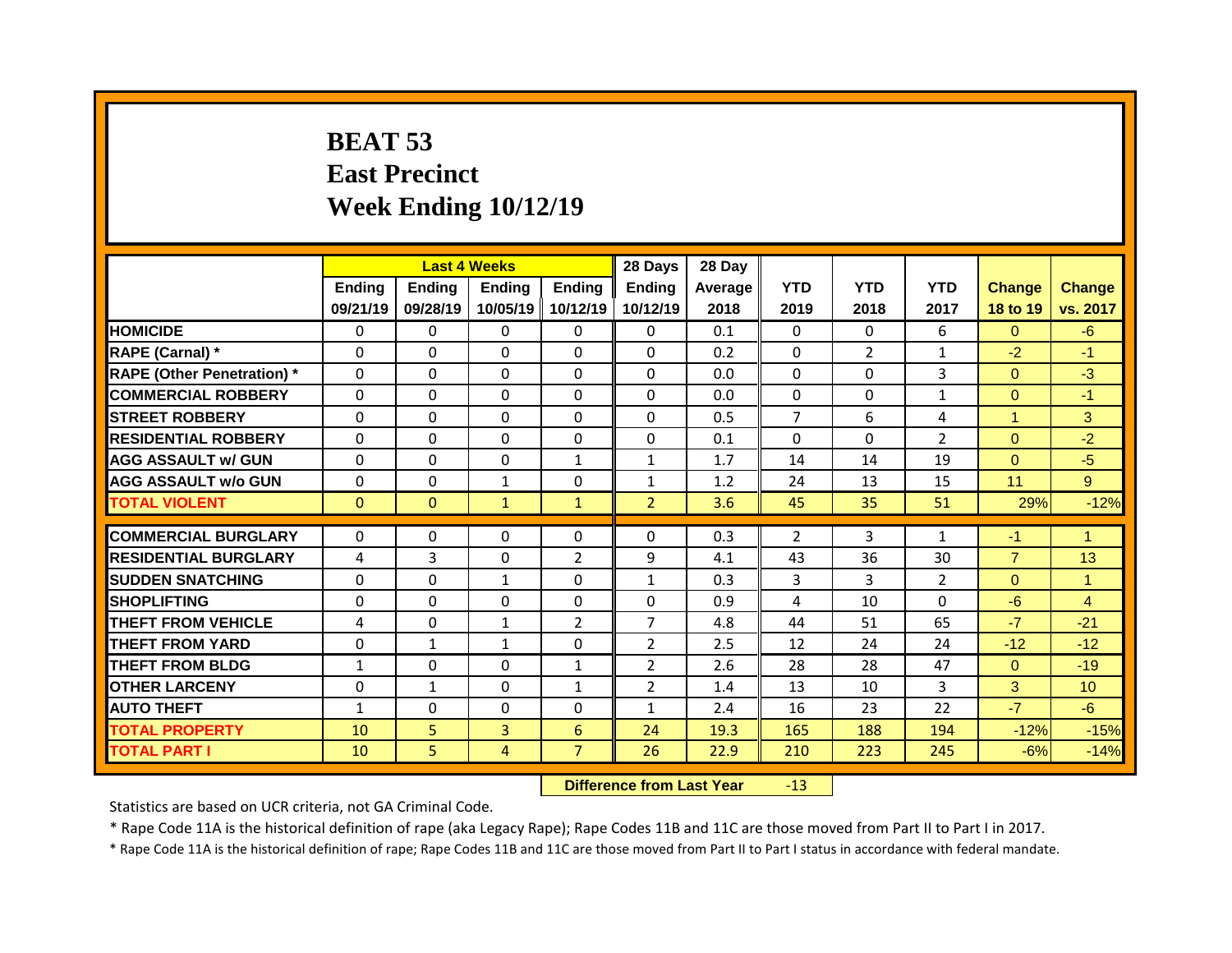## **BEAT 54 East Precinct Week Ending 10/12/19**

|                                   |              |                | <b>Last 4 Weeks</b> |                | 28 Days        | 28 Day  |                |                |                |                |                |
|-----------------------------------|--------------|----------------|---------------------|----------------|----------------|---------|----------------|----------------|----------------|----------------|----------------|
|                                   | Ending       | <b>Ending</b>  | <b>Ending</b>       | Ending         | <b>Ending</b>  | Average | <b>YTD</b>     | <b>YTD</b>     | <b>YTD</b>     | <b>Change</b>  | <b>Change</b>  |
|                                   | 09/21/19     | 09/28/19       | 10/05/19            | 10/12/19       | 10/12/19       | 2018    | 2019           | 2018           | 2017           | 18 to 19       | vs. 2017       |
| <b>HOMICIDE</b>                   | 0            | 0              | $\Omega$            | $\Omega$       | $\Omega$       | 0.4     | $\Omega$       | 4              | 3              | $-4$           | $-3$           |
| RAPE (Carnal) *                   | $\mathbf{0}$ | 0              | 0                   | $\Omega$       | $\Omega$       | 0.1     | 3              | $\Omega$       | $\mathbf{1}$   | 3              | $\overline{2}$ |
| <b>RAPE (Other Penetration)</b> * | $\mathbf{0}$ | 0              | $\Omega$            | $\Omega$       | $\Omega$       | 0.1     | $\Omega$       | $\mathbf{1}$   | $\Omega$       | $-1$           | $\Omega$       |
| <b>COMMERCIAL ROBBERY</b>         | $\mathbf 0$  | $\Omega$       | $\Omega$            | $\Omega$       | $\Omega$       | 0.3     | 2              | 3              | 11             | $-1$           | $-9$           |
| <b>STREET ROBBERY</b>             | $\mathbf{0}$ | 0              | 0                   | $\mathbf{1}$   | $\mathbf{1}$   | 1.0     | $\overline{7}$ | 8              | 11             | $-1$           | $-4$           |
| <b>RESIDENTIAL ROBBERY</b>        | $\mathbf 0$  | $\Omega$       | $\Omega$            | $\Omega$       | $\Omega$       | 0.2     | $\mathbf{1}$   | $\overline{2}$ | $\Omega$       | $-1$           | $\mathbf{1}$   |
| <b>AGG ASSAULT w/ GUN</b>         | $\mathbf{1}$ | 0              | 0                   | $\mathbf{1}$   | $\overline{2}$ | 1.3     | 17             | 11             | 13             | 6              | $\overline{4}$ |
| <b>AGG ASSAULT W/o GUN</b>        | $\mathbf 0$  | $\mathbf{1}$   | 0                   | $\mathbf{1}$   | $\overline{2}$ | 1.3     | 20             | 14             | 10             | 6              | 10             |
| <b>TOTAL VIOLENT</b>              | $\mathbf{1}$ | $\mathbf{1}$   | $\mathbf{0}$        | $\overline{3}$ | 5 <sup>1</sup> | 4.6     | 50             | 43             | 49             | 16%            | 2%             |
| <b>COMMERCIAL BURGLARY</b>        | 0            | $\Omega$       | $\Omega$            | $\Omega$       | 0              | 0.2     | 3              | $\overline{2}$ | 9              | $\mathbf{1}$   | $-6$           |
|                                   |              |                |                     |                |                |         |                |                |                |                |                |
| <b>RESIDENTIAL BURGLARY</b>       | 0            | $\overline{2}$ | 0                   | $\mathbf{1}$   | 3              | 4.8     | 32             | 46             | 53             | $-14$          | $-21$          |
| <b>SUDDEN SNATCHING</b>           | $\mathbf{1}$ | $\Omega$       | 0                   | $\Omega$       | $\mathbf{1}$   | 0.0     | 4              | $\Omega$       | $\mathbf{1}$   | $\overline{4}$ | 3              |
| <b>SHOPLIFTING</b>                | 0            | $\overline{2}$ | 0                   | 0              | $\overline{2}$ | 4.8     | 31             | 54             | 42             | $-23$          | $-11$          |
| <b>THEFT FROM VEHICLE</b>         | 4            | 3              | 3                   | $\Omega$       | 10             | 5.5     | 73             | 48             | 56             | 25             | 17             |
| <b>THEFT FROM YARD</b>            | $\Omega$     | $\mathbf{1}$   | $\Omega$            | $\overline{2}$ | 3              | 3.0     | 23             | 27             | 21             | $-4$           | $\overline{2}$ |
| <b>THEFT FROM BLDG</b>            | $\mathbf{0}$ | $\overline{2}$ | $\Omega$            | 3              | 5              | 2.5     | 21             | 25             | 30             | $-4$           | $-9$           |
| <b>OTHER LARCENY</b>              | $\mathbf{0}$ | 0              | $\Omega$            | $\Omega$       | $\Omega$       | 1.3     | 4              | 12             | $\overline{2}$ | $-8$           | $\overline{2}$ |
| <b>AUTO THEFT</b>                 | $\mathbf 0$  | 0              | $\mathbf{1}$        | 0              | $\mathbf{1}$   | 2.3     | 24             | 26             | 30             | $-2$           | $-6$           |
| <b>TOTAL PROPERTY</b>             | 5            | 10             | $\overline{4}$      | 6              | 25             | 24.3    | 215            | 240            | 244            | $-10%$         | $-12%$         |
|                                   |              |                |                     |                |                |         |                |                |                |                |                |

**Difference from Last Year** -18

Statistics are based on UCR criteria, not GA Criminal Code.

\* Rape Code 11A is the historical definition of rape (aka Legacy Rape); Rape Codes 11B and 11C are those moved from Part II to Part I in 2017.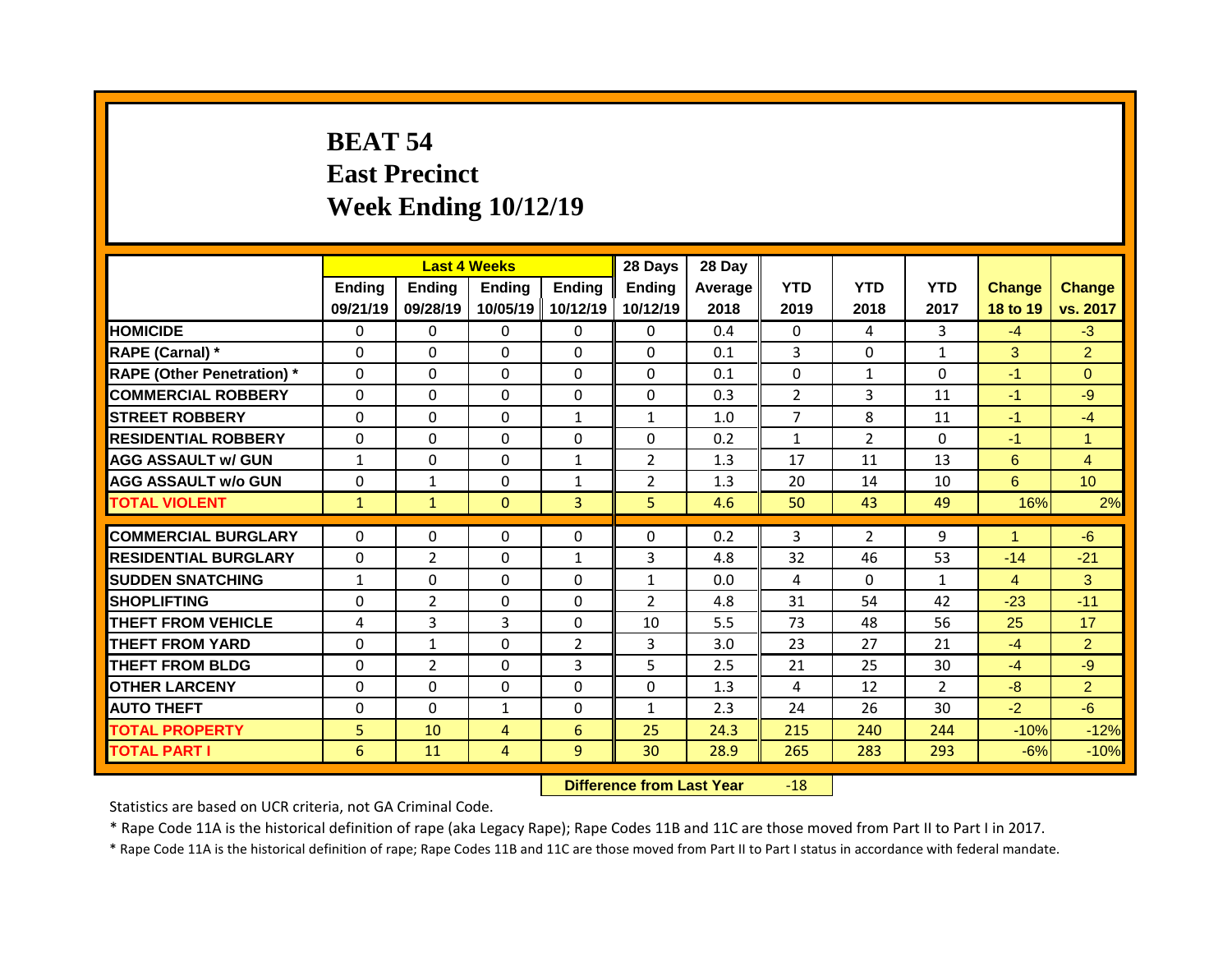## **BEAT 55 East Precinct Week Ending 10/12/19**

|                                   |              |                | <b>Last 4 Weeks</b> |                | 28 Days        | 28 Day  |                |                |                |                |                 |
|-----------------------------------|--------------|----------------|---------------------|----------------|----------------|---------|----------------|----------------|----------------|----------------|-----------------|
|                                   | Ending       | <b>Ending</b>  | <b>Ending</b>       | Ending         | <b>Ending</b>  | Average | <b>YTD</b>     | <b>YTD</b>     | <b>YTD</b>     | <b>Change</b>  | <b>Change</b>   |
|                                   | 09/21/19     | 09/28/19       | 10/05/19            | 10/12/19       | 10/12/19       | 2018    | 2019           | 2018           | 2017           | 18 to 19       | vs. 2017        |
| <b>HOMICIDE</b>                   | 0            | $\Omega$       | $\Omega$            | $\Omega$       | $\Omega$       | 0.1     | $\Omega$       | $\mathbf{1}$   | $\Omega$       | $-1$           | $\Omega$        |
| RAPE (Carnal) *                   | $\mathbf{0}$ | 0              | $\Omega$            | $\Omega$       | $\Omega$       | 0.0     | 3              | $\Omega$       | $\Omega$       | 3              | 3               |
| <b>RAPE (Other Penetration)</b> * | $\Omega$     | 0              | $\Omega$            | $\Omega$       | $\Omega$       | 0.0     | $\Omega$       | $\Omega$       | $\Omega$       | $\overline{0}$ | $\Omega$        |
| <b>COMMERCIAL ROBBERY</b>         | $\mathbf 0$  | 0              | $\Omega$            | $\Omega$       | $\Omega$       | 0.1     | $\Omega$       | $\Omega$       | 10             | $\overline{0}$ | $-10$           |
| <b>STREET ROBBERY</b>             | $\Omega$     | $\mathbf{1}$   | $\Omega$            | $\Omega$       | $\mathbf{1}$   | 0.3     | 4              | 4              | $\mathbf{1}$   | $\overline{0}$ | 3               |
| <b>RESIDENTIAL ROBBERY</b>        | $\mathbf 0$  | 0              | 0                   | $\Omega$       | $\Omega$       | 0.1     | $\mathbf{1}$   | $\Omega$       | $\mathbf{1}$   | $\mathbf{1}$   | $\overline{0}$  |
| <b>AGG ASSAULT w/ GUN</b>         | $\Omega$     | 0              | $\Omega$            | $\Omega$       | $\Omega$       | 0.9     | $\overline{7}$ | $\overline{7}$ | 5              | $\overline{0}$ | $\overline{2}$  |
| <b>AGG ASSAULT W/o GUN</b>        | $\mathbf 0$  | 0              | $\mathbf{1}$        | 0              | $\mathbf{1}$   | 0.4     | 9              | 4              | $\overline{2}$ | 5              | $\overline{7}$  |
| <b>TOTAL VIOLENT</b>              | $\mathbf{0}$ | $\mathbf{1}$   | $\mathbf{1}$        | $\overline{0}$ | $\overline{2}$ | 1.8     | 24             | 16             | 19             | 50%            | 26%             |
|                                   |              |                |                     |                |                |         |                |                |                |                |                 |
|                                   |              |                |                     |                |                |         |                |                |                |                |                 |
| <b>COMMERCIAL BURGLARY</b>        | $\mathbf{0}$ | $\Omega$       | 0                   | $\mathbf{0}$   | $\Omega$       | 0.3     | 6              | 3              | 4              | 3              | $\overline{2}$  |
| <b>RESIDENTIAL BURGLARY</b>       | $\Omega$     | $\Omega$       | $\Omega$            | $\Omega$       | 0              | 1.6     | 18             | 17             | 43             | $\mathbf{1}$   | $-25$           |
| <b>SUDDEN SNATCHING</b>           | $\mathbf{0}$ | 0              | 0                   | 1              | $\mathbf{1}$   | 0.2     | $\overline{2}$ | $\overline{2}$ | 4              | $\overline{0}$ | $-2$            |
| <b>SHOPLIFTING</b>                | $\mathbf{0}$ | $\overline{2}$ | $\mathbf{1}$        | 2              | 5              | 15.0    | 161            | 147            | 151            | 14             | 10 <sup>°</sup> |
| <b>THEFT FROM VEHICLE</b>         | $\mathbf{0}$ | $\overline{2}$ | $\overline{2}$      | $\overline{2}$ | 6              | 4.3     | 39             | 43             | 45             | $-4$           | $-6$            |
| <b>THEFT FROM YARD</b>            | $\mathbf{0}$ | $\mathbf{1}$   | $\mathbf{1}$        | $\Omega$       | $\overline{2}$ | 1.7     | 15             | 19             | 17             | $-4$           | $-2$            |
| <b>THEFT FROM BLDG</b>            | $\mathbf{1}$ | $\Omega$       | $\mathbf{1}$        | 0              | $\overline{2}$ | 1.4     | 15             | 16             | 13             | $-1$           | $\overline{2}$  |
| <b>OTHER LARCENY</b>              | $\Omega$     | 0              | $\Omega$            | $\Omega$       | 0              | 0.7     | 3              | 5              | $\overline{7}$ | $-2$           | $-4$            |
| <b>AUTO THEFT</b>                 | $\mathbf{0}$ | 0              | $\mathbf{1}$        | 0              | $\mathbf{1}$   | 1.5     | 8              | 14             | 13             | $-6$           | $-5$            |
| <b>TOTAL PROPERTY</b>             | $\mathbf{1}$ | 5              | 6                   | 5              | 17             | 26.7    | 267            | 266            | 297            | 0%             | $-10%$          |
| <b>TOTAL PART I</b>               | $\mathbf{1}$ | 6              | $\overline{7}$      | 5              | 19             | 28.5    | 291            | 282            | 316            | 3%             | $-8%$           |

**Difference from Last Year** 9

Statistics are based on UCR criteria, not GA Criminal Code.

\* Rape Code 11A is the historical definition of rape (aka Legacy Rape); Rape Codes 11B and 11C are those moved from Part II to Part I in 2017.